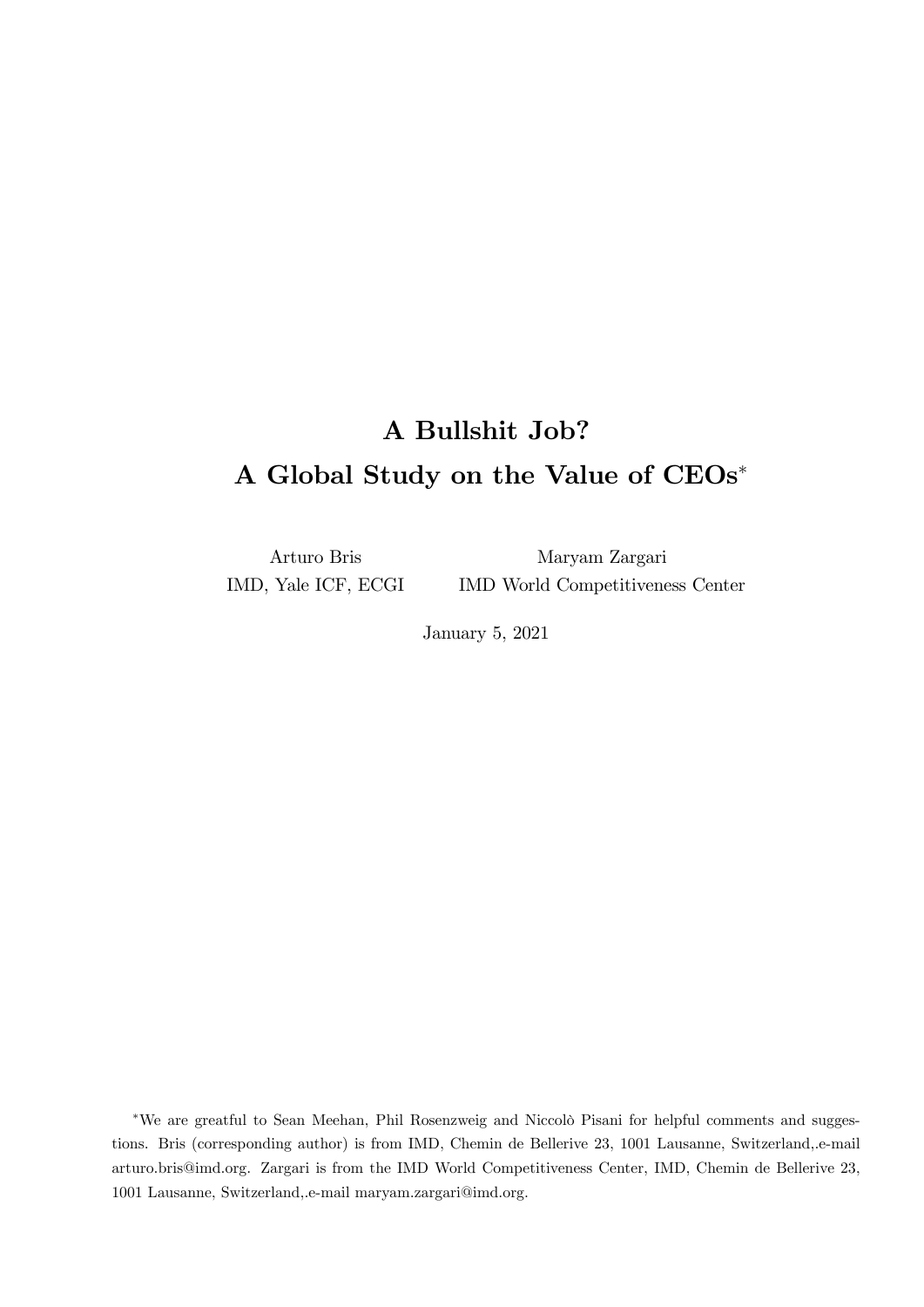#### Abstract

This paper presents strong evidence that existing studies overestimate the impact of CEOs on the performance of the firms they lead. Ours is a comprehensive study of more than 3,692 CEOs in 2,103 firms in 22 countries, and for the period  $1991 - 2019$ . Our objective is to assess the direct impact of CEOs on firm results—measured as Total Shareholder Return and ROIC—after controlling for global, country, industry, and firm effects. Like the previous literature, we find that a CEO dummy explains 2 percent of the variability of stock returns, and 12 percent of the variability in firms' return on invested capital. However, we show that such relationship is driven by CEOs having an average impact that is economically unimportant, with some CEOs positively affecting performance, and some others destroying value. In fact, analyzing results for the best and worst performing firms, we find that CEOs only improve value in good companies, but destroy value in underperforming firms. Additionally, there is no firm or CEO characteristic (except for CEO tenure) that systematically explains their impact on performance: characteristics such as gender, age, and compensation do not make a difference. This suggest that firms hire top executives for reasons different from their inherent ability to contribute to performance, so CEOs end up doing well only if their Örms do well, but not vice versa.

KEYWORDS: corporate governance, firm value, leadership

JEL classification: F3, F4, G3, M1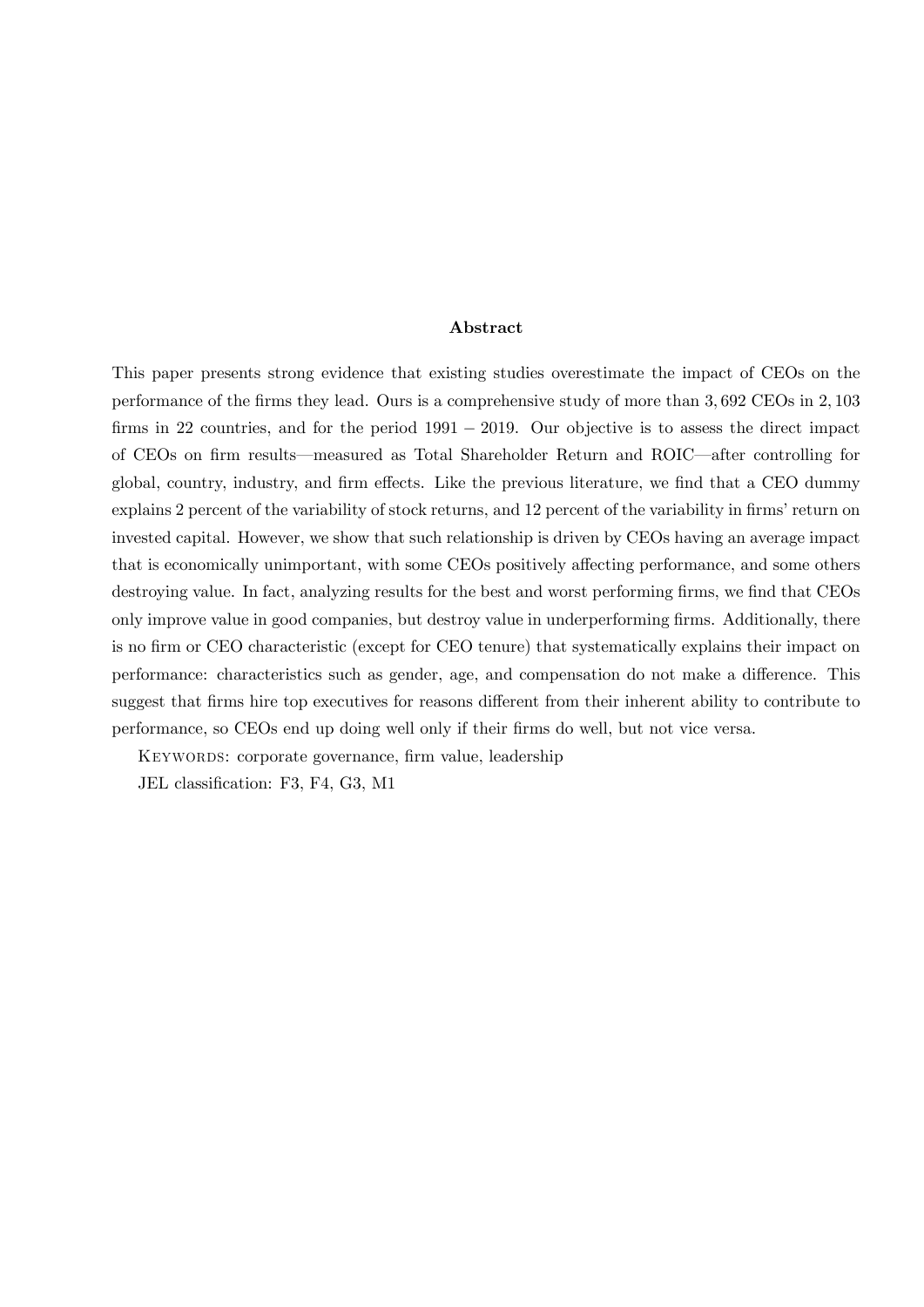ìOne might be tempted to conclude from these responses that there is at least one class of people [business owners, and anyone else in charge of hiring and Öring] who genuinely donít realize their jobs are bullshit. Except, of course, what CEOs do isn't really bullshit. For better or for worse, their  $actions do make a difference in the world. They're just blind to all the bulk shift they create."$ David Graeber

## I Introduction

In an increasingly competitive world, companies try to find new ways to grow and remain profitable. We attribute the success of companies, relative to similar firms in the same industry and country, to Örm choices very often driven by leadership skills. Similarly, corporate failures are also considered leadership failures. That is why companies spend millions of dollars developing their leadership teams, making sure that they select the right individuals to manage the business, and paying high salaries to top executives to ensure that they attract the best talent possible. The dominant belief, both in the real world and academia, is that there is a significant relationship between CEOs and performance. We lack a comprehensive study that assesses the sign of such relationship, that is whether CEOs create or destroy value, and whether such impact depends on the global, legal, and institutional environment where they operate.

In the real world, good performance is associated to effective leadership. In a 2014 article in Forbes,<sup>1</sup> Monster Beverage was listed as one of America's best-managed companies, after assessing how much its current management (and in particular its CEO Rodney Sacks) had contributed. The Economist ("How Netflix Became a Billion-dollar Titan") attributed to its Chief Content Officer the right decisions that led to the company's dominance in the streaming industry.<sup>2</sup> Conversely, corporate underperformance and failure are usually the result of bad leadership practices. In April 2013, when Apple plunged below USD400 a share, a campaign with the headline "Tim Cook Should Go" ensued. Earlier, an article in TheStreet had claimed, "If Steve Jobs Were Alive, He Would Fire Tim Cook."<sup>3</sup>

Accordingly, the academic literature has identified a positive relationship between leadership and performance. The standard empirical strategy is to identify a sample of Örms (ideally over time) and CEOs, and to measure the impact of each individual CEO on specific metrics of value (Return on Assets, Tobinís Q, Return on Sales, etcetera). Two similar econometric methods are normally used: either ANOVA analyses where the R-squared in cross-sectional or panel regressions measures the marginal contribution of industry, firm, and leadership effects; or through variance decomposition studies which avoid the problem of a pre-specified linear model. Another approach to measuring the value of top executives is to qualify the CEO's personal leadership skills. These papers first identify a sample of companies and assess the quality of leadership, sometimes with objective measures, but mostly through surveys among employees to assess whether, for example, " $My$  leader fosters collab-

Graeber (2018)

<sup>&</sup>lt;sup>1</sup>Liyan Chen. <sup>"</sup>America's Best-Managed Companies," Forbes, Dec. 29, 2014, https://www.forbes.com/sites/liyanchen/2014/12/10/americas-best-managed-companies/#f99a24712766.

<sup>2</sup> ìHow Netáix Became a Billion-dollar Titan,î The Economist, July 4, 2018, https://www.economist.com/graphicdetail/2018/07/04/how-netáix-became-a-billion-dollar-titan.

 $3$ https://www.thestreet.com/story/11722893/1/if-steve-jobs-were-alive-he-would-fire-tim-cook.html.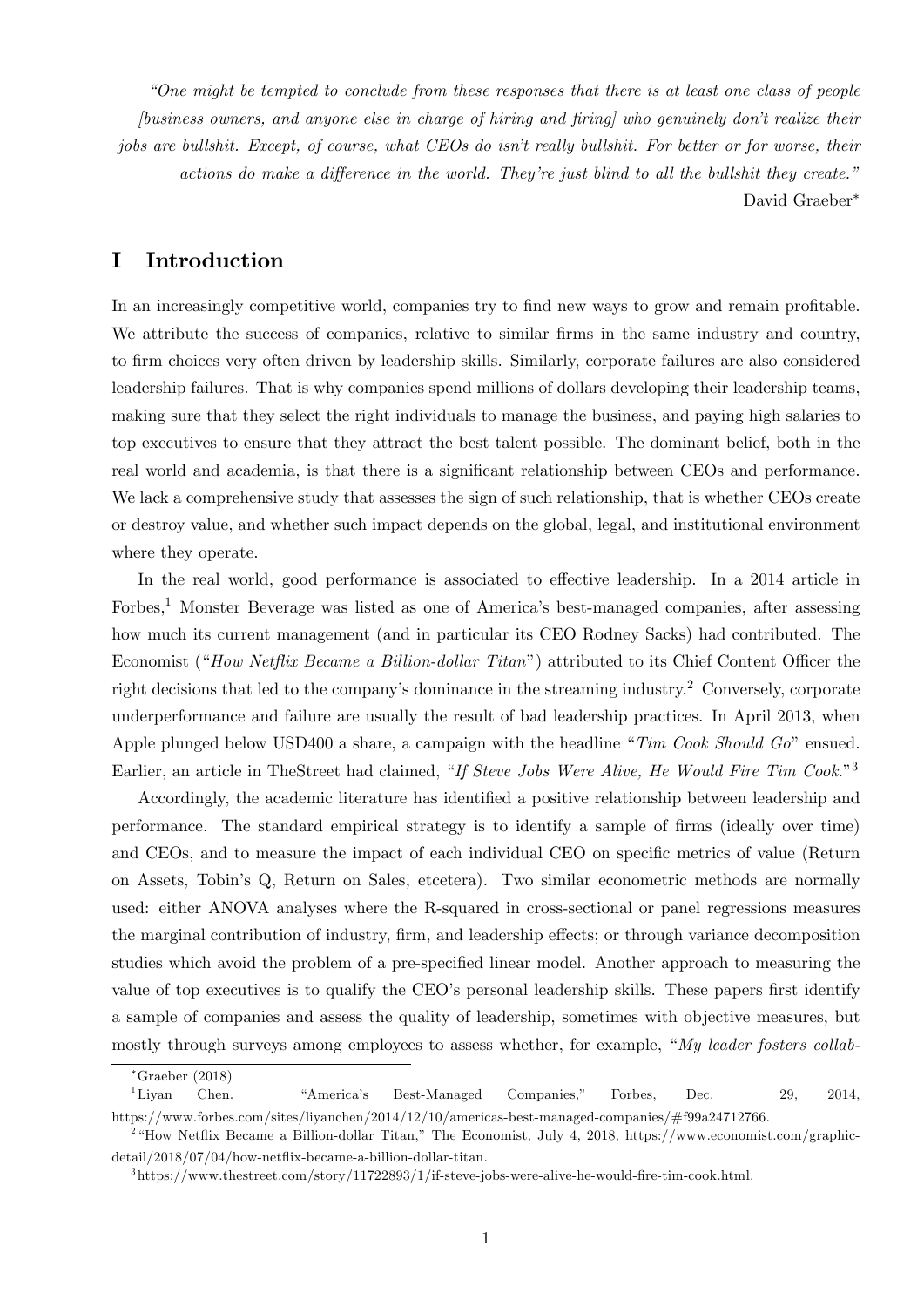oration among work groups," or, "My supervisor insists on only the best performance." Afterwards, the researchers qualify and quantify the leadersí characteristics from the survey and relate these to measures of company performance.<sup>4</sup> By the most part, the evidence presented in the literature is that CEOs explain between 4 percent and 15 percent of firm performance. Because such valuation effects exceed by far their compensation, the conclusion is, therefore, that top executives create value.

There are three important problems with this strand of the literature. The first problem is that explaining variability does not imply positive impact. In fact, it is well possible that CEOs destroy-not create–value. There are noteworthy exceptions, of course. In a great paper, Bandiera et al.  $(2020)$ confirm that the more managers *lead*, the higher the company's accounting profitability and revenues. They also show that, whenever the job market for CEOs is deep enough, companies hire top executives who match their needs (for either a leader or a manager), so the CEO is more impactful when there is a match between their skill and the company. However, their result is also relative, so that leaders cause higher profitability and revenues than managers. Alas, the alternative interpretation of their results is that managers destroy more value than leaders.

The second problem is that the literature is focused on samples that include either US companies only, or firms from very few countries. Therefore, isolating global and country effects, and their interaction with leadership characteristics, is very difficult. See Section II for an extensive discussion of these papers. In a sample of firms from a single country, the variability of the dependent variable is lower. Consequently, the relative explanatory power of firm and CEO characteristics is higher. Additionally, the survey-based literature suffers a severe variable-measurement problem, and the causality between CEO decisions and firm value is not well established.

This takes us to the third problem. The previous results, while confirming the value of top executives, are consistent with an alternative hypothesis: that the impact of top executives on value is purely random, or at most non-systematic. Fitza (2014, 2017) has shown that the typical methodological choices used in CEO effect studies lead to misattributing random variations in firm performance to the CEO effect His arguments imply that the CEO effect is much smaller than what has been previously estimated and in fact nearly indistinguishable from chance. The literature that moves away from the ANOVA-type of analysis indeed finds that the impact of CEOs is almost negligible. Gabaix and Landier (2008) find that the dispersion of CEO talent distribution appeared to be extremely small at the top. They report that if one ranks CEOs by talent and replace the CEO number 250 by the number one CEO, the value of their firm will increase by only 0.016 percent. Tervio (2008) also finds that implied differences in managerial ability are small and make relatively little difference to shareholder value. In their study of management styles, Bertrand and Schoar (2003) find that the median impact of a CEO on the firm's return on assets is zero. Therefore, the halo effect (the tendency to attribute good performance to good leadership only ex-post, see Rosenzweig, 2014), or the romance of leadership (our tendency to overweight the causal role of leaders in ináuencing and changing our institutions and societies, see Meindl and Ehrlich, 1987) induces boards of directors to hire CEOs with previous, proven good track records, even if the causality between CEO skill and performance is spurious.

Our paper has three objectives:

<sup>&</sup>lt;sup>4</sup>For example: Wiengarten et al.  $(2014)$ ,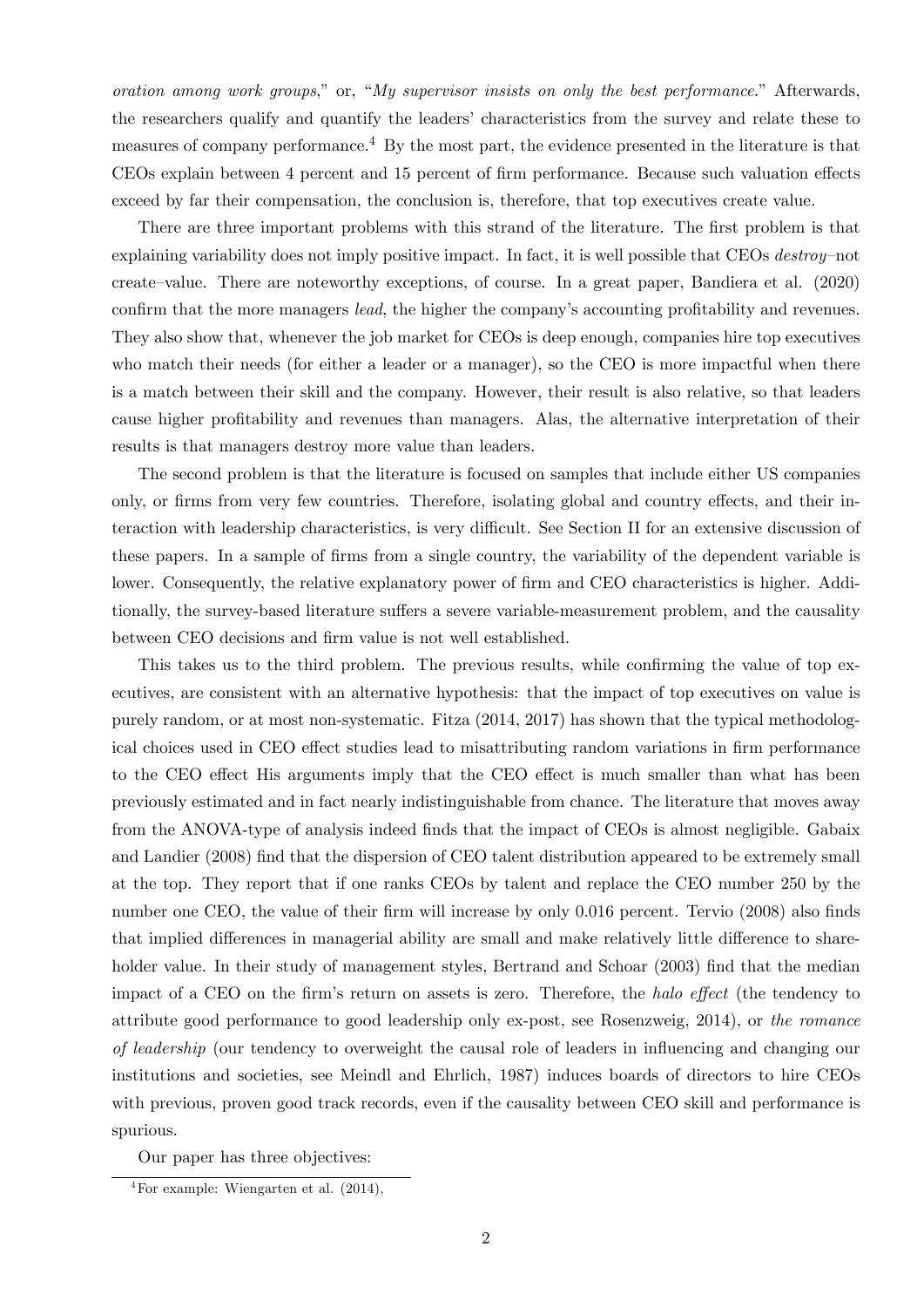The first objective is to measure the impact of CEOs on performance by quantifying their actual contribution to value, and not to variance of results. We do so by estimating a panel regression using a large dataset consisting of  $3,692$  CEOs operating 1in  $2,103$  firms. The diversity and number of observations allows us to identify distinctive effects depending on the level of development of the country, age of the firm, and CEO characteristics such as gender, for example. Subsequently, in many of our companies there are two or more CEOs, and 354 CEOs change companies during the sample period.

Our second objective is to reject the hypothesis that CEO effects are unsystematic. To do so, we estimate our panel regressions with firm- and CEO-random effects, as well as with an interaction effect between firms and CEOs. If CEOs do not affect performance and the only variability in firm performance is driven by firm characteristics (what Bandiera et al., 2020 call *horizontal differentiation*  $hypothesis$ ), the interaction effect will absorb the entire impact of the CEO, and the CEO-random effect will turn insignificant. Such empirical strategy also allows to discriminate between a vertical differentiation hypothesis, where the performance of the firm is entirely determined by differences in CEO skill, and a matching hypothesis where companies recruit the CEO that can yield the best performance given the firm's specific characteristics.

Our final objective is to incorporate the impact of global, country, and industry effects into the analysis, so as to be able to quantify the CEO effect more accurately. The influence of global factors on corporate performance is least discussed in the literature, especially outside of financial circles. But they can make a big difference. The dismal performance of the corporate sector in the first months of 2020 is to a very large extent due to a global pandemic. Country effects are also important. Depending on the countries where they operate, global companies must be intuitively aware of political risks. Chinese trade policies severely impact profit margins of firms that manufacture (or purchase inputs) in China, and who wins national elections in the United States influences stock market cycles, oil prices, interest rates, and geopolitical imbalances, and thus affects corporations worldwide. Within countries, different policies and regulations, but also infrastructure investment and talent attraction, correlate with individual stock market returns. That is why we use a sample of firms from 22 countries (to identify, not only the different performance of CEOs by country, but also to control for countryspecific variables), 17 industry groups, and for the period  $1990 - 2019$  (controlling for country and industry effects, year-fixed effect capture the impact of global factors).

The paper proceeds in three stages. In the first stage we replicate the results in the previous literature. To that end, we perform ANOVA analyses by estimating panel regressions with Total Shareholder Returns (TSR) and Return On Invested Capital (ROIC) as endogenous variables, and controlling for year-, country-, and industry-fixed effects. We also estimate the impact of firm- and CEO-random effects. While our choice of countries and industries is exhaustive, the selection of firms and CEOs is not: we only consider publicly-traded firms, with CEO information available in the Bureau Van Dijk / Orbis database. Therefore random effects are more appropriate. We find that global and country factors explain 5 percent and 15 percent of the variance of ROIC and TSR, respectively, and that firm-random effects can explain 24 percent of the variance in ROIC, and 16 percent of the variance in TSR. Consistent with other authors, we find that the CEO-effect is responsible for 13 percent of the variance in ROIC, and 2 percent of the variance in stock returns. The R-squared for CEOs in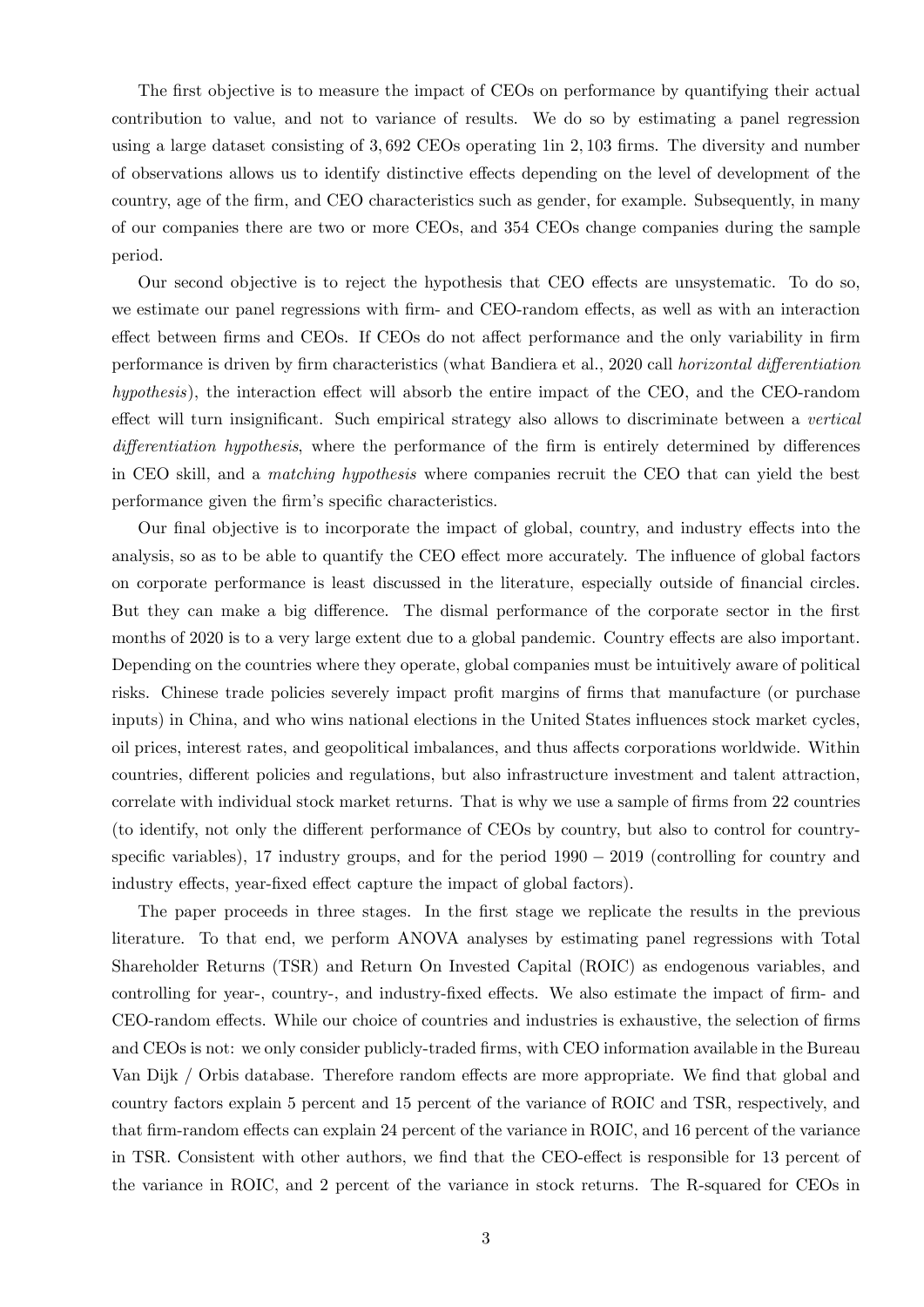developing economies is larger (16 percent vs. 13 percent) in ROIC regressions, but larger in developed than in developing economies (2 percent vs. 0 percent) in TSR regressions. It is also larger in small and medium–relative to large companies. We also show that the impact of CEOs has been declining over time.

We go beyond the individual ANOVA estimates and separate the firm- and CEO-effects into two components. Across firms, performance differences can be attributed to the relative performance of a particular company within its industry. For example, automobile companies have suffered a negative 23 percent cumulative return between September 2018 and July 2020, compared to an overall market performance of +115 percent. However, Teslaís performance during the same period is a staggering  $+524$  percent, and Chinese electric car manufacturer Nio has yielded  $+149$  percent.<sup>5</sup> Within the automotive industry, electric car manufactures perform much better, irrespective of their individual firm characteristics. That is why we interact the firm-random effect with the industry-fixed effect.

Similarly, CEOs performance in a particular company may be always good (or bad) irrespective of CEO skill. This may lead us to wrongly attribute positive impact to the CEO factor. Therefore, in order to test the individual impact of top executives, we interact the CEO- and firm-random effects. If the performance of CEOs is random and only depends on the companies they lead, the interaction should capture the entire magnitude of the CEO effect. Indeed, we uncover important differences depending on the country where the CEO operates. In developed economies, the largest part of the effect of the CEO on ROIC is due to the interaction term, while the entire impact of the CEO on TSR is concentrated in the pure-CEO effect, with the R-squared of the interaction being zero. We interpret these results as stock markets valuing changes in CEO even if their actual impact on performance is not necessarily CEO-specific. Consistent with this result, we find that, for CEOs who change companies during the sample period, their power to explain ROIC and TSR is largely driven by their interaction with the firm-random effect. The result in developing economies are different: CEOs have a significant impact on ROIC, but the R-squared of their impact on shareholder returns is zero.

The previous results, based on the traditional methodology of identifying the contribution of different factors to the regressions' R-square, confirms that part of the variance in firm results can be attributed to CEOs. In the second step of our econometric analysis we identify the sign of such relationship. To that end, we estimate the individual coefficient of each CEO/firm result relationship in panel regressions as the ones above. We then compute the mean and median coefficients by subgroups of firms and CEOs, computing statistical significance with both parametric and non-parametric methods. We test three hypothesis, following Bandiera et al. (2020). Under the *Horizontal Differentiation* Hypothesis, companies hire CEOs for reasons unrelated to their skill. Therefore, CEOs tend to perform well in well-performing companies, but poorly in underperforming companies. The reason is that performance is different across firms, but not across CEOs. In the other extreme, the Vertical Differentiation Hypothesis posits that CEOs are the only determinant of performance, thus good CEOs will increase the value of the firms where they operate, and bad CEOs will destroy value. Finally, the *Matching Hypothesis* considers that firms optimally choose their CEOs, and that CEOs-because of individual and firm characteristics–perform better in certain companies, and worse in others. To

 $5$ Data from Refinitiv/Datastream. The automobile industry and market performance refer to the return of the S&P500 Automobile index, and the S&P500 Composite index, respectively.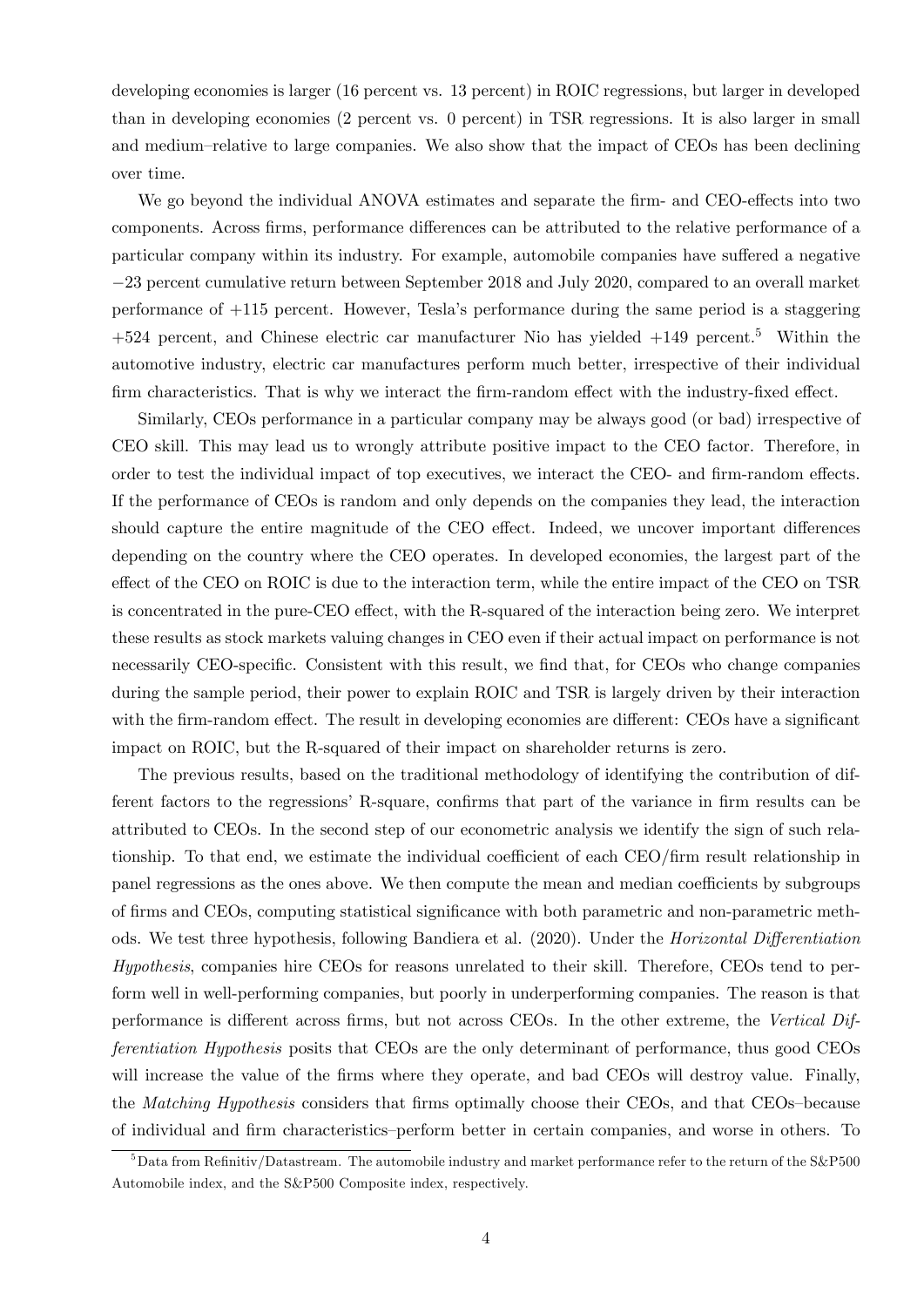the extent that the labor market for top executives is efficient, a match between firm needs and CEO characteristics will result in optimal performance.

Despite the inferences drawn in our R-square analyses, we find that the mean coefficient in ROIC regressions is insignificantly different from zero (the median is significant at the one-percent level). By country, we find that CEOs on developed economies add 6.2 percent to ROIC (significant at the five-percent level) while CEOs on developing economies reduce ROIC by 18.9 percent (significant at the Öve-percent level). The impact of CEOs on ROIC is concentrated in small- and mediumsize companies. Additionally, the contribution of the average CEO to the stock returns of their company is  $-0.2$  percent per year  $(-0.1$  percent in median). The differences between developing and developed economies are also striking: in developed countries, CEOs detract  $-0.2$  percent to annual stock returns; in developing countries, their impact is not significant. These results are concentrated among the larger firms in the sample. Also, and in contrast with the R-squared results, the interaction terms are not significant in any of our analysis, providing support to the hypothesis that a CEO-firm interaction captures the Fitza (2014, 2017) effect, that is, the spurious correlation between CEOs and performance. Therefore, CEOs help explain the stock price performance of their company, but in the average case such impact is negative. These results are consistent with firm performance depending on global factors as well as country, industry, and Örm characteristics, but not with CEO skills, that is, in line with the *Horizontal Differentiation Hypothesis*.

A good way to test how CEOs impact performance is to classify firms ex-ante into successful and unsuccessful, analyzing them the performance of their CEOs. Using the firm-random effects previously estimated, we create two groups of firms, corresponding to the firms in the top-five and bottom-five percentiles. The top firms are star firms because their ROIC and stock market performance is superior, with the bottom firms underperforming severely. Note that *Horizontal Differentiation* implies that CEOs are hired for non-performance related reasons, and that CEOs perform well in good firms, and perform poorly in low-performance companies. Conversely, if there is vertical differentiation among CEOs, CEO skill would help firms irrespective of their performance. In a cross-section of firms, both well- and bad-performing CEOs would be working for both well- and bad-performing companies. Finally, in a well-functioning labor market for top executives, firms find their optimal CEO and they increase performance, irrespective of whether the firm is a well-performing company is not. We find that the average CEO-random effect in star firms is highly positive and significant. In contrast, it is highly negative and significant in the bottom, underperforming firms. These results are important: clearly, firms do not hire the right CEO because in the worst-performing firms we do not find that CEOs create value. Additionally, only in good companies do CEOs have a positive impact. This is strong evidence in favor of *Horizontal Differentiation* whereby, independent of CEO characteristics, CEO perform well in good companies, and underperform in bad companies. The idea that CEOs can add value to high performing companies, but cannot do much to help low performing companies, is very close to the quote from Warren Buffett: "When a management with a reputation for brilliance tackles a business with a reputation for bad economics, it is the reputation of the business that remains  $intact.^{6}$  It seems as if Buffett had the intuition, and this paper finds supporting empirical evidence.

Finally, the third part of our analysis tries to uncover differences in CEO performance depending

 $6$ Connors (2010), p. 143.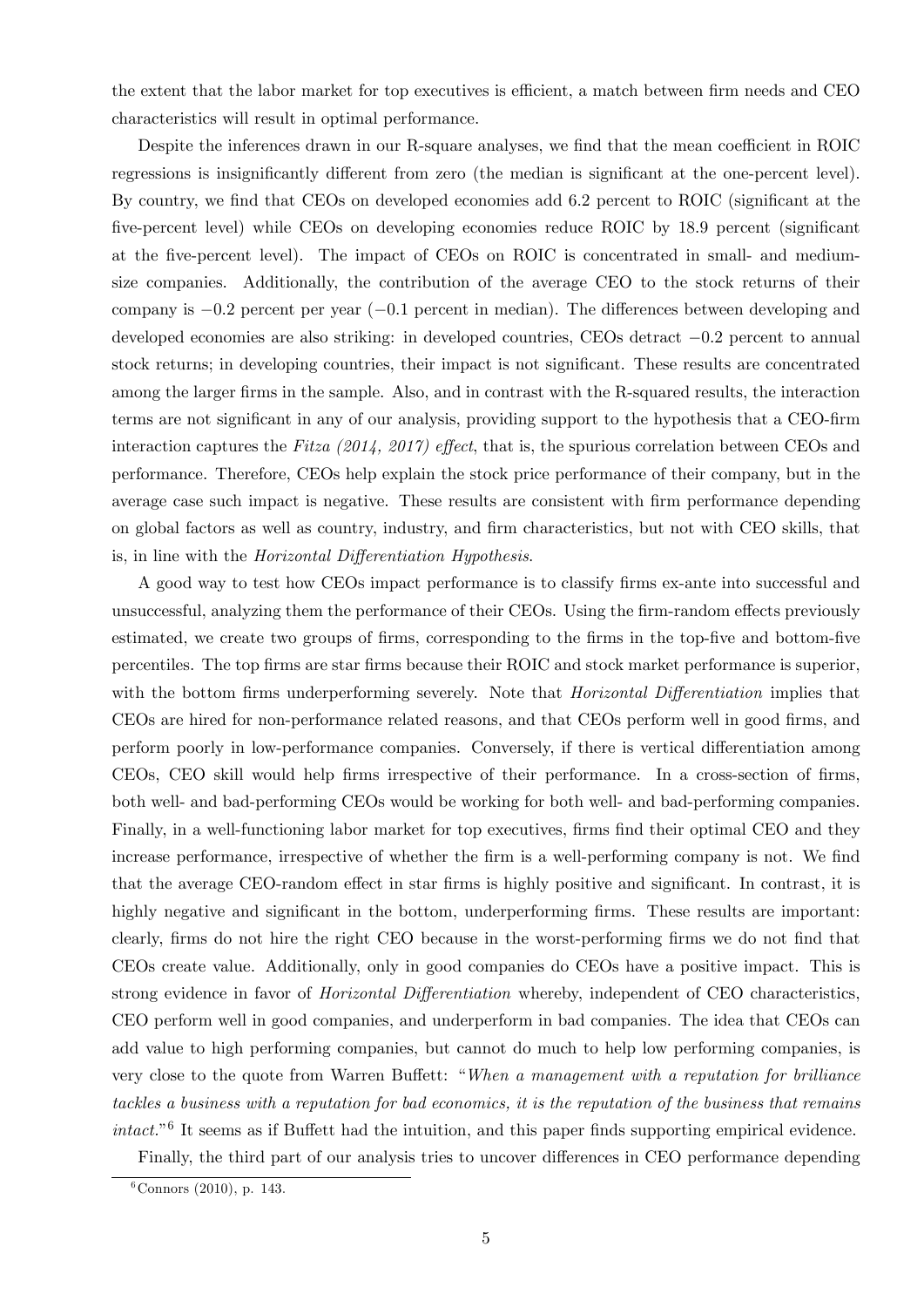on firm and individual CEO characteristics. In general, and except for the impact of CEO tenure on performance, do not Önd any systematic determinant of the performance of CEOs. This suggests, once again, that Örm performance is driven by Örm characteristics and external conditions, but not by the skills of their top executive. We conclude that, using international evidence, our paper is not able to document that CEOs do create value. All our results are consistent to restricting the sample only to CEOs who change companies, and also to excluding US companies from the study.

The paper is organized as follows. In Section II we analyze in detail the academic literature that is related to our work. In Section III we describe our dataset and sample construction process. Sections IV and V report the R-squared coefficients of our panel regressions, first without and then with interactions between industry, firm, and CEO effects. In Section VI we compute and report the individual CEO coefficients and analyze the differences in CEO performance depending on the countries where they operate. Subsequently, in Section VII we analyze which firm and CEO characteristics determine whether CEOs create value or not. Section VIII studies the impact of CEOs in topperforming Örms, and also in underperforming companies. We provide some robustness tests in Section IX, and Section X concludes.

## II Literature Review

Our paper falls within the set of papers that analyze the value of leaders and CEOs, and the relationship between performance, CEO turnover and compensation. Our paper is also related to the literature that studies which CEO characteristics make leaders more effective.

#### A The Impact of CEOs on Performance

When analyzing the importance of leadership on firm value, traditionally the leadership literature has focused on assuming that a mediating variable is directly related to performance, and subsequently analyzes the impact of leadership characteristics on such mediating variable. Example of such mediating variables are organizational performance, motivation, risk-taking, culture, adoption of best practices, employee satisfaction, and speed of job completion. Measurement of the CEO impact on performance is not a straightforward task due to a variety of factors implying complex interdependency (Blettner et al., 2012). Firm performance is shown to be positively related to the number of hours CEOs work (Bandiera et al., 2015), career and educational achievements (Falato et al., 2015), general ability and execution skills (Kaplan et al., 2012), CEO humility (Ou et al., 2018), their cultural heritage (Nguyen et al., 2018) and CEO reputation (Milbourn, 2003; et al., 2015). Such a variety of identified factors along with the estimation difficulties raise the question of whether CEO characteristics and traits are of any relevance to performance. A big issue in these studies is that the causality between CEO characteristics and the impact on the mediating variable could be endogenous so a firm with propensity to avoid risks will hire a risk-averse CEO, who in turn will prevent the company from taking risky projects. To determine the direct ináuence of a CEO, over a period of time you would need to study the same company in the same circumstances, with the only difference being the CEO. Bennedsen et al (2007) conducted a study using a sample of Danish companies where the CEO had died suddenly and unexpectedly, and was quickly replaced. They identified  $6,753$  deaths of CEOs and/or their family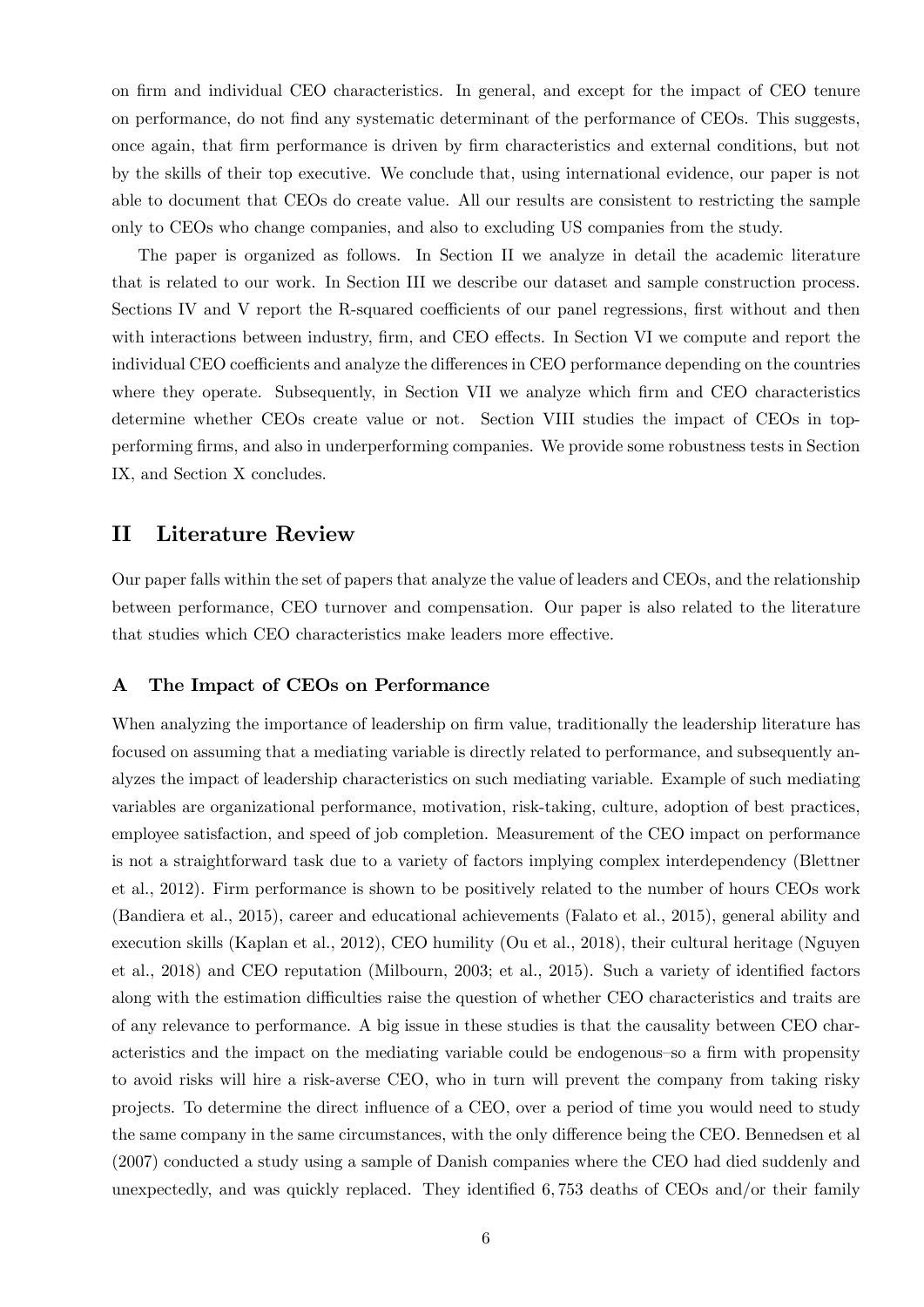members. Furthermore, the authors meticulously sorted the tragic events into 1; 015 CEO deaths, 733 spouses' deaths, 282 children's deaths, 3,061 parents' deaths, and 1,364 parents-in-laws' deaths. In defining firm performance, they looked at operating return on asset (OROA), investment, and sales growth. Their study found that either the sudden death of the CEO or the death of the CEOís close family member was significantly related to a firm's decline in profitability, investment, and sales growth.

Similarly, Bertrand and Schoar (2003) constructed a manager-Örm matched dataset that allowed them to track the same top managers cross different firms over time using Forbes 800 files from 1969 to 1999. In measuring corporate performance, they utilized various financial indicators to reflect firm performance including total sales, investment, cash áow leverage, cash holding, and return on asset. There are some interesting findings from their study. First, managers matter, both economically and statistically, to the policy decisions of firms. Second, the realization of all investment, financing, and other organizational strategies systematically depends on the specific executives in charge. Third, managerial differences in corporate practices are systematically related to differences in corporate performance. Fourth, managers with higher performance receive higher compensation. The third result is important: CEOs make a difference in results. However, the magnitude is not stellar: the authors calculate that individual CEOs only contribute to between 2 and 4 percent of total performance. That is, if Apple's profit margin in 2018 has been 38 percent, Tim Cook's individual decisions would be able to add, or detract, at most 1.5 percent per year.)

The question of whether CEOs affect the performance at all, or the observed differences are a result of pure lack remains an open scholarly debate. CEOs are rewarded for luck as much as they are for performance, which is even more pronounced for poorly performing Örms (Bertrand and Mullainathan, 2001). Later studies confirm these results and suggest that the so-called CEO effect on performance results from erroneous misattribution of chance factors on performance (Fitza, 2014). However, Fitzaís study was criticized for the lack of methodological rigor as the application of more advanced methods lends support for the CEO-effect (Quigley and Graffin, 2017). In turn, Fitza showed that under a more realistic set of assumptions the CEO is statistically indistinguishable from pure lack irrespective of the estimation method used, which is caused by performance persistence effect (Fitza, 2017). In the attempt to resolve the apparent paradox, later studies emphasize the role of autocorrelation (performance persistence) but still find evidence of the CEO-effect (Rönkkö and Maheshwaree, 2018).

Our paper is close to Bandiera et al (2020), who characterize CEOs as either leaders of managers through a CEO behavior index that assigns a value of 0 to managers, and a value of 1 to leaders. They measured the behavior of 1114 CEOs in six countries parsing granular CEO diary data through an unsupervised machine learning algorithm. Their study identified two types of CEO behaviors: ímanagersíand íleaders.í Managers focus on one-to-one meetings with core functions, while leaders focus on multi-function, high-level meetings with core functions. Importantly, Bandiera et al. (2020) conclude that corporate institutions with leaders are, on average, more productive than firms with managers, and this difference becomes apparent when CEOs are hired. They show, in a sample of more than 3,000 firms from 6 countries, that a one-standard deviation increase in the CEO behavior index is associated with an increase of 7 percent in sales, controlling for firm characteristics. Interestingly, they report that 17 percent of the variance in the index is driven by country and industry characteristics.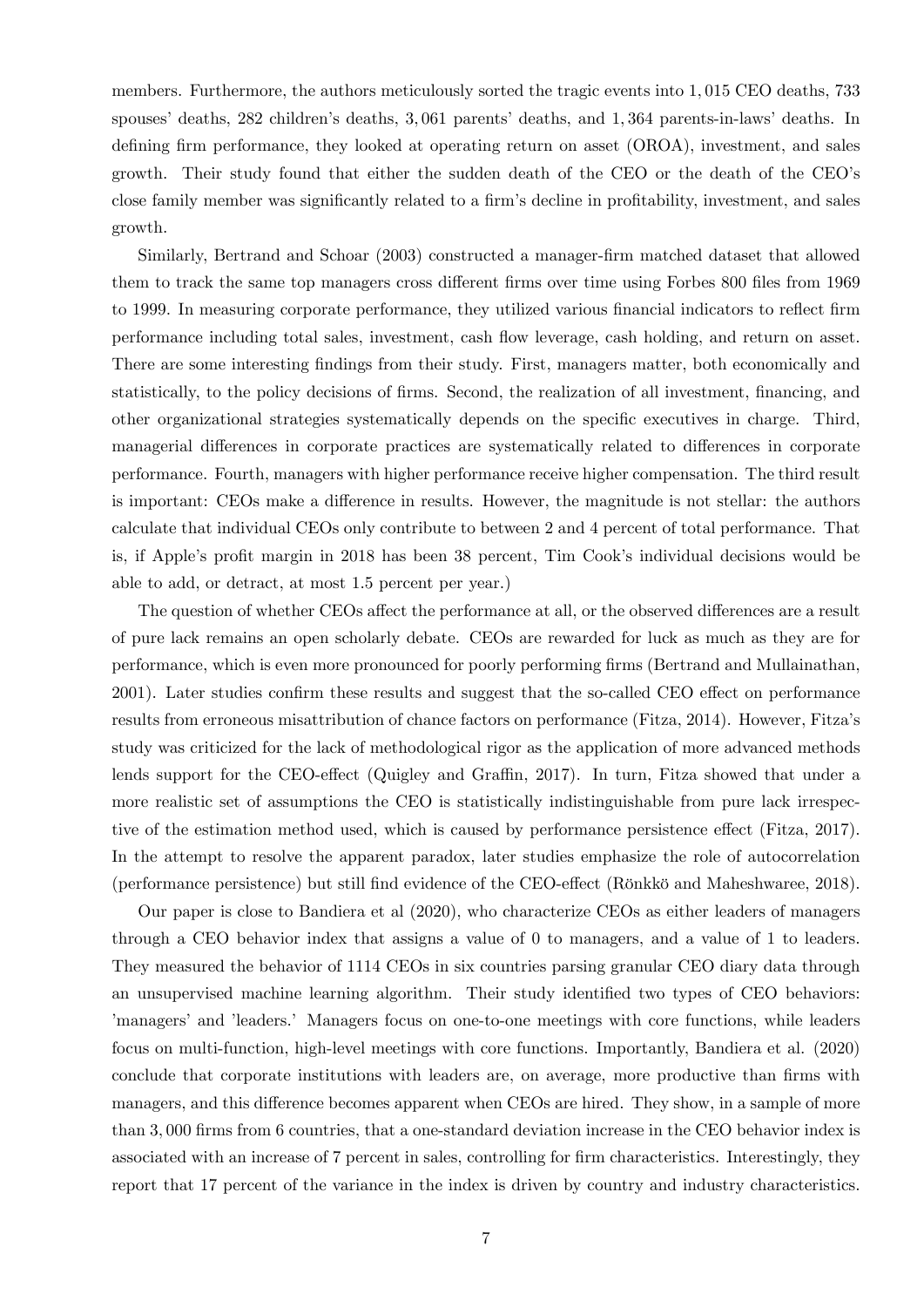Bandiera et al. (2020) are able to reject the null hypothesis that CEOs adjust their behaviors to the companies that hire them. They also confirm the hypothesis of vertical differentiation among firms, where some hire a leader and some hire a manager. Instead, they find evidence consistent with horizontal differentiation of CEOs with matching frictions–meaning that some firms end up hiring the wrong CEO because of a short supply of top executives, especially in some countries.

Table A summarizes the papers in the literature described in this Section and in the Introduction which have measured the impact of CEOs on performance.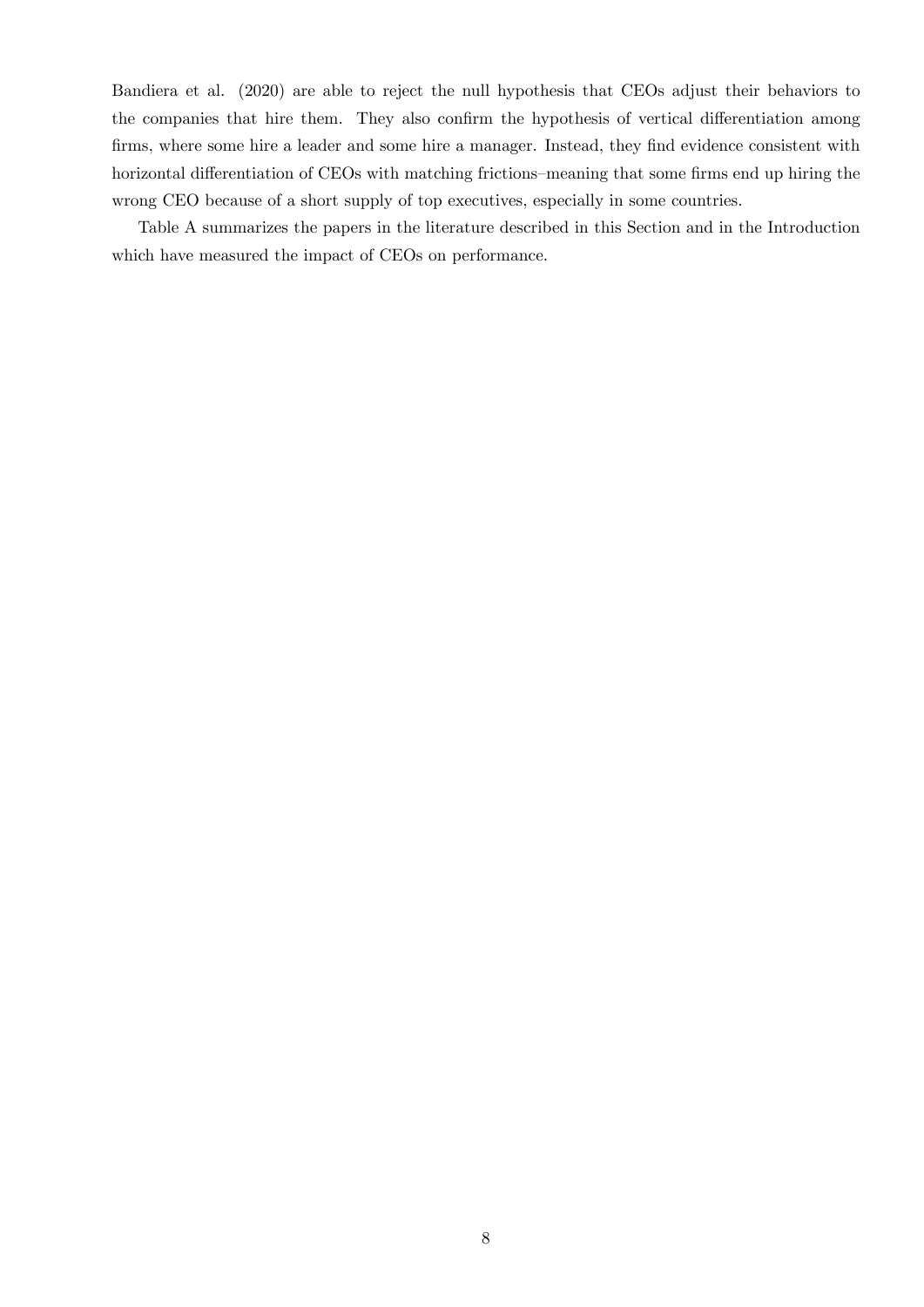|                               | $\sigma$<br>Number    | Number of                | Methodology        | Performance Met-                             | Perfor-<br>$\alpha$<br>CEO<br>Impact of     |
|-------------------------------|-----------------------|--------------------------|--------------------|----------------------------------------------|---------------------------------------------|
|                               | $\operatorname{Fims}$ | Countries                |                    | 'nс                                          | mance                                       |
| Bandiera et al. (2020)        | 3,000                 | G                        | Leadership Index,  | Sales/Profits                                | A one-standard deviation in-                |
|                               |                       |                          | Calibra-<br>Model  |                                              | crease in leadership index in-              |
|                               |                       |                          | tion               |                                              | crease revenues by 7 percent                |
| Benedsen et al. (2010)        | $11,002$              |                          | Event Study        | <b>Stock Returns</b>                         | Significant decline in stock re-            |
|                               |                       |                          |                    |                                              | turns upon death of CEO                     |
| Bertrand and Schoar (2003)    | 600                   |                          | Panel Regression   | Stock Returns                                | CEOs account for about $2-4$                |
|                               |                       |                          |                    |                                              | percent of total firm perfor-               |
|                               |                       |                          |                    |                                              | mance                                       |
| Fitza (2014)                  | $1,425$               |                          | <b>ANOVA</b>       | ROA                                          | R-squred of 17 percent using                |
|                               |                       |                          |                    |                                              | either real or random data                  |
| Wasserman et al. (2010)       | 531                   |                          | $Vari$ -<br>ANOVA, | ROA / Tobins Q                               | R-squared of 14.9 percent and               |
|                               |                       |                          | ance Decomposi-    |                                              | 13.5 percent in ROA and $Q$ re-             |
|                               |                       |                          | tion               |                                              | gressions                                   |
| Gabaix and Landier (2008)     | $1,000$               |                          | Calibra-<br>Model  | Market Value                                 | Moving from the 250-ranked                  |
|                               |                       |                          | tion               |                                              | CEO to the top CEO in-                      |
|                               |                       |                          |                    |                                              | creases performance by 0.016                |
|                               |                       |                          |                    |                                              | percent                                     |
| Crossland and Hambrick (2007) | 300                   | S                        | Variance Decom-    | ROS,<br>ROA,                                 | $\Box$<br>of between<br>R-squared           |
|                               |                       |                          | position           | Sales<br>$\ensuremath{\mathrm{MTB}}\xspace,$ | percent depending<br>$\overline{30}$<br>and |
|                               |                       |                          |                    | Growth                                       | on country and performance                  |
|                               |                       |                          |                    |                                              | metric                                      |
| Quigley and Graffin $(2017)$  | 1,300                 | $\overline{\phantom{0}}$ | <b>ANOVA</b>       | ROA                                          | R-squred of about 18 percent                |
|                               |                       |                          |                    |                                              |                                             |

Table A: CEO Impact in the Literature Table A: CEO Impact in the Literature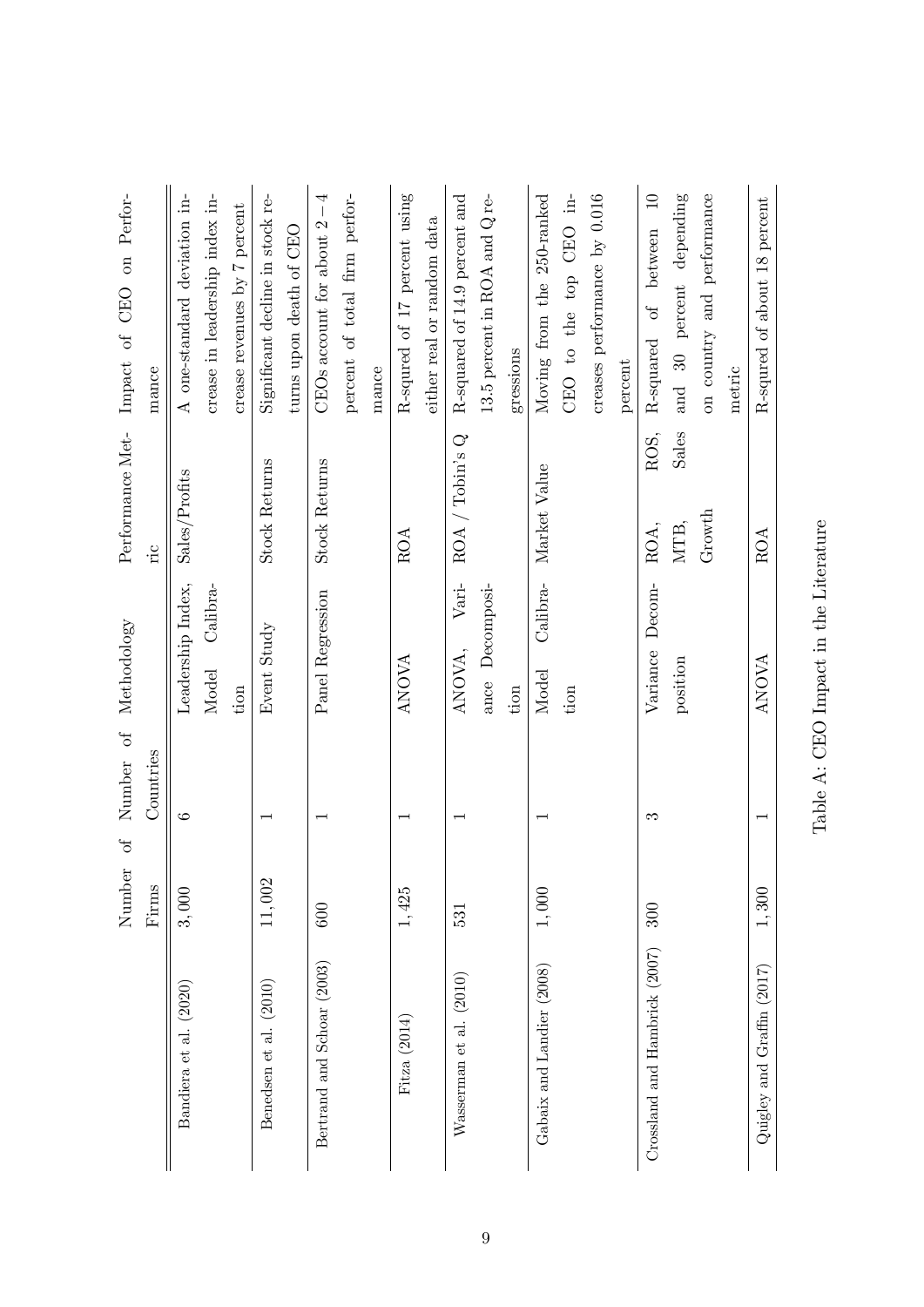#### B The Determinants of CEO Turnover

The relationship between CEO dismissal and firm performance is an open scholarly debate (Eisfeldt and Kuhnen, 2013). Theory suggests that CEOs can be fired if performing suboptimally, or if they perform exceptionally well so that it becomes too expensive to motivate them (Spear and Wang, 2005). Both propositions have gained empirical support. Poor performance is one of the strongest predictors of CEO dismissal (Hilger et al., 2013). Higher compensation paid to CEOs is positively associated with the probability of CEO turnover (Peters and Wagner, 2014). However, male CEOs are less likely to be dismissed when the firm performance is high, while for female CEOs the likelihood remain equally high irrespective of the firm performance (Gupta et al.,  $2020$ ).<sup>7</sup>

CEO are more likely to be dismissed due to reasons beyond their control, such as adverse industry events as compared than adverse market events (Eisfeldt and Kuhnen, 2013; Jenter and Kanaan, 2015). Deteriorating industry conditions are a predictor of forced CEO turnover (Eisfeldt and Kuhnen, 2013). Volatile industry conditions were shown to increase the probability of dismissal (Peters and Wagner, 2014). Peters and Wagner (2014) show that CEOs of companies experiencing volatile industry conditions are more likely to be dismissed.

CEO entrenchment is positively associated with poor governance and was shown to cost shareholders 3 percent in value (Taylor, 2010). Given the high importance of firm performance, substantial research attention was directed towards the link between CEO traits and characteristics and organizational outcomes. Research suggests that individuals tend to overemphasize the importance of leadership for the organizational outcomes as compared to other factors, the phenomenon that became known as "the romance of leadership" (Meindl et al., 1985). Moreover, good performance is valued higher if it is believed to be an outcome of good leadership to the extent that poor performance of companies headed by managers who are believed to be good top executives can be overlooked (Meindl et al., 1985). Furthermore, higher level executives are held accountable for the firm performance to a greater extent than lower level ones (Fee and Hadlock, 2003).

Another important research debate relates to the role of managerial talent and its effect on firm performance and value. More talented and risk-tolerant executives are attracted to firms with highpowered incentive schemes, which in turn reveal better performance in terms of productivity, profits and return on capital (Bandiera et al., 2015). Variation in CEO talent levels was shown to account for 2 percent of the differences in firm value (Chang and Hong, 2019). At a more granular level, managerial talent was shown to be related to performance for buyout CEOs, while for venture capital CEOs the evidence is mixed (Kaplan et al., 2012). However, the talent distribution among CEOs managing the largest firms is very flat, which implies that the differences in talent do not directly translate into differences in the firm value or translate to a very limited degree (Gabaix and Landier, 2008; Terviö, 2008).

Gao et al (2017) compare chief executive officer (CEO) turnover in public and large private firms.

<sup>&</sup>lt;sup>7</sup>Bad performance is the reason for dismissal in Taylor (2010). Jenter et al. (2015) even show that CEOs are fired after bad Örm performance caused by factors beyond their control. In Spear and Chang (2005) two types of terminations emerge in their model. Under one scenario, the agent is fired after a bad output and they become too poor to be punished effectively. Under the second scenario, the agent is forced out after a good output and they become too expensive to motivate.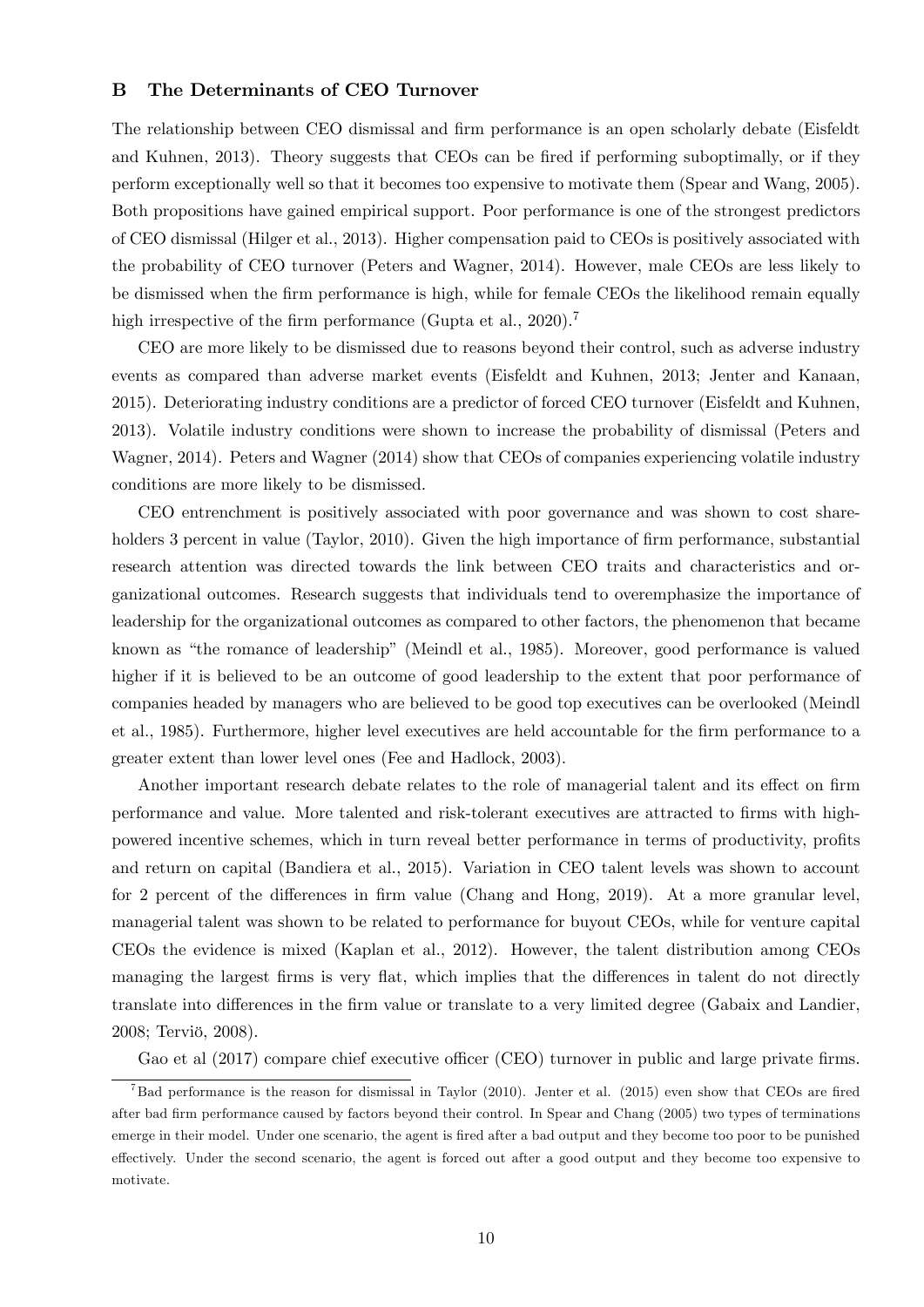Public firms have higher turnover rates and exhibit greater turnover-performance sensitivity (TPS) than private Örms. However, controlling for pre-turnover performance, performance improvements are greater for private firms than for public firms. This research suggest that public firms' CEOs are dismissed due to negative performance that is not caused by the CEO. Gao et al. (2017) investigate whether these differences are due to differences in quality of accounting information, the CEO candidate pool, CEO power, board structure, ownership structure, investor horizon, or certain unobservable differences between public and private firms. They find strong support for investor myopia contributing to public firms' higher turnover rates and greater TPS.

Extant research assessed the relationships between culture and CEO remuneration and dismissal. Evidence from a cross-country study covering 14 countries suggests that CEO compensation is culturallydefined and therefore country-dependent (Burns et al., 2017). In turn the probability of CEO dismissal is lower in countries characterized by high power distance, however, the likelihood is positively affected by status incongruence (Li et al, 2017).

#### C CEO Performance and Compensation

For CEOs, a good track record determines the likelihood of being hired. Fee and Hadlock (2003) find that CEOs are hired following abnormal positive performance on their previous companies. They also find that CEOs that enjoy positive returns tend to move to other companies. Some research attention was directed towards CEO hiring practices. John et al. (2017), for instance, show that the entire career track record is likely more important for the hiring practices than more recent events.<sup>8</sup> Moving to the CEO position with the next employer is positively related with the superior stock performance over Öve-years period of the current employer for top executives (Fee and Hadlock, 2003). Among the personal traits related to hiring decisions, noncognitive abilities are a strong predictor of being a CEO, followed by cognitive abilities and physical height (Adams et al.,  $2018$ ).<sup>9</sup>

The relationship between CEO skill, performance and compensation is the objective of Falato and Milbourn Milburn (2015). They measure CEO skill from biographical characteristics, such as education and reputation, and find that such CEO credentials have an impact on compensation. Additionally, skills (credentials) are positively related to performance. They interpret the result as consistent with the key insight of competitive assignment models of the CEO labor market. Gabaix and Landier (2008) therefore explain why US CEOs are paid so much, concluding that small differences in CEO talent drive huge differences in compensation. Overall, the literature has shown that good performance increases the CEO's reputation and hence the probability that they are hired; that CEO skill is typically proxied by track record, education and history; and that perceived skill is positively related to CEO compensation and future firm performance.

<sup>&</sup>lt;sup>8</sup> John et al. (2017) analyze the entire career path of film directors, who arere-hired (or not) after each and every film project. They show that the probability of re-hiring is increasing in average returns over an entire career path, rather than just the outcome of the most recent project.

<sup>9</sup>Adams et al. (2018) use a large sample of male CEOs from Swedish companies with data on their cognitive and noncognitive ability and height at age 18. They find that the median large-company CEO belongs to the top 5% of the population in the combination of the three traits. Traits appear necessary but not sufficient for becoming CEO.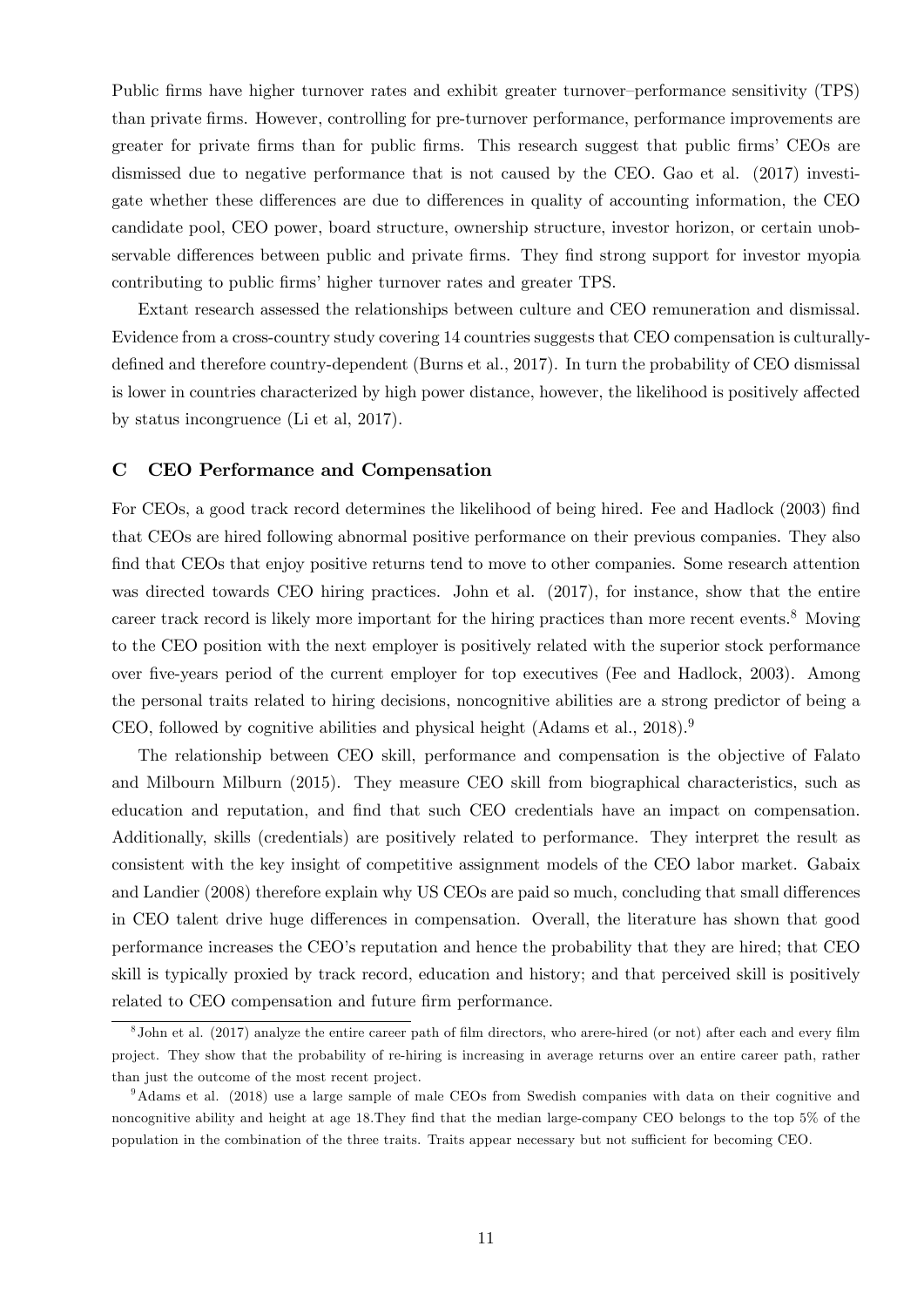### D CEO Gender and Performance

Women are underrepresented at the top management level (Klein et al., 2019). While it was long believed that this fact is an outcome of the so-called "glass ceiling" recent renumeration-based evidence suggests that this may be no longer be the case (Bugeja et al., 2012). However, research suggests that investors tend to perceive female CEOs as less competent compared to their male counterparts (Lee and James,  $2007$ ). On the contrary, other studies argue for the existence of the so-called "female premium" that benefits female CEOs (Leslie et al., 2017). An alternative potential explanation for underrepresentation of women among CEOs is the awareness of female candidates of lower stability of such roles for women (Klein, 2019) and higher probability of being dismissed as compared to men (Gupta et al., 2020).

Little research attention was directed to the relationship between CEO gender and firm performance. Extant research suggests that female leadership and, in particular, women in CEO roles benefit firm performance in more egalitarian cultures (Hoobler et al., 2018). However, it is argued that the success of female CEOs can at least partially be explained by performance persistence effect and, consequently, the performance achieved by their predominantly male predecessors (Dwivedi, 2018).

Overall, the extant research suggests a great degree of variability in the relationship between CEO traits, characteristics and skills and firm performance. While some studies suggest that CEOs do affect firm performance in one or another way, others reject this proposition and attribute the observable differences in organizational outcomes to performance persistence effect and pure lack. The issues clearly merits further investigation.

## III Sample Construction

#### A CEO Data

We start by collecting a sample of CEOs and companies from Bureau Van Dijk / Orbis database, which provides detailed information about both public and private companies. Our sample period spans the years 1990 to 2019, and for each top/senior executive, the database lists the name of the executive's position, their date of appointment, and the companyís denomination and International Securities Identification (ISIN) number. This original sample includes 45, 418 observations, but we remove those that do not record the date of appointment of the senior executive (29,367 observations). Van Dijk / Orbis identified the top executive with several denominations, some of them sometimes ambiguous. We restrict our sample to only those executive/company pairs where the top executive is explicitly characterized as "Chief Executive Officer", "Group Executive Officer", "Acting Chief Executive Officer", "President (Chief Executive Officer)", "CEO" and others which include the terms "Executive Officer". These account for 47 percent of the sample. Denominations such as "President", "Managing Director", and local denominations such as "Presidente" and "Geschaftsfuhrer" are disregarded because of their ambiguity. For each CEO in our sample, we know the date of their appointment, and the date they leave the job. We consider that those CEOs that do not have a departure date by the end of 2019 remain in the position by the end of the sample period. Some appointments date back to before 1990.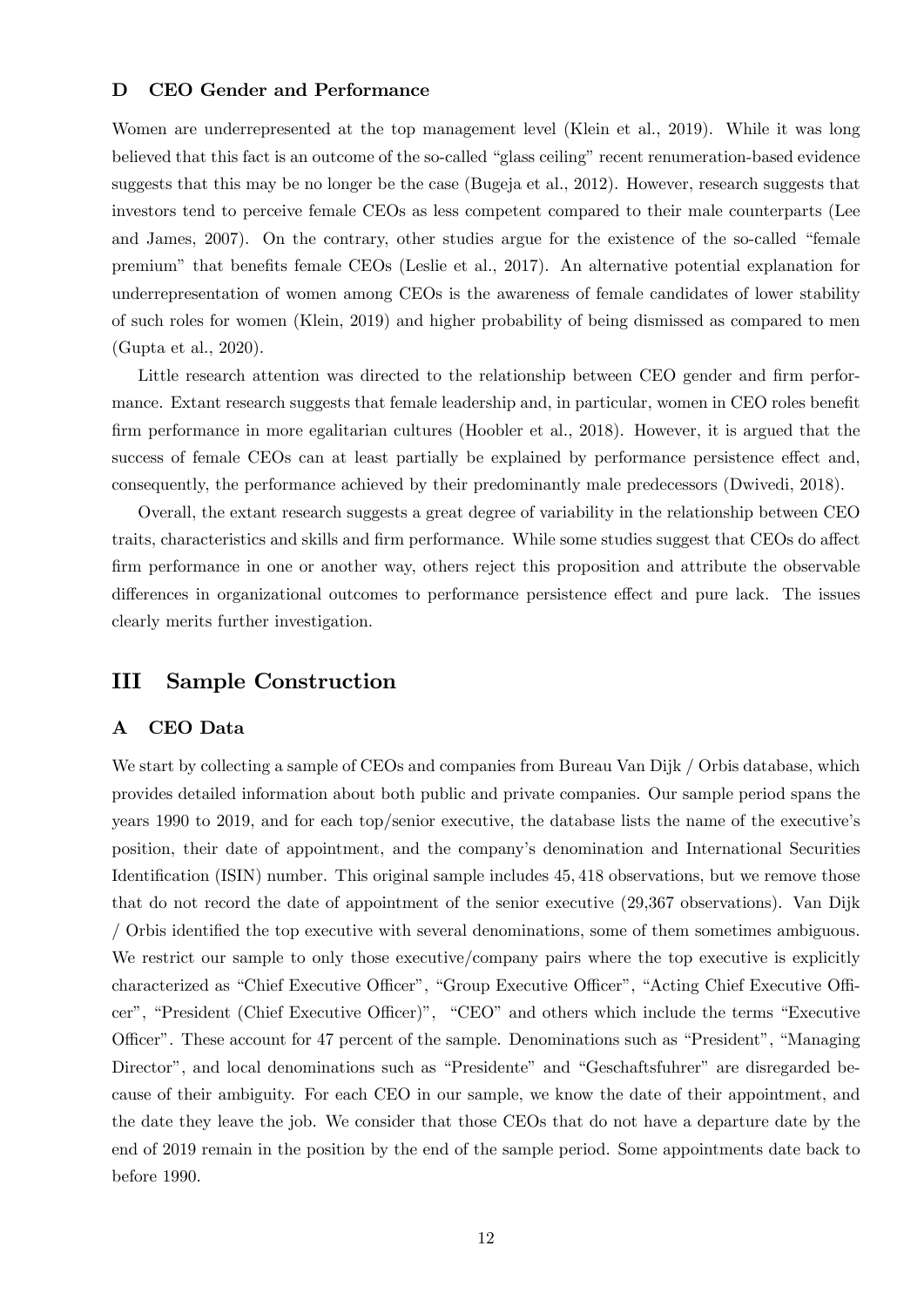Orbis provides us with personal information regarding the CEO, and in particular their date and place of birth, country of nationality and residence, educational background, and compensation (both salary and bonus). These data are not available for all CEOs, as we will explain later.

In parallel, we collect from Datastream/Refinitiv the list of all Datastream codes and ISINs for their entire sample of countries and in the period 1990 to 2019. We use this sample to match Van Dijk / Orbis CEO data with company data. For each company and year, we then have information regarding the identity of the CEO. However ours is an unbalanced panel, because for some companies we have information about the standing CEO for certain subperiods only. In years where a firm experienced a CEO succession, the firm year was attributed to the CEO in office for the majority of the year.<sup>10</sup> Finally, we restrict the sample to CEOs for whom we know their appointment date. This has two implications for our study: our sample includes a company for the full sample period as long as we have information about at least the appointment of one CEO during that time. Consequently, in some firm-years in the sample there is no identifiable CEO. Additionally, we also eliminate from the sample Örms for which there is only once CEO during the entire sample period and we do not know when the CEO was appointed–meaning that the CEO was appointed before 1990, but we do not know when. We decided to drop this observations because, after some analysis of the databse, in some cases Bureau Van Dijk / Orbis will not report a previously appointed CEO and will assume that the current one has been there since 1990.

Datastream/Refinitiv only records publicly traded companies information. Additionally, and to allow identification of country- and firm-specific effects, we restrict the sample only to countries where we have at least five companies. We additionally eliminate those company codes (ISIN) that do not correspond to the primary listing of the company. For each observation, we also collect identifiers such as geographic description of the company and industry group. We also exclude financial companies. Table 1 reports descriptive statistics by country. In our final sample, we have 2, 103 companies from 22 countries.

## [Include Table 1 here]

Not surprisingly, most of our companies are from United States (1; 000), Switzerland (129), Germany (127), and Netherlands (111). Being all publicly traded, some of the companies in our sample are small (less than one million USD in Total Assets), while some others are very large, including companies such as Kraft Foods and Monsanto (United States); Syngenta (Switzerland); Hyundai Corporation (South Korea). The largest company in our sample is Electricité De France (EDF, USD212 billion of average Total Assets throughout the sample period). The median company in our sample has USD185 million in Total Assets, and revenues of USD145 million. Table 1 also reports average Total Revenues, Return on Invested Capital, and Tobin's  $Q$  by country.<sup>11</sup> We provide more details about variable construction in the next sections.

[Include Table 2 here]

 $10$ Our results are robust to excluding the transition years from the sample.

<sup>&</sup>lt;sup>11</sup>Tobin's Q is computed as Total Assets (Worldscope item  $\#WC02999$ ) minus Total Shareholders Equity (Worldscope item #WC03995) plus Market Capitalization, all divided by Total Assets. Variable is expressed in US dollars.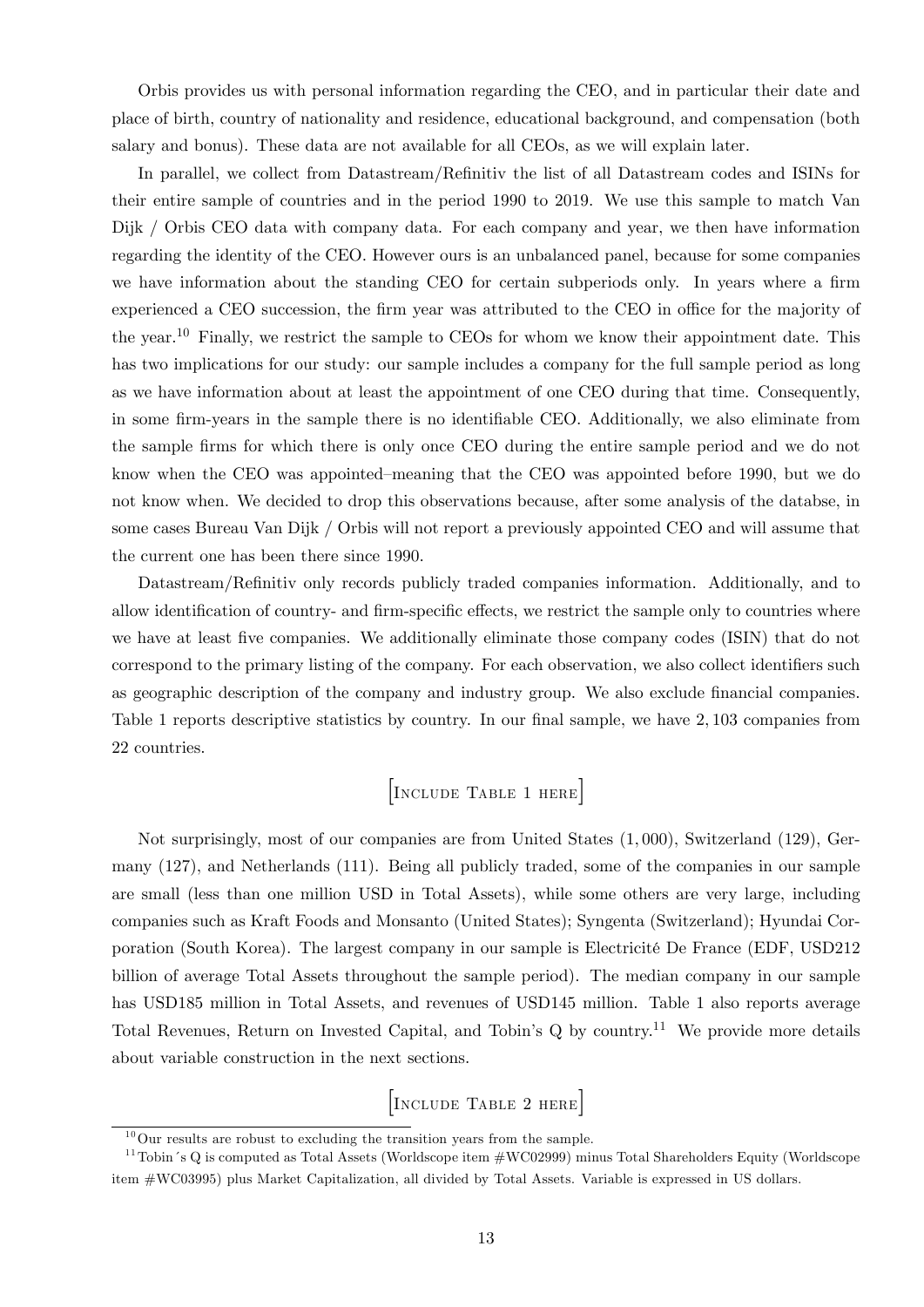Table A describes the characteristics of the CEOs in our sample, by country. Out of 3,692 executives, we have information about 328 female CEOs. They represent 8:8 percent of the total. The largest percent of female CEOs in the sample is Finland (25 percent), and France (18 percent). In median, CEOs are 57 years old, they have 3 years of experience in the company, and a total compensation (salary and bonus of USD3:4 million). CEOs tend to be older (younger) in Spain and Japan (Poland, Marshall Islands, Sweden). Although the compensation data is sparse, salaries and bonus are higher in median in the United States (median total compensation of USD4 million) as well as Italy, Switzerland, and France. CEOs are paid the least in Poland (USD22; 076) and Finland (USD 157; 725).

In the next Section we explain how we construct our explanatory variables and other details about the dataset.

## B Company Data

For each company/year combination, we obtain accounting and stock price information from Worldscope (accessible through Datastream/Refinitiv). Accounting data include operating income and other income statement items, as well as financial structure and other balance sheet items.

Our two endogenous variables are Return on Invested Capital (ROIC) and stock returns. ROIC is a standard metric of shareholder value creation based on accounting data and its variations (Return on Capital Employed, Return on Net Assets) are used by many companies as forward-looking key performance indicator.

$$
ROIC_{it} = \frac{NI_{it} + IE_{it} \times (1 - t)}{E_{it} + D_{it}} \tag{1}
$$

where NI is the company's net income (Worldscope item  $\#$ WC01751), IE is the interest expense (Worldscope item  $\# \text{W} \text{C} 01251$ ), t is the tax rate on debt (Worldscope item  $\# \text{W} \text{C} 08346$ ), E represent Total Capital (total investment in the company, Worldscope item #WC03998). It is the sum of common equity, preferred stock, minority interest, long-term debt, non-equity reserves and deferred tax liability in untaxed reserves. Total Debt D includes short-term debt and the current portion of long-term debt (Worldscope item  $\#WC03051$ ). Note that, as the book value of equity  $E_{it}$  approaches its market value,  $ROIC_{it}$  approaches the firm's cost of capital.

We compute stock returns as total shareholder returns (inclusive of dividends) as follows:

$$
r_{it} = \frac{DY_{it} \times P_{it} + P_{it} - P_{it-1}}{P_{it-1}}
$$
\n(2)

where  $DY$  represents the dividend yield, and  $P$  is stock price in US dollars.

Both variables are winsorised at the 5 percent level by country.

In Table 3 we report the number of observations by country and CEO group with available data, and for each of the dependent variables. The observations with ROIC data available are described in Panel A of Table 3. Our unbalanced panel consists of 27; 928 company-CEO-year observation. Our final sample characterizes companies 2, 148 CEOs in 1, 218 companies. These companies operate in 17 industry groups and 22 countries. Out of all CEOs, 100 (or about 4:6 percent) change company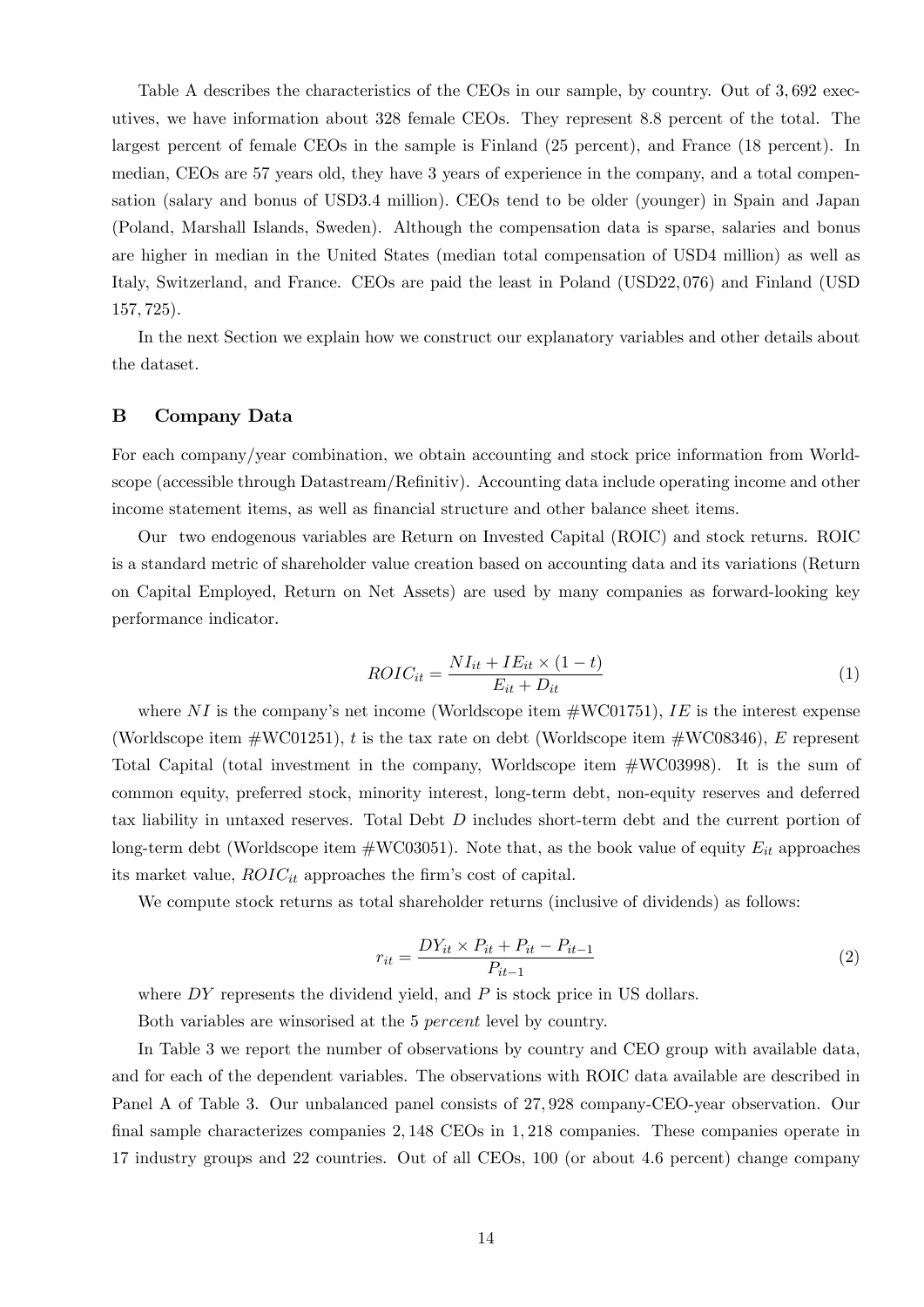during the sample period. More than 91 percent of the sample comes from developing economies;<sup>12</sup>  $22.5$  percent of companies are small and medium enterprises.<sup>13</sup>

[Include Table 3 here]

To give an idea of the time dispersion of the companies and CEOs, we report the number of observations before and after 2010. While the sample period span the years 1990 to 2019, 91 percent of the CEOs and 84 percent of the companies are present in the sample after 2010.

Panel B of Table 2 displays the number of observations for which we have total shareholder return data available. In this case the number of observations increases to 45; 429, corresponding to 3; 692 CEOs in 2; 103 companies and 22 countries. Also, 9:6 percent of CEOs change companies during the sample period. Other sample characteristics remain similar to the ROIC sample.

## IV Decomposing the sources of value

#### A Econometric model

In order to compare the importance of global, country, industry, firm, and CEO effects on our metric of performance, we run regressions using fixed and random effects, in a panel data model. Our approach is similar to Wasserman et al. (2010), who identify the incremental explanatory power of individual CEOs in a sample of 531 companies—all U.S. firms—from 42 industries over a period of 19 years. They find that 14.9 percent out of the 49 percent variance in Return on Assets, and 13.5 out of the 67 percent variance in Tobin's Q, are due to CEO-specific characteristics. Moreover, the explanatory power of year-fixed effects on ROA and Tobin's Q is 2.6 percent and 5.2 percent respectively.

The study of Wasserman assumes away the importance of country factors, as all firms are based in the United States. Additionally, and because the impact of CEOs is measured through fixed effects, the study does not take into account the non-random nature of the sample. In this case, random effects are more appropriate. Finally, the main methodological issue in this and similar papers is that they measure incremental  $R^2$  from adding independent variables to the regression sequentially (year, industry, company, and top executive, in this order). Unfortunately, in these type of models the incremental  $R^2$  depends on the order in which the independent variables are added. Therefore, a variance decomposition model is more appropriate.

For each observation of company  $i$  in year  $t$ , with CEO  $s$ , we propose a mixed model with regressions of the following type:

$$
y_{its} = \alpha + Y_t + C_j + I_g + \widetilde{\omega}_i + \widetilde{\eta}_s + \varepsilon_{its}
$$
\n<sup>(3)</sup>

where  $\alpha$  is the intercept, j denotes the firm's country of nationality, g is the firm's industry group. Therefore,  $Y_t$ ,  $C_j$  and  $I_g$  are respectively year-, country-, and industry-fixed effects. Because firms and CEOs in the sample do not include the full universe, we need to estimate random, instead of fixed

 $12A$  country is classified as developed or developing following the categorization by the United Nations.

 $13$ To classify firms by size, we collect, for each firm in the sample, the number of employers between 1990 and 2019. Based on the OECD definition, firms with fewer than 250 employees are classified as small and medium, and large otherwise.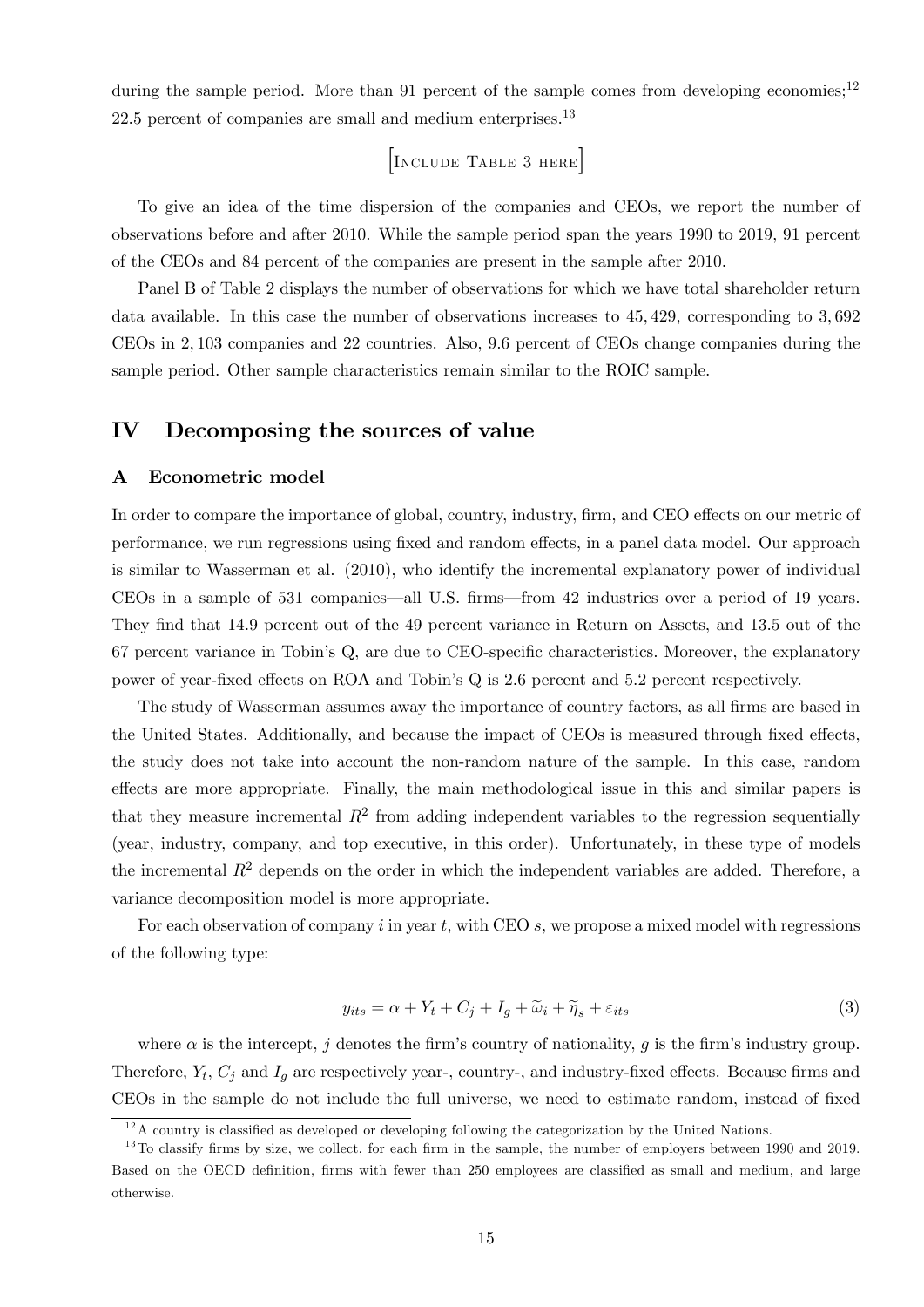effects for firms and CEOs. Therefore,  $\tilde{\omega}_i$  and  $\tilde{\eta}_s$  are firm-, and CEO-random effects. Finally,  $\varepsilon_{its}$  is an error term.

The endogenous variables–as described in the previous sections–are shareholder returns and return on capital. Total shareholder returns are forward looking and therefore capture the valuation effect of CEOs since the time they are appointed. However, ROIC is based on accounting data which tracks past performance, and we assume that the impact of contemporaneous firm, industry, and global factors is captured with a one year lag. Therefore we estimate our regressions with  $r_{it}$  and  $ROIC_{it+1}$ as dependent variables.

In our model, the coefficients of year-fixed effects represent global factors. Any systemic, timevariant effect on the dependent variable will be captured here. To avoid multicollinearity, we express all year-effects relative to the first year of the sample period, 1990. Similarly, country-fixed effects are all relative to the United States.

To estimate equation (3), we must therefore use a mixed model. Mixed models are used when both fixed and random effects are presented. In general, let us consider the following model:

$$
\mathbf{y_i} = \mathbf{X_i} \boldsymbol{\beta} + \mathbf{Z_i} \mathbf{b_i} + \boldsymbol{\epsilon_i},
$$
  
\n
$$
\mathbf{b_i} \sim \mathcal{N}(\mathbf{0}, \boldsymbol{\Psi}), \quad \boldsymbol{\epsilon_i} \sim \mathcal{N}(\mathbf{0}, \sigma^2 \mathbf{I}).
$$
\n(4)

where  $y_i$  is the vector of observed values for the  $i^{th}$  observation,  $X_i$  and  $Z_i$  refer to the design matrix of fixed and random effects respectively,  $\beta$  and  $b_i$  present the fixed and random effects effects respectively. Since the error term  $(\epsilon_i)$  and the random effects are meant to be iid parameters, the total variation of the model is:

$$
Var(\mathbf{y_i}) = Var(\mathbf{X_i}\boldsymbol{\beta} + \mathbf{Z_i}\mathbf{b_i} + \boldsymbol{\epsilon_i})
$$
  
=  $Var(\mathbf{X_i}\boldsymbol{\beta}) + Var(\mathbf{Z_i}\mathbf{b_i}) + Var(\boldsymbol{\epsilon_i})$  (5)

where  $Var(\mathbf{Z_i b_i})$  is simply the sum of the variation of each random effect in the model as they are also considered independent from each other. In mixed models marginal  $R<sup>2</sup>$  is defined as the ratio of the variation of fixed effects over total variation in model,

$$
R_{marginal}^2 = \frac{\sigma_f^2}{\sigma_f^2 + \Sigma_{l=1}^u \sigma_l^2 + \sigma_\epsilon^2},\tag{6}
$$

where the term  $\Sigma_{l=1}^u \sigma_l^2$  refers to the random variance (partitioned by level l) and  $\sigma_f$  present the variation of the fixed effects in the model. The conditional  $R^2$  is sum of the random and fixed effects variation over the total variation in the model, given by

$$
R_{conditional}^{2} = \frac{\sigma_{f}^{2} + \sum_{l=1}^{u} \sigma_{l}^{2}}{\sigma_{f}^{2} + \sum_{l=1}^{u} \sigma_{l}^{2} + \sigma_{\epsilon}^{2}}.
$$
\n
$$
\tag{7}
$$

Decomposing the variation of the fixed effects in the model is not that much straightforward since the parameters are not independent. Let us consider three different fixed effects in the model presented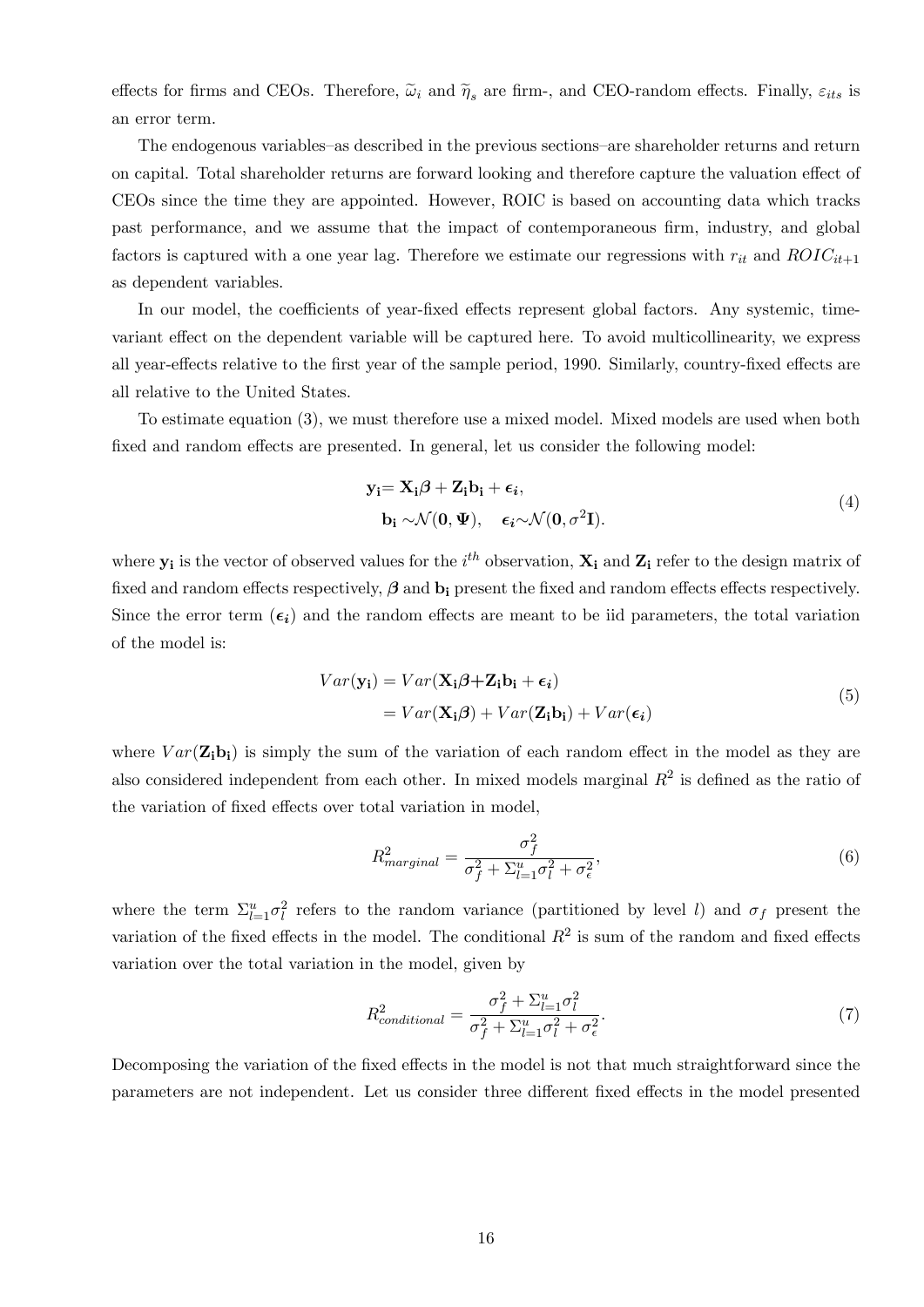by  $f_1$  (year),  $f_2$  (country) and  $f_3$  (industry). Therefore:

$$
\sigma_f^2 = Var(f_1 + f_2 + f_3)
$$
\n
$$
= Cov(f_1 + f_2 + f_3, f_1 + f_2 + f_3)
$$
\n
$$
= Var(f_1) + Cov(f_1, f_2) + Cov(f_1, f_3)
$$
\n
$$
+ Var(f_2) + Cov(f_1, f_2) + Cov(f_2, f_3)
$$
\n
$$
+ Var(f_3) + Cov(f_1, f_3) + Cov(f_2, f_2).
$$
\n
$$
F_3
$$
\n(8)

Here we consider  $F_1$ ,  $F_2$  and  $F_3$  as the variation of  $f_1$ ,  $f_2$  and  $f_3$ , respectively. Therefore, for each fixed effect, the reported R-squared computed as in  $(6)$  takes into account the potential correlations with the other two. In that sense, we are providing results corresponding to our fixed effects that are analogous to a simultaneous ANOVA estimation, as in Crossland and Hambrick (2007) and Mackey (2008).

## B Results

The estimation results are in Table 4. Panel A presents the R-squared coefficients when  $ROIC_{t+1}$ is the endogenous variable, and Panel B uses total shareholder returns  $r_{it}$ . The mixed model is able to explain 46 percent of the variance of ROIC, and 34 percent of the return variance. Most of the variation in both cases comes from the random effects (firm and CEO).

With regards to ROIC variance, firm-random effects are the most important, explaining 24 percent. This finding hides however sizeable differences across subsamples. It is interestingly larger in developed than in developing countries  $(25$  percent vs.  $20$  percent), and for larger relative to smaller firms  $(22)$ percent vs. 11 percent). The impact of firm-specific factors increases over time from the first to the second subperiod in the sample. The firm effect is large, and of the same magnitude, among CEOs who change companies (25 percent).

$$
\begin{bmatrix} \text{Incitude Table 4 here} \end{bmatrix}
$$

Global effects tend to be small, ranging between 1 percent and 5 percent in some subsamples. The impact of country characteristics is larger, especially in developing economies and in larger companies, and in companies with high Tobin's Q ratio. This is consistent with stable firms in developing markets to be more exposed to regulatory and country-specific risks. Finally, industry characteristics are more important in developed economies (R-squared of 5 percent) than in developing economies (3 percent), and have a larger impact among large enterprises (3 percent) than among small and medium firms (2 percent).

Total Return regressions (Panel B) show in contrast that global and country effects explain up to 15 percent of the variance of this variable. This is more than the impact of industry (1 percent). The importance of global effects is much larger in developing economies, where they explain 30 percent of the variance in returns. However, country effects lack any explanatory power in these countries. Global effects are also larger among large companies, relative to small and medium. This is intuitive given that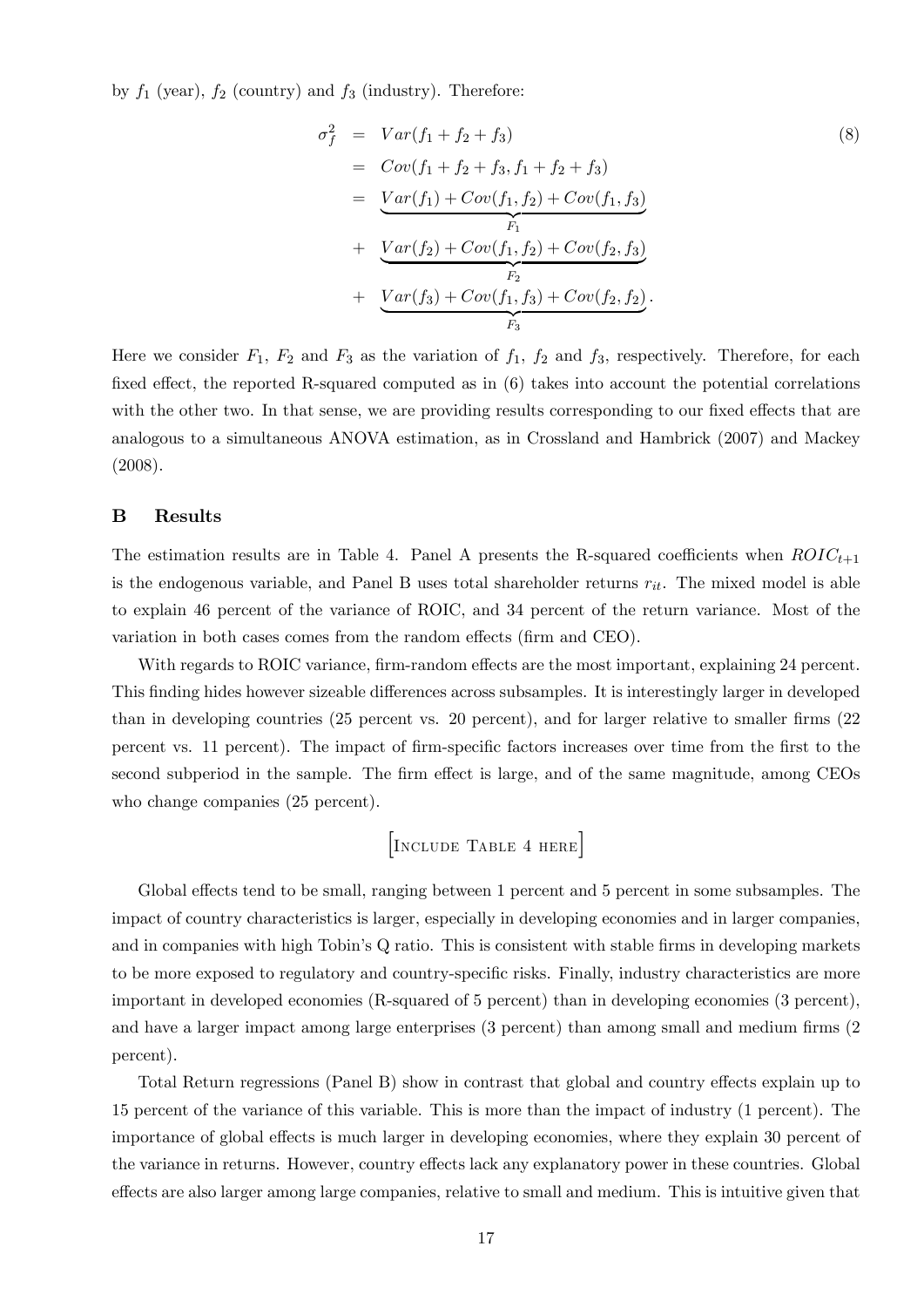larger firms tend to be also more internationally exposed. It is very interesting to highlight the higher importance of global and country factors in the first subperiod of the sample (before 2010) relative to the later subperiod. As a confirmation of the process of deglobalization in the world economy, we find that country and global factors explain 12 percent of the variance in stock returns before 2010, but only 71 percent after 2010. These results are similar when ROIC is the dependent variable. Once firm and CEO impact are taking into account, industry-fixed effects have same explanatory power as in the ROIC regressions, and it is about 1 percent in magnitude for all subgroups of firms.

Firm-random effects are responsible for 16 percent of the variance in stock returns. The difference between developed and developing countries is striking, for in developed countries the regression Rsquared is 17 percent, vs. 2 percent in developing economies. Firm-effects are more important in large firms, after year 2010, and among higher-Tobin's Q firms.

With respect to CEOs, they explain 3 percent of the variance of ROIC in the overall sample. However, R-squared is of magnitude in developing countries (7 percent), and large companies (10 percent), and it is larger in the Örst part of the sample (18 percent vs 10 percent). It is worth noting that CEOs do not explain any of the variance of ROICs in small and medium enterprises, and especially in developed economies. By Tobinís Q, the explanatory power of CEOs on ROIC is higher among companies in the lowest quartiles.

When we use Total Shareholder Returns as the dependent variable, we show an explanatory power of 2 percent for CEOs. Consistent with the previous results, CEOs are more important in developed economies–relative to developing countries–and in small companies–relative to large companies). At most, CEOs explain 4 percent of stock return variance in small and medium enterprises in developed countries. The impact of the top executive is also larger for companies with higher Tobin's Qs. After 2010, CEOs have no impact on stock price performance.

In both panels of Table 3 we displays results for the subsample of companies with CEO changes during the sample period. These observations are important because the identification of the CEO effect is easier. Indeed, the variance of ROIC and TSR explained by CEOs among the subsample of CEOs who change firms is 12 percent and 8 percent, respectively. Even these figures are much more modest than the ones reported by Wasserman et al. (2010).

Our preliminary results can be summarized as follows. The CEO factor is significant at explaining firm value, and such impact is in addition to firm and industry characteristics. CEOs explain 2 percent of the variance in a Örmís stock market performance, and 13 percent of the accounting performance. We also quantify the importance of global and country factors (especially for stock returns), which are as sizable as the CEO effect itself. Finally, firm characteristics independent of leadership decisions are most important at explaining firm outcomes.

In the next Section we try to shed some light on the interaction between firm characteristics and CEO impact in performance.

## V Does the Value of the CEO Reflect Firm Characteristics?

### A Econometric Analysis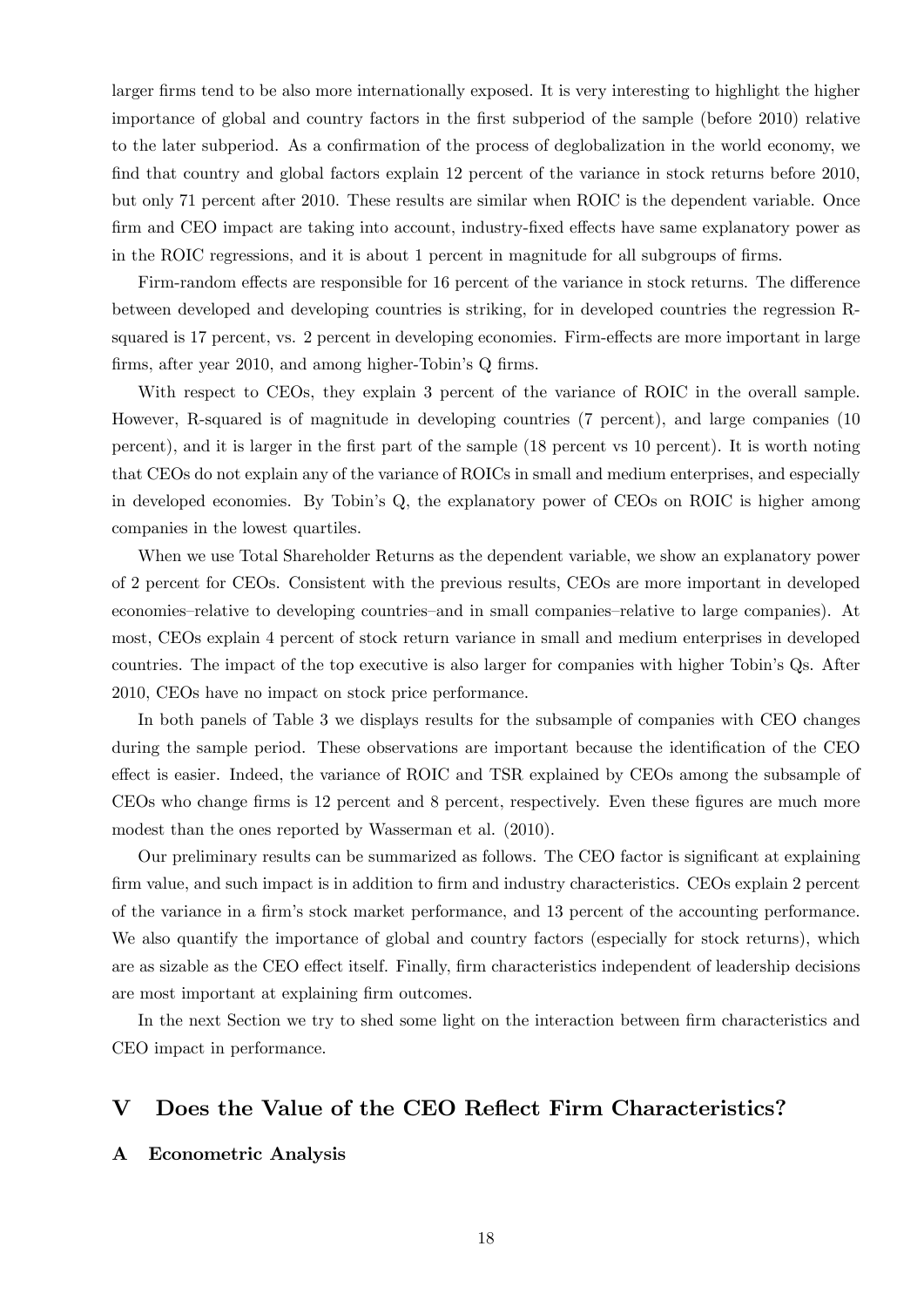Bandiera et al. (2020) recognize that an explanation for the relationship between top executive behavior and performance is that such behavior can be explained by firm characteristics. The authors rule out this hypothesis in three ways. First they show that, after controlling for firm characteristics such as size and public status, their leadership-style index is still significant at explaining firm sales. They also confirm, using accounting data prior to the CEO's appointment, that productivity trends before cannot predict the type of CEO that gets hired.

Finally, they also formulate a simple assignment theoretical model with vertical (across firms) and horizontal (across CEOs) differentiation, and matching of firms and CEOs depending on firm and CEO styles. Their prediction is that, when there is a shortage of CEOs of a particular type (in their case, leaders), then the scarce type is correctly assigned. Therefore the productivity (revenues) of firms run by the abundant type (managers) is lower. If there is horizontal differentiation, then among managers productivity should be the result of two distributions: one driven by the performance of manager–CEOs who are hired by companies who need a manager, and then perform accordingly to the companyís needs; and another one driven by managers who end up in companies in need for a leader, and which therefore perform worse. Their non-parametric estimation of the density functions for both type of CEOs confirms the dual distribution for managers, and is thus consistent with horizontal differentiation. The model is also estimated parametrically, and they conclude that there is a significant valuation impact of a mismatch between CEOs and firms, suggesting that some CEO types ("leaders") have a positive impact on performance.

The results in Bandiera et al. (2020) are thoroughly obtained, yet the process is cumbersome. First and foremost, their sample is a cross-section of companies and they are therefore unable to track the performance of the previous CEO, as well as the reason for the turnover-which could be voluntary due to retirement for instance. More importantly, their model calibration shows that, when m-type CEOs (managers) are assigned to l-type Örms (Örms which perform better with an l-type CEO than with an m-type CEO), there is no significant difference in productivity with an l-type CEO correctly assigned to an l-type firm.<sup>14</sup> So while their results are consistent with vertical differentiation of CEOs, they are also consistent with CEOs of random skill whose performance is high whenever they work for high-productivity firms.

In this Section we try to disentangle the two hypothesis with our panel of firms and CEOs. To do so, we estimate regressions of the form:

$$
y_{its} = \alpha + Y_t + C_j + I_g + \widetilde{\omega}_i + \widetilde{\eta}_s + I_g : \widetilde{\omega}_i + \widetilde{\omega}_i : \widetilde{\eta}_s + \varepsilon_{its}
$$
\n
$$
\tag{9}
$$

where  $\alpha$  is the intercept, j denotes the firm's country of nationality, q is the firm's industry group and the symbol : denotes interaction. Therefore,  $Y_t$ ,  $C_j$  and  $I_g$  are respectively year-, country-, and industry-fixed effects. Because firms and CEOs in the sample do not include the full universe, we need to estimate random, instead of fixed effects for firms and CEOs. Therefore,  $\tilde{\omega}_i$  and  $\tilde{\eta}_s$  are firm-, and  $CEO$ -random effects. With respect to  $(3)$ , we estimate two additional interactions modelled as random effects. The first interaction (between industries and firms,  $I_q : \tilde{\omega}_i$ ) takes to capture the within-industry variability in firm performance. To see this, suppose that we consider the Pharmaceutical industry.

<sup>&</sup>lt;sup>14</sup>Formally, they cannot rule the hypothesis that their parameter A is significantly different from zero.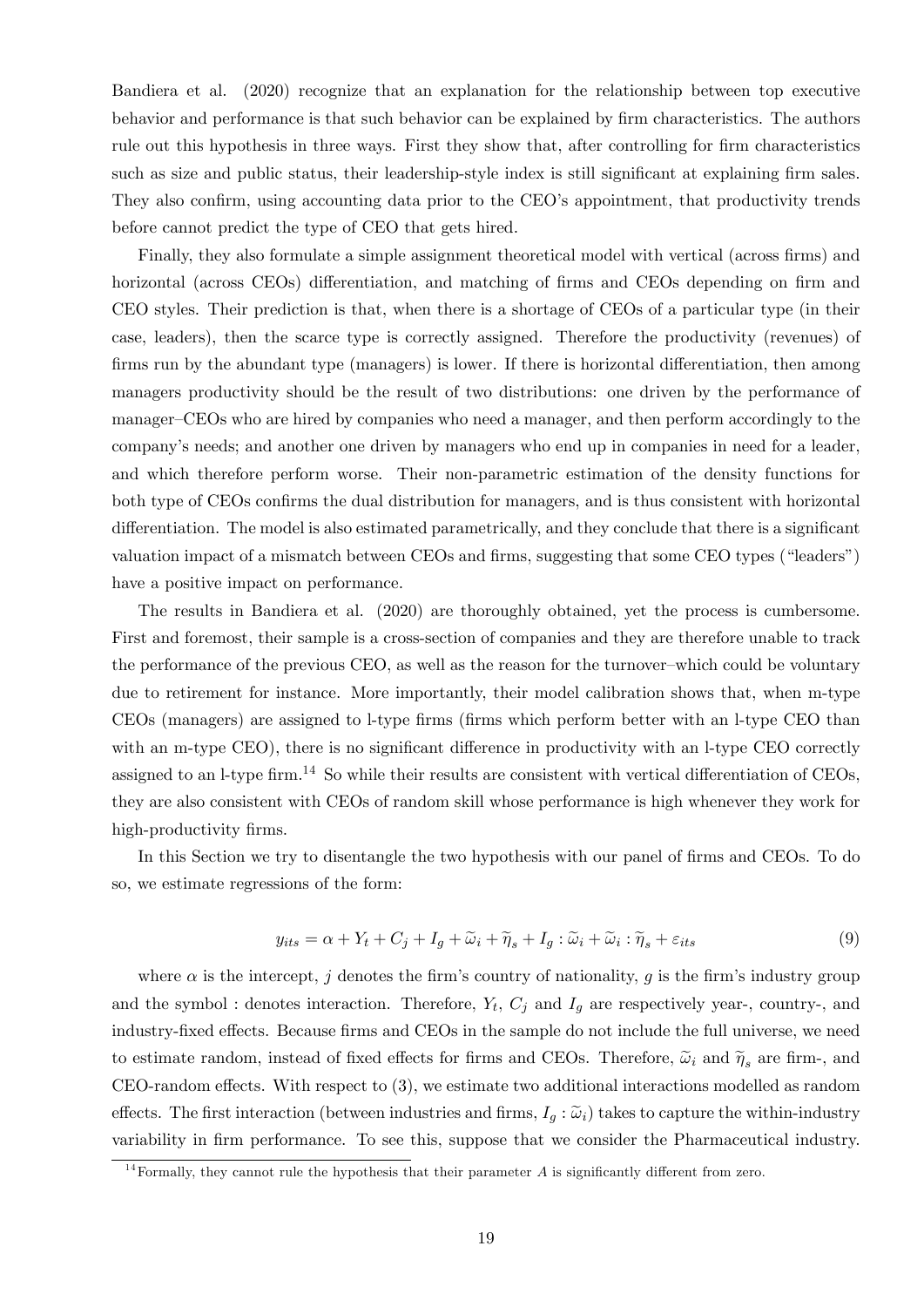In certain times (for example around a global health crisis) pharmaceutical companies outperform the market. The fixed effect  $I<sub>g</sub>$  would then measure the abnormal performance for that particular industry. However, within the pharmaceutical industry, a particular group of firms (for instance those specialized in vaccines) would outperform other firms in the industry. The interaction firm-industry, therefore, measures the firm-specific performance that is driven by the firm's belonging to a particular subclass of outperforming firms within the industry.

The second interaction  $(\tilde{\omega}_i : \tilde{\eta}_s)$  measures the matching between firms and CEOs. Suppose a first scenario ("Horizontal Differentiation") with two firms and two CEOs. One of the firms is a good firm, and generates a high return; the second firm is a bad firm, and generates a much lower return ceteris paribus. Let us further suppose that the skill of CEOs does not affect firm performance, and their allocation to either the good or the bad firm is driven by non-performance related characteristics (such as affiliation with the board and nationality). Note that, in this situation, whenever one CEO is hired by the good company, on average they will generate a better performance than in the bad firm. In a random-effects panel regression as in (9), the firm effect  $\tilde{\omega}_i$  would be significant, and the CEO effect  $\tilde{\eta}_s$ would be insignificant. However, the interaction  $\tilde{\omega}_i : \tilde{\eta}_s$  would turn significant as well because in two of the possible interactions returns would be high, and in the other two possible interactions, returns would be low.

The interaction term captures the possibility of perfect matching between CEOs and companies. Suppose a second scenario with two firms (good and bad) whose performance depends additionally on who runs the firm ("Matching Firm-CEO"). There are two CEOs with a particular skill, but such that, for the first CEO, such skill only helps the first firm, and damages the other; the reverse is true for the second CEO. This reflects a situation similar to Bandiera et al. (2020) with both vertical and horizontal differentiation. In this case, the firm effect  $\tilde{\omega}_i$  would be significant. However, unlike the previous case, both the CEO effect  $\tilde{\eta}_s$  and the interaction  $\tilde{\omega}_i : \tilde{\eta}_s$  would be significant as well.

Finally, let us assume that firm performance is driven by other characteristics in addition to the identity of its top executive. However, there are two types of CEOs, good and bad ("Vertical Differentiation") who can impact firm performance. Good CEOs always improve performance; bad CEOs never do. Obviously, the mixed model would help identify such situation since, in this case, the firm effect  $\tilde{\omega}_i$  would still be significant because some companies would perform better than others. Additionally, and while the CEO effect  $\tilde{\eta}_s$  would be significant, the interaction  $\tilde{\omega}_i : \tilde{\eta}_s$  would not. These testable hypotheses are summarized in Table B below.

|                                                        |             |             | Firm Effect CEO Effect Interaction Effect |
|--------------------------------------------------------|-------------|-------------|-------------------------------------------|
| Horizontal Differentiation   Significant Insignificant |             |             | Significant                               |
| Matching Firm-CEO                                      | Significant | Significant | Significant                               |
| Vertical Differentiation                               | Significant | Significant | Insignificant                             |

#### Table B. Testable Hypotheses

We show our results in the next Section.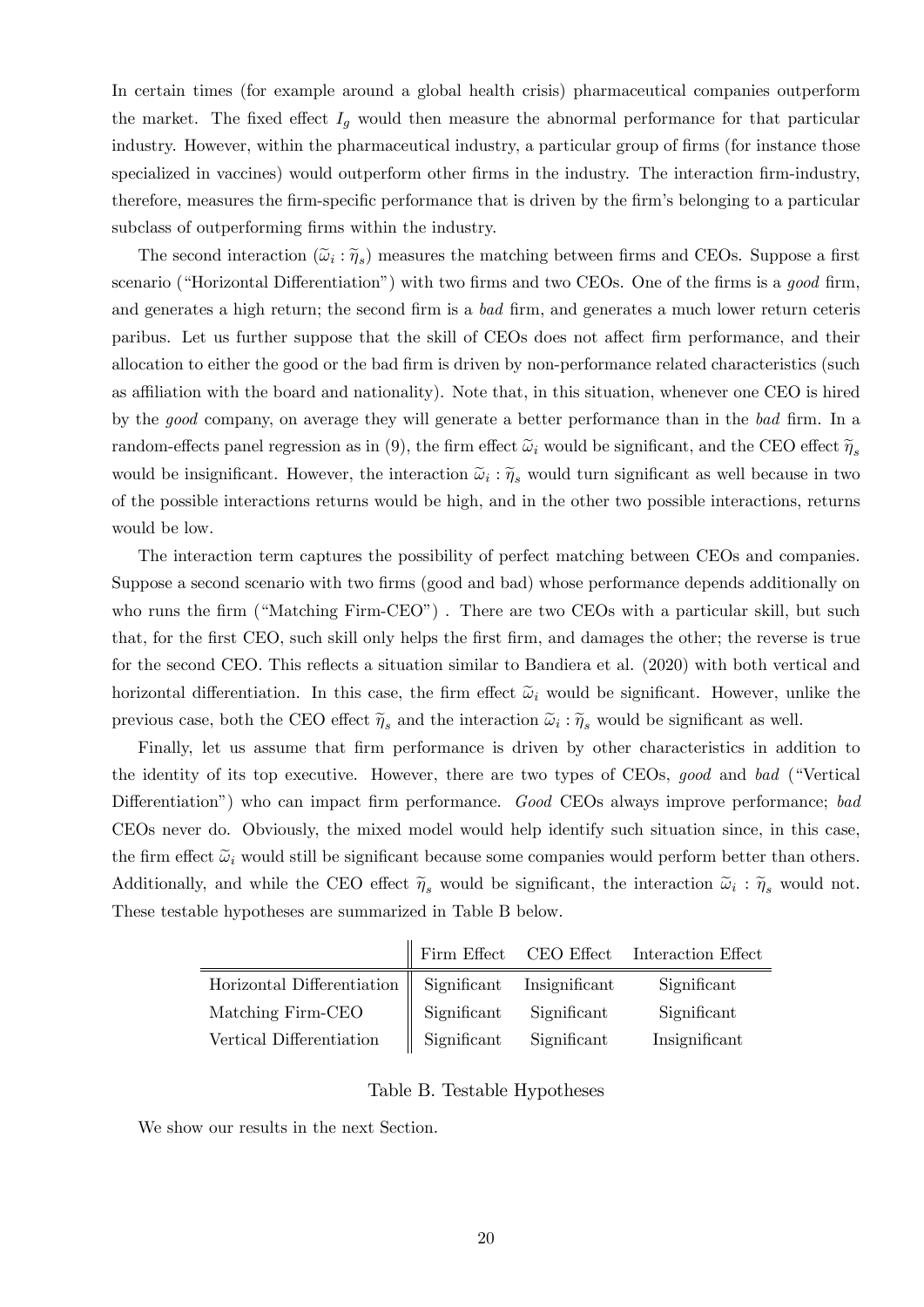### B Results

Results of the mixed model estimation with interactions is presented in Table 5. As usual, Panel A presents results for ROIC, and Panel B presents results for Total Shareholder Return. The difference with Table 4 is on the interaction terms only.

[Include Table 5 here]

Panel A shows that, with respect to the results in Table 3, the explanatory power of CEOs is consistent with the Matching Firm-CEO hypothesis except for two subsamples: developing countries, where the 16 percent explanatory power of CEOs is fully captured by the interaction term; and in small and medium companies, where 19 percent R-squared comes also from the interaction. In these subgroups of firms, our results are consistent with horizontal differentiation and therefore with CEOs performing well in good companies, irrespective of their individual skill.

The variance decomposition of Total Shareholder Returns is however consistent with Vertical Differentiation and therefore with a CEO-specific skill, in the full sample as well as in most subsamples. Only among small and medium firms we do find that the explanatory power of CEOs is due to the interaction, and it is therefore consistent with *Horizontal Differentiation*. Such effect is concentrated among small and medium firms in developed economies.

For the particular case of CEOs who change companies during the sample period, the results are consistent with matching Örms and CEO qualities: half of the explanatory power of the CEO random effect is due to the interaction with the firm effect  $(4$  percent out of the 8 percent identified in Table 4). If firms hire CEOs efficiently, it is reasonable that we find a better matching among firms whose CEO changes.

Overall, our results can be summarized as follows. CEOs matter and they have a significant impact on the variance of both ROIC and stock returns. When looking at accounting performance, there is evidence of good companies hiring well-performing CEOs. When we analyze the impact of top executives on shareholder returns, the evidence is that there are good CEOs who have a significant impact on the performance of their companies, irrespective of the quality of the firm itself.

Why are results for ROIC and TSR different? We attribute such differences to three factors. First of all, ROIC is an accounting figure and thereby backward looking, possibly taking into account decisions made by previous CEOs and with already outdated strategies—even if we consider  $ROIC_{t+1}$ as endogenous variable. In contrast, stock prices are forward looking and measure expectations of performance. In fact, the correlation between ROIC and shareholdersí returns tends to be small (Jacobson, 1987). Second, shareholder returns price risk, while ROIC does not take into account the risk of the assets. Risk is an important aspect of performance that CEOs impact (Bernile et al., 2017, Cain and McKeon, 2016). Finally, the magnitude of the R-squared coefficients that we report in this section are greatly determined by the variance in the left-hand-side variable.

Therefore, in the next section we analyze the magnitude of the fixed and random effects, rather than their explanatory power. This will also allow us to measure the sign of such relationship.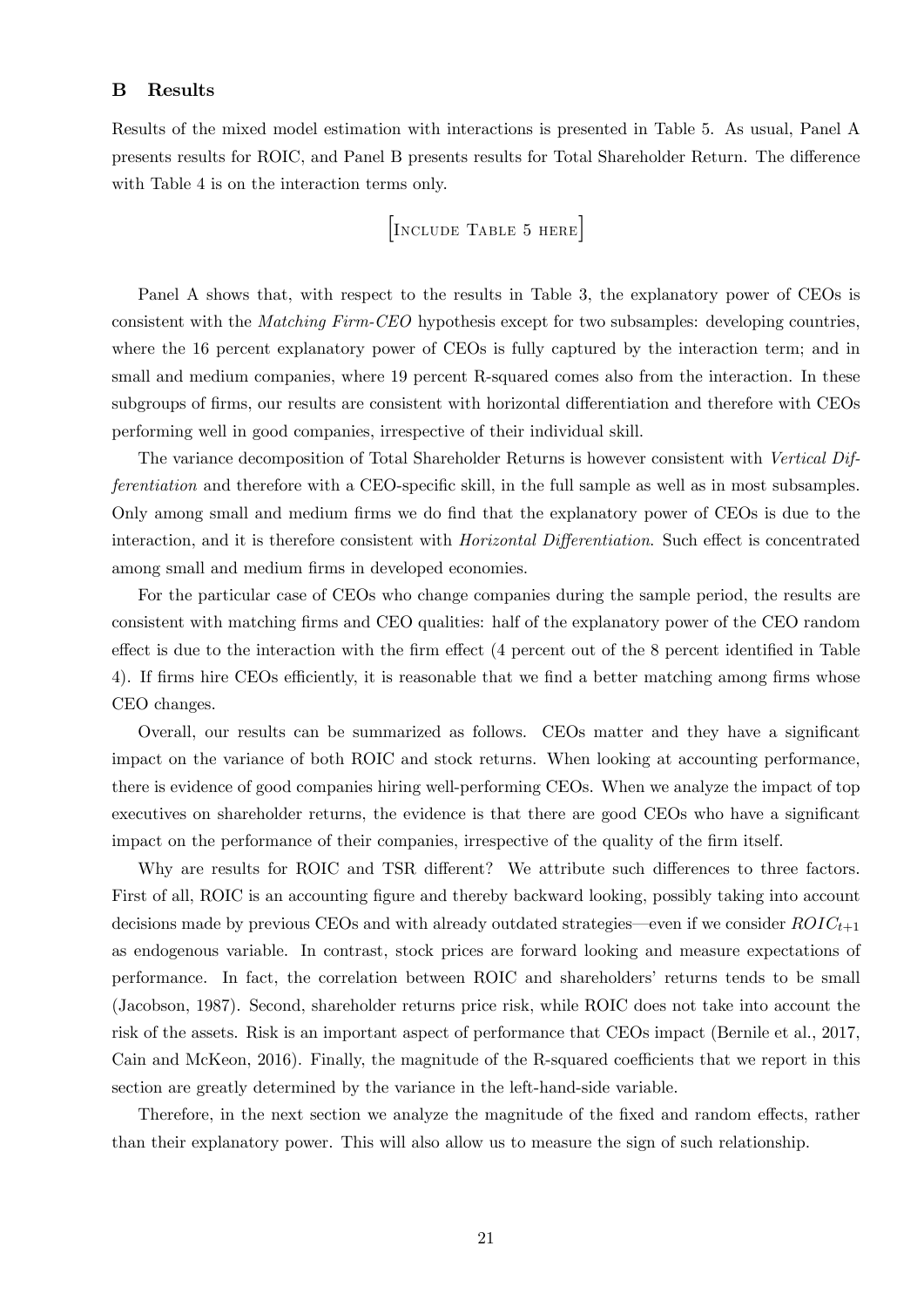## VI Do CEOs Create or Destroy Value?

The ANOVA approach based on identifying the marginal R-squared of factors poses two main problems. The first issue is that R-squared is positively related to the variance of the right-hand side variable. This could explain the difference in results depending on the endogenous variable. It is also a reason why the firm-random effect is larger than the industry-fixed effect–we have data from more than 2; 000 companies, but only from 17 industries.

The second problem is that the explanatory power captured by the R-squared does not reflect either the magnitude or the sign of the relationship, and only the relative contribution of each factor to the variance of the dependent variable. In that sense, for instance, CEOs could create, but also destroy value, and both be associated to a large and positive R-squared.

In this Section we try to address these issues, exploiting the richness of our dataset. We perform three experiments: first we estimate average effects per factor. Then we plot kernel densities. Finally we compute bootstrap significance levels.

#### A The magnitude of the CEO Impact

In this Section, we report mean and median coefficients for global, country, industry, firm, and CEO effects, as well as their interactions, based on estimates from the regressions in (9). Our objective is to measure the impact on performance of these factors and to Önd consistent patterns across subsamples of firms and CEOs.

In order to assess the significance of such coefficients, we estimate significance levels for average coefficients from a standard t-test, and a Wilcoxon-sum test for median coefficients. Additionally, and to test for differences between coefficients, we have computed significance levels based on bootstrapping estimates. More details about the bootstrap estimates are provided in Appendix A. These significance levels are reported in Tables A and B in the Appendix.

The point coefficients estimated in  $(9)$  can be interpreted as the marginal effect of each factor. In the case of country, industry, and firm, the estimates for each observation are relative to the impact of a randomly chosen US firm in the healthcare industry. In the case of the CEO-random effect, it measures the marginal impact of the CEO relative to the period before they joined the company. Besides, the magnitude of the coefficient can be interpreted in percentage points.

Results corresponding to ROIC are in Table 6; results corresponding to TSR are in Table 7. In both Tables, Panel A reports means and Panel B reports medians. We present the firm and CEO coefficients in total, as well as excluding the interaction with industry and firm effects, respectively.

> [Include Table 6 here] [Include Table 7 here]

The previous section has shown that the CEO factor explain 12 percent of the variance in firm's ROIC, and it contributes to explaining about 2 percent of the variance in stock returns. Tables 6 and 7 display the mean and median CEO coefficients and the results are complementary: in ROIC regressions they are not significantly different from zero on average, and amount to  $+3.34$  percent in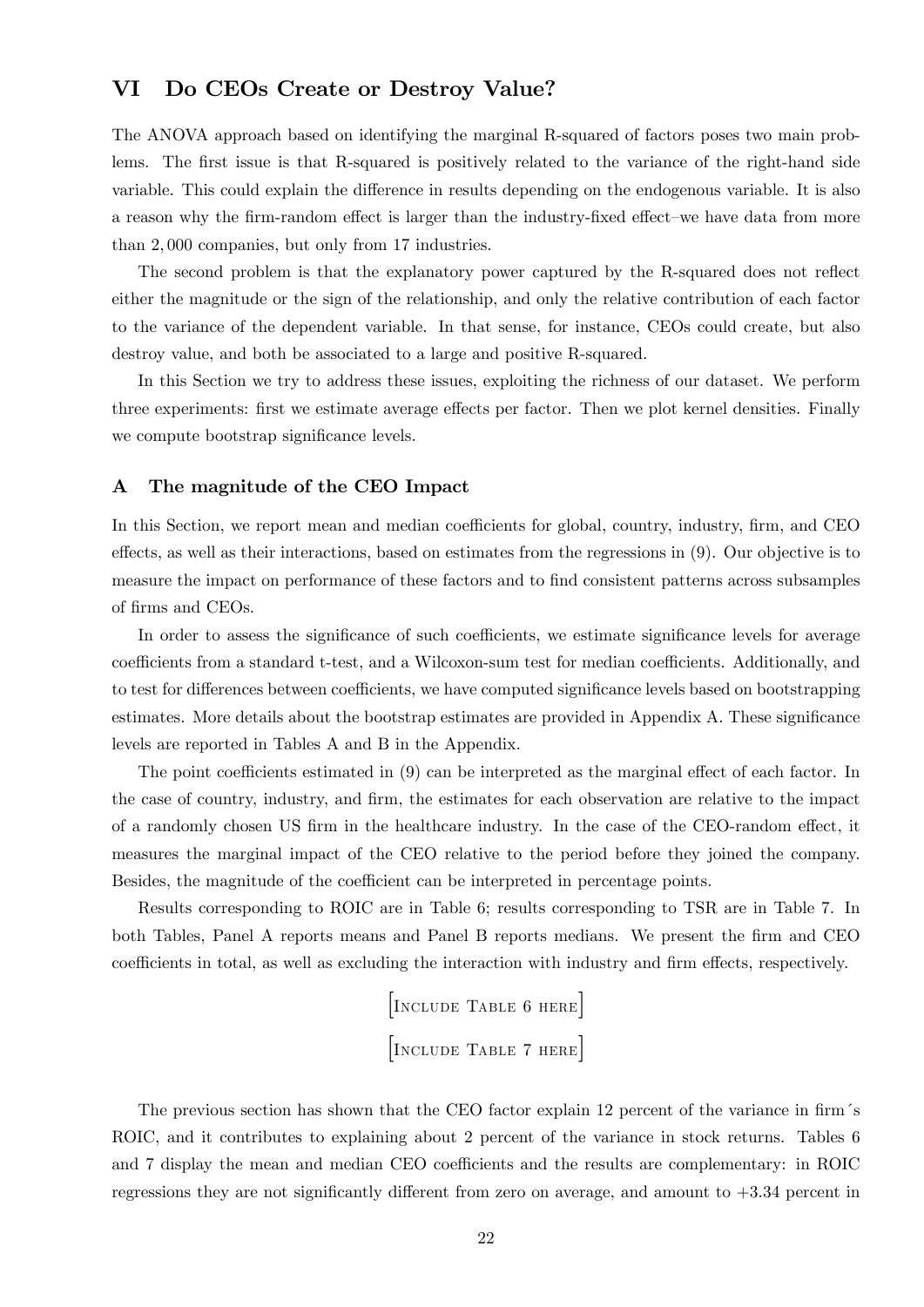median (significant at the one-percent level, see Table  $6$ ); in TSR regressions, the mean coefficient is negative  $(-0.2$  percent, significant at the one-percent level, see Table 7), as well as the median  $(-0.16\%$  percent, significant at the one-percent level, see Table 6). Note as well that, because the CEO/Firm interaction coefficients are not significantly different from zero (the difference between the "CEO" and "Overall CEO" effects is zero), any impact of the CEO variable is driven by vertical differentiation, that is by CEOs of skill increasing the performance of the firms that hire them, as discussed in Section V.B.

When we split the sample by firm size, we find that the significant impact of CEOs on ROIC is concentrated among small and medium companies (average coefficient of  $0.287$ , significant at the 1 percent level, median coefficient of 0.253, significant at the 1 percent level). For large firms, coefficients are negative and insignificant, both in mean and medians. The difference in coefficients between large and small/medium companies is also significant at the one-percent level. This result is consistent with the results by size when TSR is the explanatory variable: the negative impact of CEOs on performance is concentrated among large firms (average coefficient of  $-0.0028$ , significant at the one-percent level; median coefficient of  $-0.0021$ , also significant at the one percent level), with differences between large firms and the rest being significant at the one-percent level as well. Therefore, the impact of CEOs on the accounting performance of their firms is positive, and the impact of CEOs on stock price returns is negative. Such impacts are declining in Örm size, so the positive impact on ROIC is concentrated among small and medium firms, and the negative impact on TSR is concentrated on large companies.

The subsample of observations coming from developing countries (which represents less than 10 percent of the overall sample) yields results that are different from the overall sample. CEOs in developing countries generate a negative impact on ROIC (average coefficient of  $-0.1889$ , significant at the five-percent level; median coefficient of  $-0.3444$ , significant at the one-percent level), and such effect is significantly different from the impact on ROIC in developed economies. The CEO effect on TSR is however not significant.

Most of the significance in the coefficients above is concentrated in the pure CEO effect, not in the interaction with the firm-random effect. Our interpretation is that these results provide consistent evidence that CEOs possess individual skills that are not necessarily related to the firms they lead-in other words, we find evidence of vertical differentiation among CEOs which is independent of horizontal differentiation among firms). However, such skill is sometimes detrimental to performance, especially when we use shareholder returns as a measure.

With regards to the coefficients of the country and industry factors, note that they are estimated in reference to a particular country  $(USA)$  and industry (Healthcare), therefore they are more difficult to interpret in the cross-section. Global effects are not significant overall, and the coefficients for preand post-2010 observations show that, controlling for everything else, ROIC has decreased throughout the sample period.

Overall, we complement our results in the previous Section by showing that (1) the impact of CEOs on accounting performance is not significant in the full sample, and driven by a few extreme CEOs with impact in ROIC (as shown by the significance of the median coefficient). Additionally,  $(2)$ both the average and the median CEO have a negative impact on shareholders' returns.

In the next section we provide graphical evidence on the shape of the distribution of coefficients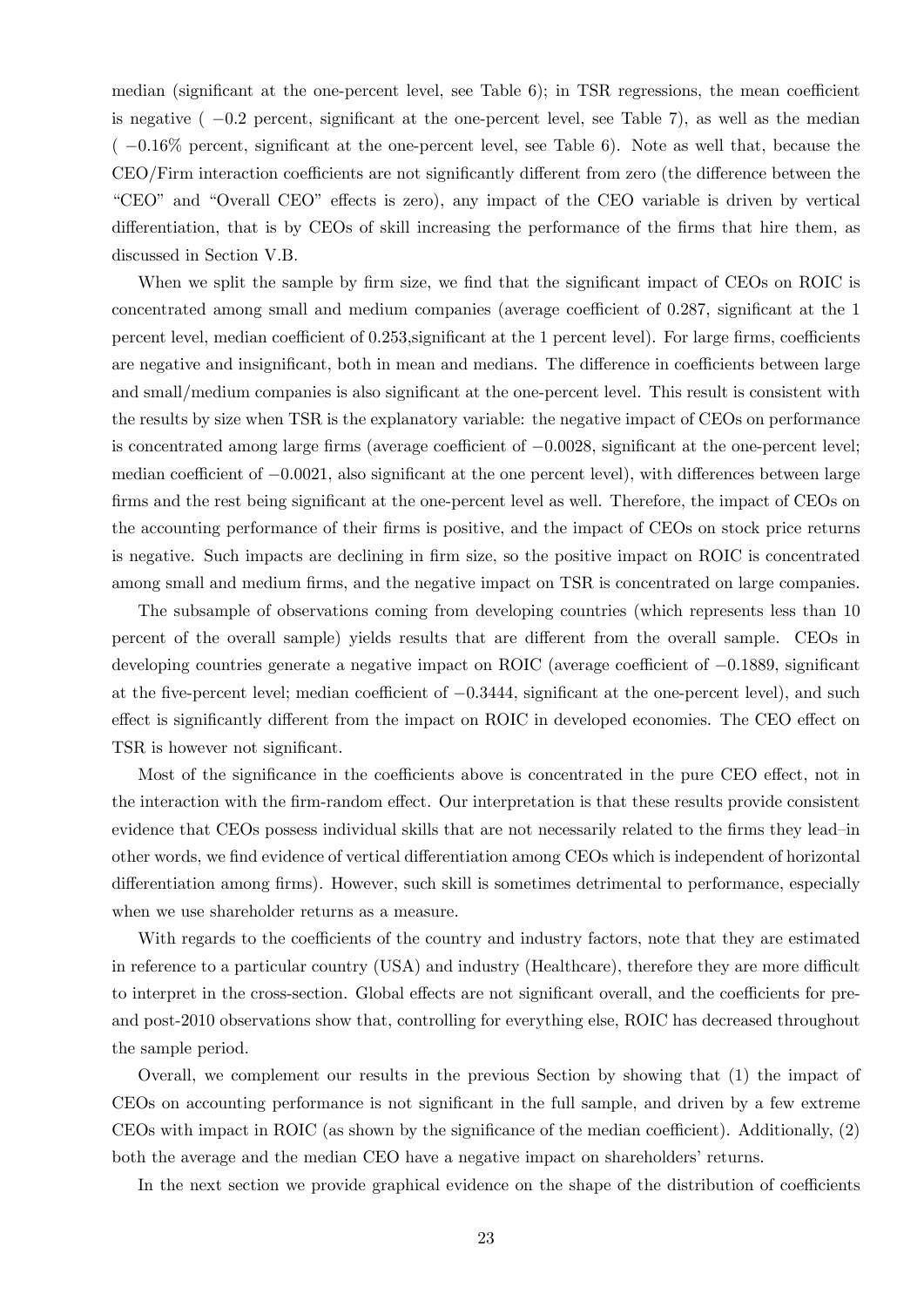by performing a kernel density estimation.

## B Kernel Densities

In order to provide a visual evidence of the determinants of firm value, we have performed a kernel estimation of the density function of the regression coefficients, that fits the distribution of ROIC and total shareholders returns. <sup>15</sup> We estimate the kernel functions for all of our fixed- and randomeffects, as well as for the interactions CEO-firm, and firm-industry. Results are displayed in Figure 1. The two graphs correspond to the kernel densities in the ROIC and Total Return regressions.

## [Include Figure 1 here]

To facilitate the interpretation of the graphs, we also display boxplots of the effects, where the bands highlight the first and third quartile, and the median effect within. The Figure helps explain the results in the previous sections. The variance of the CEO-random effect coefficients, as well as its interaction with the firm-random effect have a large standard deviation are centered around zero. This explains why the R-squared in the panel regressions is large, despite us being able to reject that the average coefficient is zero. However, the variance of CEO-random effect coefficients is much smaller, thus its explanatory power is small. However the average coefficient is significantly negative. Likewise for the CEO-firm interaction. The presence of outliers in both cases explain the differences between mean and median coefficients.

For the entire sample, in the ROIC regressions only the industry- and country-fixed effects are clearly positive. These distributions are also negatively skewed, which suggest that their positive impact is affected by a few negative extreme values. The firm-fixed effect is negative, as well as the interaction between company and industry. In the Total Return regressions results are very similar in that only industry and country effects are large.

### C Discussion

We have found so far that analyses of CEO impact based on the explanatory power of CEO-dummies on performance measures are misleading because they depend on the variability of the value impact across CEOs. In fact, we have found that the average impact of CEOs on firms' ROIC is not significantly

$$
\widehat{f}_{\lambda}(x) = \frac{1}{n_{\lambda}} \sum_{i=1}^{n} N\left(\frac{x - x_i}{\lambda}\right)
$$
\n(10)

where  $N(\cdot)$  is the kernel function, that we specify to be standard normal,  $\lambda$  is the bandwidth parameter, n is the sample size, and  $x_i$  is the *ith* observation. The kernel density minimizes the mean integrated sqared error  $\eta_\lambda$ :

$$
\eta_{\lambda} = \int_{x} \left\{ E\left( \left( \hat{f}_{\lambda}(x) - f(x) \right)^{2} \right\} dx + \int_{x} Var\left( \hat{f}_{\lambda}(x) \right) dx \right\}
$$
(11)

where  $\lambda$  is the one that minimizes the eestimated mean-integrated square error:

$$
\widehat{\eta}_{\lambda} = \frac{1}{4} \lambda^4 \left( \int_t t^2 N(t) dt \right)^2 \int_x \left( f''(x) \right)^2 dx + \frac{1}{n\lambda} \int_t \left( N(t) \right)^2 dt \tag{12}
$$

 $15$ The general form of the kernel density estimator is: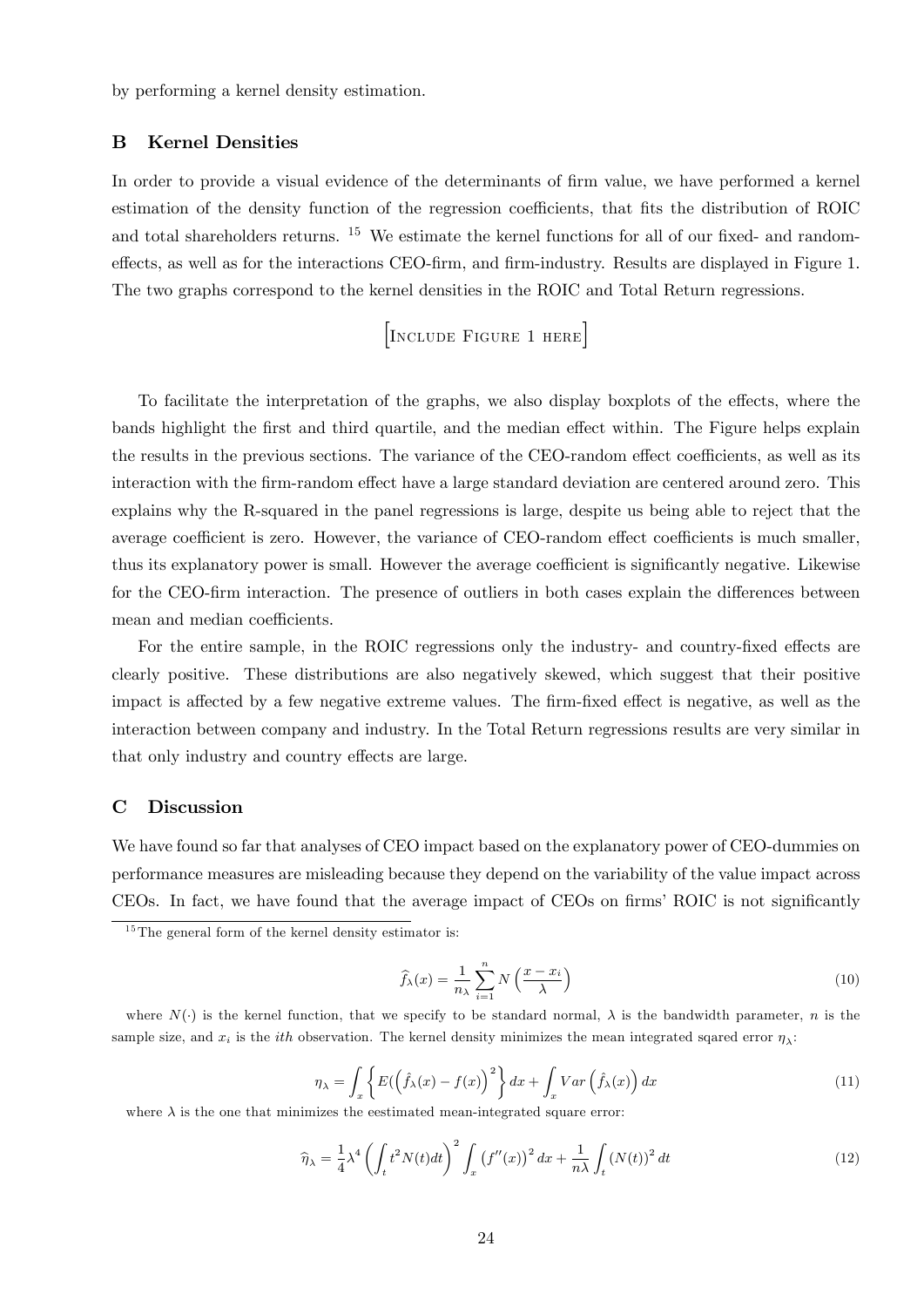different from zero. At the same time, the variability in CEO skill is related to the variability in ROIC because some CEOs have a positive impact, and some CEOs a negative one. For stock returns, the variability in CEO impacts is low, and it is negative on average. Being our previous results consistent with some CEOs destroying value, the question is—why do companies hire such senior executives. One explanation is that CEO skill is measured by the performance of the companies they run, even if both are not related. Specifically, CEOs' reputation is built over time through their track record, and the quality of a CEO is therefore associated to the performance of the companies they lead. The track record of CEOs determines how the market establishes their quality. Hamori and Koyuncu (2013) have shown that increasingly, companies recruit CEOs with a proven track record.<sup>16</sup> In Hermalin and Weisbach (2003), a firm's performance arguably provides a signal of the CEO's ability to manage the Örm.

Therefore, when the impact of leadership is overstated (Meindl et al., 1985, Meindl and Ehrlich, 1987), companies hire CEOs with good track records (Khurana, 2002). Very often this is the result of investor myopia. Gao et al. (2017) provide evidence consistent with this hypothesis. Stein (1988 and 1989) describes a theory of myopia and an explanation for why public firm investors might be myopic (i.e., put more weight on current versus future earnings when valuing a firm compared with private-Örm investors). Hamori and Koyuncu (2013) refer to a study by Booz & Co., who analyze CEO succession practices at the world's biggest public companies. The report shows that almost 20 percent of both incoming and departing CEOs at such companies in 2008 had had CEO experience at another corporation, almost twice the average percentage for the 11 years studied. It seems that companies tend to hire CEOs with prior experience because they are increasingly unwilling to take the risk of hiring executives with no previous job-specific experience. Indeed, Hamori and Koyuncu (2013) Önd that CEOs with experience actually perform worse than those without experience.

After bad performance, companies replace the existing CEO with one with a positive track recordthat is, one coming from a good-performing firm. That CEO turnover follows negative performance has been extensively shown in the literature: see Weisbach (1988); Kaplan and Minton (1994); Parrino  $(1997)$ ; Huson et al.  $(2001)$ ; Engel et al.  $(2003)$ , Lel and Miller  $(2008)$ . Indeed, the firing decision after underperformance may not even be related to the CEO skill, as Jenter and Kanaan (2015) have shown. Upon replacement, the new CEO will not necessarily improve the company's performance. However, if the underperformance of the company was driven by Örm-, industry- or country-conditions that do not change with executive turnover, the new CEO is more likely to underperform as well. Suppose on the contrary a firm that outperforms the market, and the CEO is not replaced. Even if the CEOs impact is insignificant, their track record will allow them to stay in the job-and again, the company will be more likely to display positive performance. Interestingly, Crossland and Chen (2013) show that the Örm performance-dismissal sensitivity is greater in countries where managerial discretion was high, where performance measures were informative, and where there was a well-developed CEO labor market.

An important implication of the statements above is that the "CEO factor" will be correlated with performance. Since CEOs with good track record tend to end up in good Örms, and because these

 $16$ See also Kaplan et al  $(2012)$ .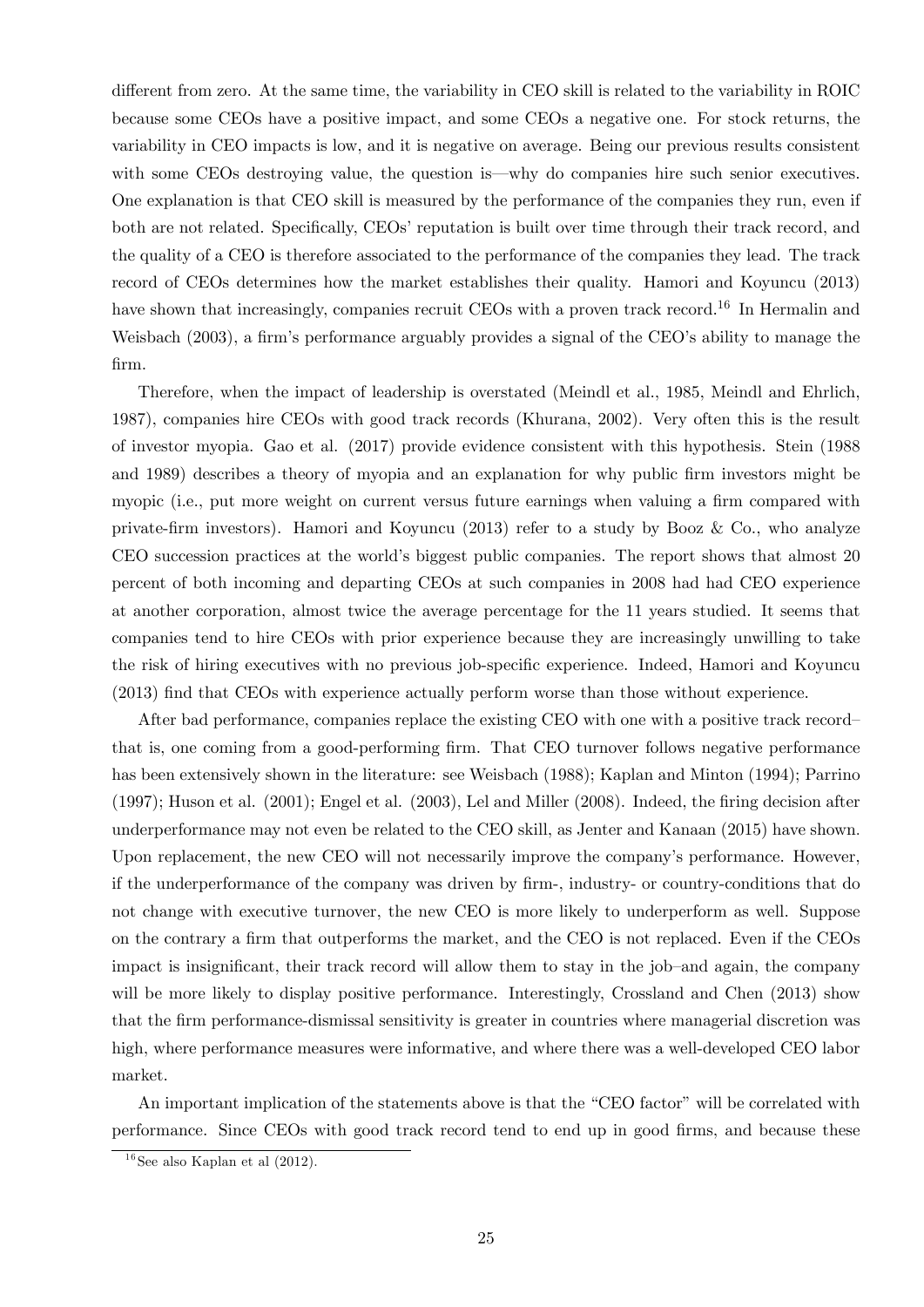firms keep on performing well, their track record becomes self-fulfilling. On the contrary, bad-track record CEOs they will tend to leave the population of senior executives and be replaced with new ones with no track record whatsoever. To the extent that the market for CEOs with good track record is unlimited (that is, to the extent that the ratio of good firms is the total population is big enough), we will observe that the average CEO is associated with good performance. This is so because good firms (the majority) do not replace CEOs, and bad firms hire from a random sample of candidates. In contrast, when the percent of good firms in the population is low, CEO turnover will be high, and each individual CEO will be more likely associated with negative performance. Consequently, in the population performance would be explained by firm-specific characteristics. However, and interestingly, it will also be related to the identity of the CEO.

The previous discussion assumes that the supply of CEOs is unlimited. However, if the supply of senior executives is restricted in a particular country, we will observe that, because of their track record, good-performing companies will keep their CEOs. However, bad performing companies will not be able to replace them and these companies will continue their bad performance. Consequently, good companies and bad companies will be perfectly matched with good CEOs and bad CEOs respectively. Controlling for firm-specific effects, CEOs would not explain performance.

## VII Which CEOs Create More Value? Performance and Firm and CEO Characteristics

We have shown so far that CEOs have a different impact on firm performance depending on the time period, the country where they operate, and the size of the Örm. In this section we shed more light on the relationship between Örm characteristics and CEO impact. Again, we estimate the average and median coefficients of fixed and random effects in panel regressions. Tables 7 and 8 report the magnitude of the coefficients as well as their significance. We also display the significance of the differences across subsamples., based on a boostraping estimation as detailed in Appendix A.

For simplicity, in this Section we will focus on Total Shareholder Returns regressions, as our findings for ROIC are similar and consistent. We also analyze primarily the results of the CEO effect without interaction with firm-random effects, as the impact of the interaction is, as shown previously, only marginal.

## A Firm and CEO Characteristics

The set of firm specific characteristics are firm size (Total Assets), Tobin's Q, Total Debt to Assets, Gross Goodwill to Assets, and Firm Age. We compute, for each firm and year in our sample, the Tobin's Q as:

$$
q = \frac{\text{Total Asset}_{t} - \text{Total Equity}_{t} + \text{Market Value}_{t} \times 1000}{\text{Total Asset}_{t}},
$$

where Total Assets, Total Equity and Market Value correspond to Worldscope codes WC02999, WC03995 and MV. We also calculate leverage ratios, as Total Debt (Worldscope item WC03255) divided by Total Assets (Worldscope item WC02999). Finally, and to measure the acquisition activity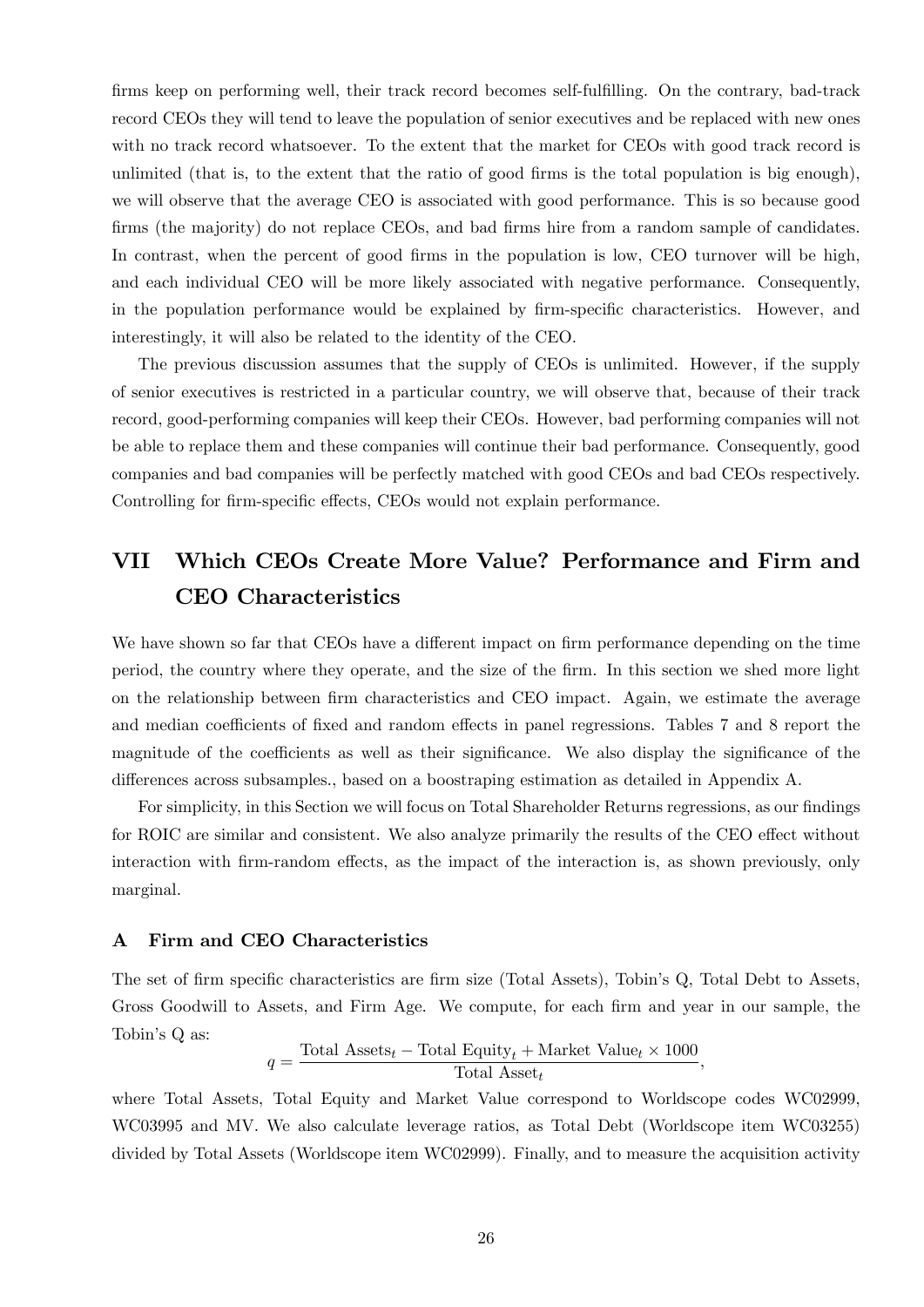of companies, we also compute the ratio of Gross Goodwill (Worldscope item WC02502) as a percent of Total Assets.<sup>17</sup>

[Include Table 8 here]

We acknowledge that Tobin's Q, leverage and goodwill may be endogenous choices driven by the identity of the CEO itself. Bertrand and Schoar (2003), for instance, find a style factor in corporate Önancial policies. Bernile et al (2017) show that CEOs past experience with tragedies and catastrophes impact their managerial decisions, including leverage and acquisition activity. Similarly, Cain and McKeon (2016) show that CEOs' risk propensity (measured by whether they possess a private pilot license) lead riskier firms. Yim (2013) provide evidence that, because acquisitions result in a higher compensation for the CEOs, younger CEOs will try to pursue acquisitions more often. When the CEO has previous experience in the industry, firms make better acquisitions (Custódio and Metzger, 2013). Similarly, corporate decisions trigger CEO turnover and compensation, as shown by Lehn and Zhao (2006) and Harford and Schonlau (2013). Our objective is not to assess or justify causality, but rather to identify firm characteristics that condition the extent to which CEOs can affect performance.

We additionally classify firms depending on age. We compute firm age as the difference between the current date and the firm's date of incorporation (Worldscope item WC18273). With respect to CEO-specific information, we have data on four variables of interest: CEO gender and age, years of experience in the firm, and total compensation. All these variables are available in Orbis-Bureau van Dijk. CEO age is recorded in the year of appointment of the CEO to the relevant firm. Years of experience in the firm (tenure) takes into account the date the CEO is appointed in their role (which may have happened before the first year in the sample, 1990), and computed as the difference in years between the appointment date, and the first year the CEO appears in the sample firm. Total compensation, as described earlier, includes both Öxed salary and bonus for the year, computed as an average of all the years in which the CEO is in that position in the firm during the sample period.

Table 8 displays the regression results of cross-sectional regressions using the individual CEOrandom (total effect including the interaction with the firm-random effect), estimated with countryand industry-fixed effects. Both Firm's Total Assets and CEO compensation are expressed in USD million. We specify Model 2 as an alternative to the full model, excluding compensation data for which its availability is scarce.

#### B CEO Characteristics: Results

In all model specifications, CEO tenure is significant at the one-percent level except for Model 1 in Panel A, and it is positively related to the valuation impact of CEOs. In economic terms, a onestandard deviation increase in CEO tenure (4:79 years) increases the CEO impact on ROIC by 10:7 percent per year (based on Model 2), and the CEO impact on shareholders' return by 0.38 percent per year. This result is consistent with John et al. (2014), who show that average returns, and therefore the probability of rehiring, are increasing in the experience of film directors, which supports that ability is revealed over time.

 $17$ Because Gross Goodwill is before impairments, it is possible that it exceeds the firm's Total Assets.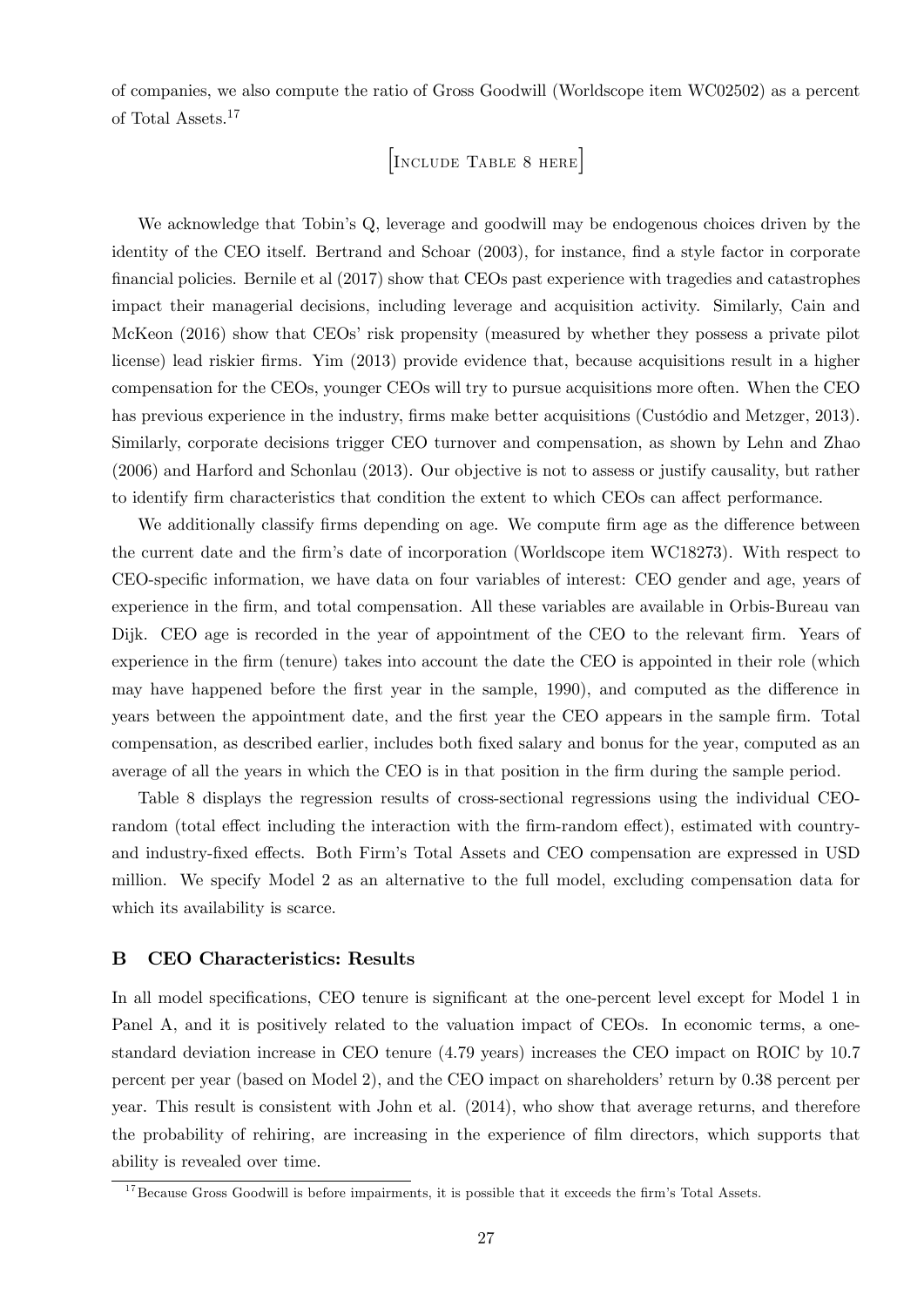CEO gender is not significant at explaining CEO impact except for two specifications in the ROIC regressions, and only at the 10 percent level or better. As shown earlier, the literature is ambiguous. While investors tend to perceive female CEOs as less competent compared to their male counterparts (Lee and James, 2007), Leslie et al. (2017) Önd that women can sometimes receive a compensation premium which is related to an expectation of better performance. At the same time, Gupta et al. (2020) show that female CEOs have a higher probability of being dismissed as compared to men. We reject the hypothesis that gender is related to performance. Results for CEO age are similar, being significant at the 10 percent level in two specifications in TSR regressions. In Model 1, a one-standard deviation increase in CEO age ( 8:64 years) reduces the impact of CEOs on stock returns by 0:08 percent, so also the economic effect is negligible.

Finally, we find an significant relationship between compensation and CEO impact only on ROIC in Model 1. Beware the lack of observations on compensation data and therefore the reduction in the sample size in Module 1. A one-standard-deviation increase in CEO compensation (USD5:33 million) increases CEO impact on ROIC by 21.2 percent per year (significant at the one-percent level. In principle, differences in incentives should drive firm results. Jensen and Murphy (1990), Hall and Liebman (1998), and Bertrand and Schoar (2003), among others, find that companies where the CEO is paid more perform better. Difference in sensitivity between pay and performance are dependent on country characteristics. Fernandes et al. (2013) for instance, Önd that the link between them is tighter in the US than in other countries. Core et al. (1999) show that CEOs earn greater compensation when governance structures are less effective. Consequently, in countries with weaker governance rules, better-paid CEOs do not necessarily perform better. In a study of superstar CEOs, Malmendier and Tate (2009) find that award-winning CEOs underperform subsequent to obtaining such compensation awards, and such effect is stronger in firms with weak corporate governance. We find results consistent with these when we remove from the sample the US observations, and give therefore more weight to countries with weaker governance systems. Table 13 in the Appendix shows that, for non-US CEOs, a one standard deviation increase in total compensation (USD2:58 million when we exclude US data) reduces the impact of CEOs on stock returns by 0.07 percent.

Note that, in our paper, addressing the causality between pay and performance is not possible. We can only highlight differences in CEO impact on performance, depending on their level of pay, and controlling for country, industry, and firm characteristics. Overall, Table 8 shows that CEO compensation is positively related to firm's ROIC (only in one specification), but insignificantly related to shareholders' returns. In conclusion, even after controlling for differences in country, industry, and firm characteristics, we do not find evidence of a relationship between top executive pay and firm performance. Perhaps more detailed information about CEO pay (in addition to the data provided by Orbis) would shed some light at the international level.

In conclusion, there does not seem to be a consistent relationship between CEO impact and CEO characteristics. We next analyze the relationship between CEO impact and firm-specific variables.

### C Firm Characteristics: Results

Among the firm characteristics that we consider, only firm's age appears to be significant, and in ROIC regressions only. A one-standard deviation increase in firm's age (51.6 years) reduces the impact of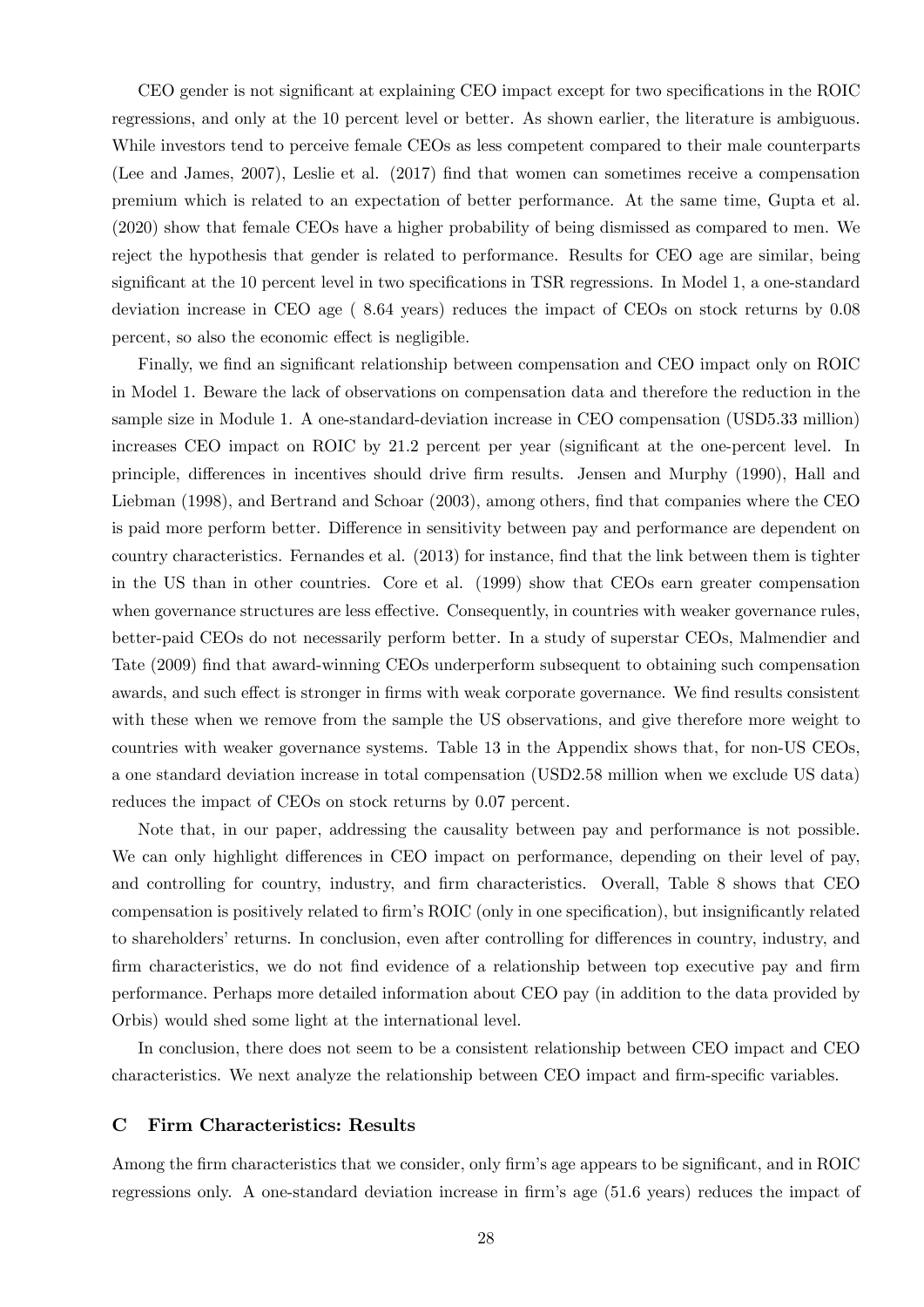CEOs on performance by 17.5 percent. This would suggest that the firm's growth opportunities, and therefore Tobin's  $Q$ , should also affect the impact of the CEO. However Tobin's  $Q$  is significant only in univariate regressions (Model 10), vanishing after controlling by size and age.

None of the other variables appear significant. Intuitively, financial flexibility (lower leverage ratios) provide CEOs with more discretion to implement value-increasing decisions. However, Table 8 shows that the positive impact of CEOs on performance is not significantly related to the firm's leverage ratio. Our results are consistent with Strebulaev and Yang (2013), who study zero-debt firms in the US and show that these firms are typically companies with longer CEO tenures. As we have shown, these CEOs then to also have a smaller impact on performance.

Companies that grow through acquisitions tend to accumulate goodwill, and therefore the ratio of Goodwill to Total Assets is a good measure of a Örmís propensity to engage in mergers and acquisitions. The literature on the relationship between CEO characteristics and M&A activity is ample (see Graham et al., 2013), therefore the mediating variable between CEOs and firm performance, depending on firms' acquisition frequency is not considered in our analysis below. Our previous results suggest that firms who are frequent acquirors do not necessarily hire CEOs with acquisition skills, but instead that the performance of a CEO in an acquisition, and therefore their impact on firm value, impacts CEO turnover and compensation (Lehn and Zhao, 2006). In fact, our regression results in Table 8 do not identify any relationship between the firm's acquisition intensity and CEO impact.

As with CEO characteristics, our cross-sectional regressions do not identify a systematic relationship between firm characteristics and ability of CEOs to impact performance.

## VIII Star Firms and Star CEOs

In their study of Superstar CEOs, Malmendier, U., and G. Tate (2009) analyze the performance of winners of CEO awards between 1975 and 2020. Their paper provides evidence on the change in compensation and performance before and after the Superstar award. Interestingly, after the recognition of their status, CEOs compensation increases, but their companies underperform both in terms of stock returns and ROA (Return On Assets). In this Section, we analyze whether the best-performing firms are able to attract the best performing CEOs.

If CEO skill does not impact performance in a systematic way, then there should not be any relationship between firm performance and CEO skill. Therefore, under the *Horizontal Differentiation* hypothesis (see Section IV), CEOs are hired for non-performance related reasons, and we should find that CEOs perform well in good firms, and perform poorly in low-performance companies. Conversely, if there is clear differentiation among CEOs (Vertical Differentiation), CEO skill would help firms irrespective of their performance. In a cross-section of firms, both well- and bad-performing CEOs would be working for both well- and bad-performing companies. Finally, in a well-functioning labor market for top executives, firms find their optimal CEO and they increase performance, irrespective of whether the firm is a well-performing company is not. The latter hypothesis is not supported by the data: as Section VI.A has shown, some CEOs contribute positively to stock returns but the average CEO destroys value.

In order to complement our previous results, in this Section we analyze the performance of CEOs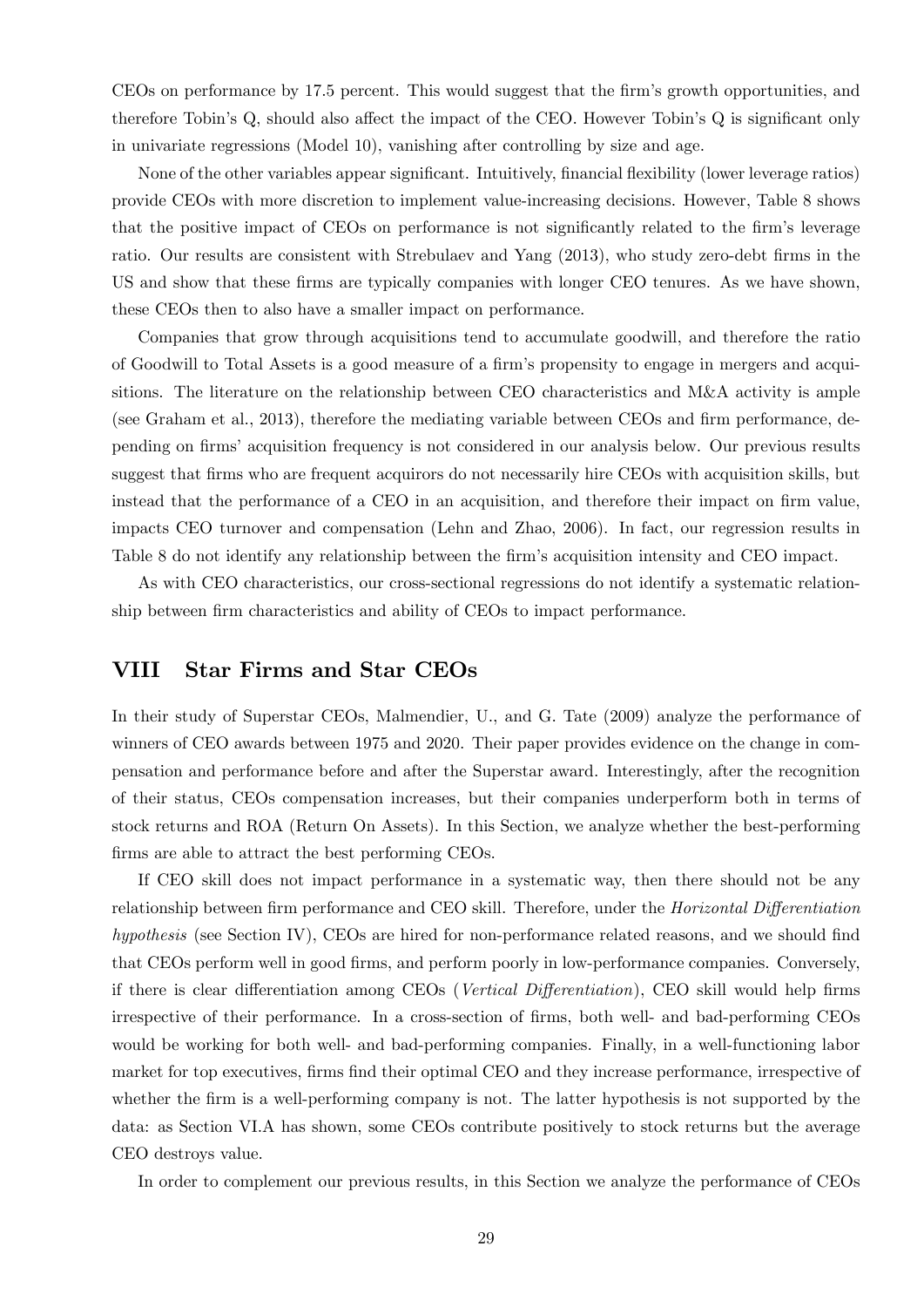on top-performing, and bottom-performing companies. We proceed as follows. Using the regression results in Section V.B, we rank firms in our sample using the firm-random total effects, that is, using the individual firm-random effect as well as the interaction with the industry fixed-effect.<sup>18</sup>. We then select the top five and bottom 5 companies. Table 9 provides descriptive statistics of these subsamples, while Table 10 reports the CEO-random effects and other characteristics for these firms. Note that, because some companies employ more than one CEO during the sample period, the number of CEOs in each group is not 5 percent of the total number of senior executives. Also, given that we classify firms depending on their performance, we have two sets of top- and bottom-CEOs depending on whether we use ROIC or returns as performance metrics. Using the TSR sample for example, the 253 CEOs of the top-performing Örms include more women than on the average company (16:6 percent vs. 8:96 percent). In these companies, CEOs tend to be younger, and get paid more.<sup>19</sup> The gender distribution of CEOs in the bottom firms is not different from the whole sample. However, this sample includes more CEOs with pay below the median than in the whole sample.

## [Include Table 9 here]

Table 10 presents the performance results for top and bottom companies, as well as for the total sample. As usual, we report different results for ROIC (Panel A) and TSR (Panel B). In each panel, significance levels are based on a test of differences with the complete sample. Since results in both panels are similar, our interpretation refers to shareholder returns only. Top firms display a significantly higher fix-random effect than the rest, with stock returns of 17.31 percent on average, and 15.13 percent in median. Conversely, firms in the bottom-5 percent display negative and significant effects  $(-31.96$ in mean,  $-27.66$  in median). The firm-random effects are consistent with the absolute returns in both groups of firms. Table 10 also reports the CEO coefficients. In top performing firms, CEOs have a positive and significant impact (mean and median coefficients of 0.0025and 0.0035, both significantly different from the total sample at the 5 percent level or better. In the worst performing firms however, the CEO impact is significantly negative  $(-0.0119$  and  $-0.0076)$ . These results are important: clearly, firms do not hire the right CEO because in the worst-performing firms we do not find that CEOs create value. Additionally, only in good companies do CEOs have a positive impact. This is strong evidence in favor of *Horizontal Differentiation* whereby, independent of CEO characteristics, CEO perform well in good companies, and underperform in bad companies.

## [Include Table 10 here]

We are also able to shed light on the CEO characteristics that matter for performance in extreme firms. For instance, our results suggest that the overperformance of CEOs in top companies is driven by female CEOs (remember that they are more frequent in this group of firms) relative to male CEOs. Conversely, the underperformance of CEOs in the worst-performing companies is mostly due to male CEOs (also because in this group the percent of female CEOs is very small). We also find that the

 $18$ We have performed the same analysis using only the firm-random effect, and the results are qualitatively similar.

<sup>&</sup>lt;sup>19</sup>The percentages of old and young, and the percentages of high and low compensation do not add up to 100 percent because age and compensation data are missing for a number of observations in the sample.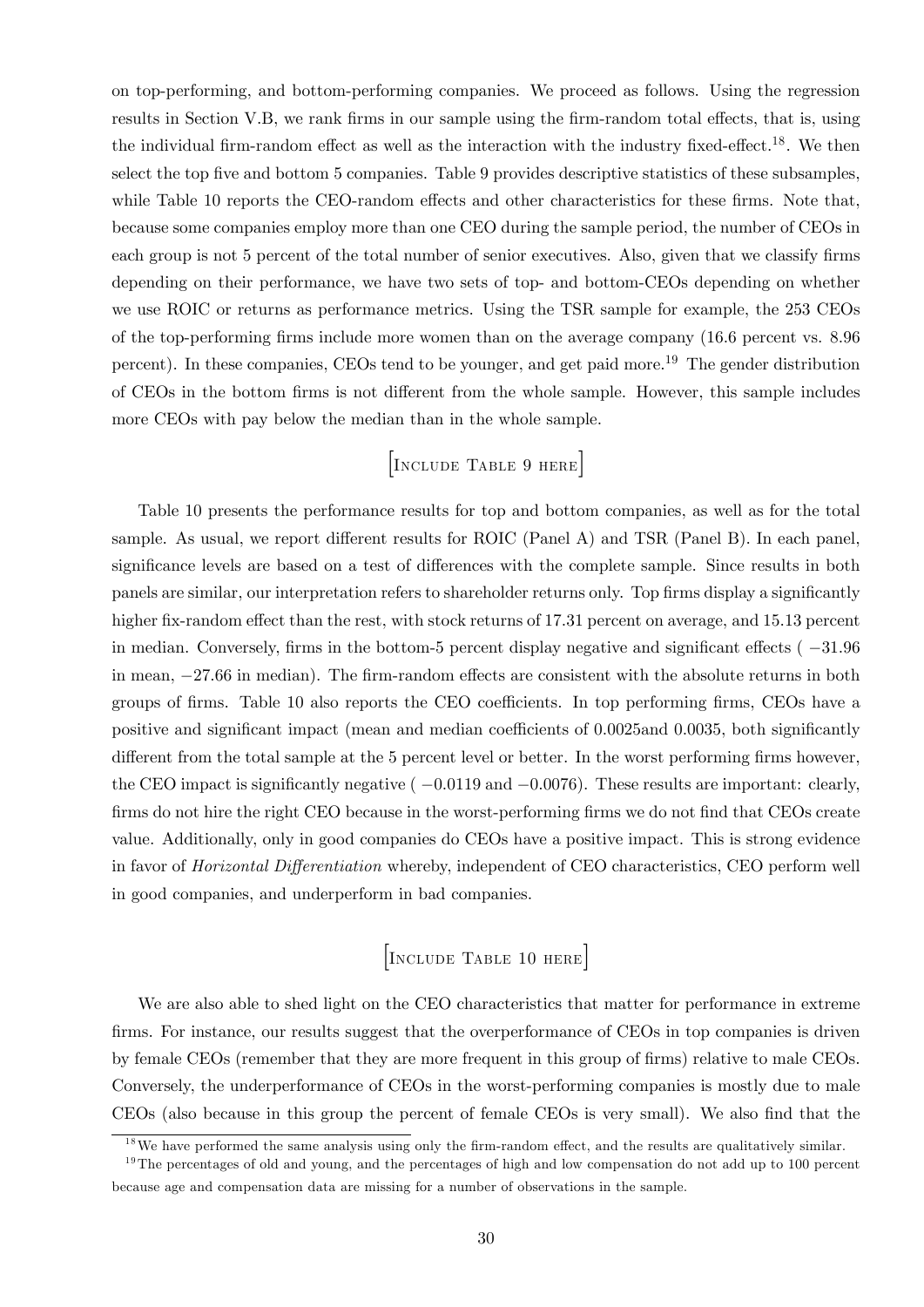age of the CEO is not related to the performance of star firms. Interestingly as well, we do not find that CEOs who are paid more perform better, either in top or bottom firms. However, when CEO compensation is below median, their performance is in line with the quality of the company. This is consistent with a lack of salary differences among CEOs because of performance, and also consistent with the results in Section 8.

In conclusion, this Section finds evidence that CEOs tend to follow the performance of their firms. They perform well in well-performing companies, and the reverse. Because we do not find that CEOs contribute to value in firms in need (the bottom-5 percent of companies), nor we find that CEO value impact is distributed evenly across firms of different types, our results are consistent with CEOs not contributing to firm value in a systematic way.

## IX Robustness Tests

#### A Only CEOs Who Change Companies

Our sample of more than 2; 103 companies and 3; 692 CEOs (for which we have stock returns data ) includes companies where the CEO does not change during the entire sample period. This would suggest that differentiating between CEO and firm effects in such companies is difficult to identify, unless there is either a prior or posterior CEO in the same firm. Our identification strategy goes by additionally including in the sample both CEOs who change companies during the sample period. Table 3 shows indeed that 100 CEOs out of 2,148 in the ROIC sample, and 354 out of 3,692 CEOs in the Total Return sample, change firms during the sample period. Appendix Table A2 shows additionally that these CEOs correspond to 62 firms in the ROIC sample, and 129 firms in the Total Return sample. Most of these observations come from developed economies and large companies.

[Include Table 11 here]

It is important to note that, if anything, our previous results understate the impact of CEOs and firm-specific characteristics. However, analyzing only companies with changing CEOs would introduce an endogeneity bias in our results because the reason for the CEO turnover can be in fact a lack of performance.

For robustness, in Appendix Tables A3 and A4 we report R-squared coefficient similar to the ones in Tables 6 and 7. These results confirm our previous findings. The explanatory power of CEOs on ROIC is higher than on shareholder returns. For the subsample of CEOs changing firms the explanatory power in both cases is explained more by the interaction with the industry-random effect. The impact of CEOs is larger in developed, relative to developing economies, and in large companies, relative to small.

We present the results of our regressions as in (3) and (9) in Tables 11 and 12. On average, CEOs add 2.09 percent on average to a company's annual ROIC, and reduce 0.5 percent the firm's stock return. However, the impact on ROIC is not significant either in developed or developing economies, and is concentrated among small and medium size firms. The difference in CEO coefficient between small and medium firms, and the rest, is significantly different from zero at the 5 percent level. In Table 6, the CEO impact on ROIC is positive, but not significant.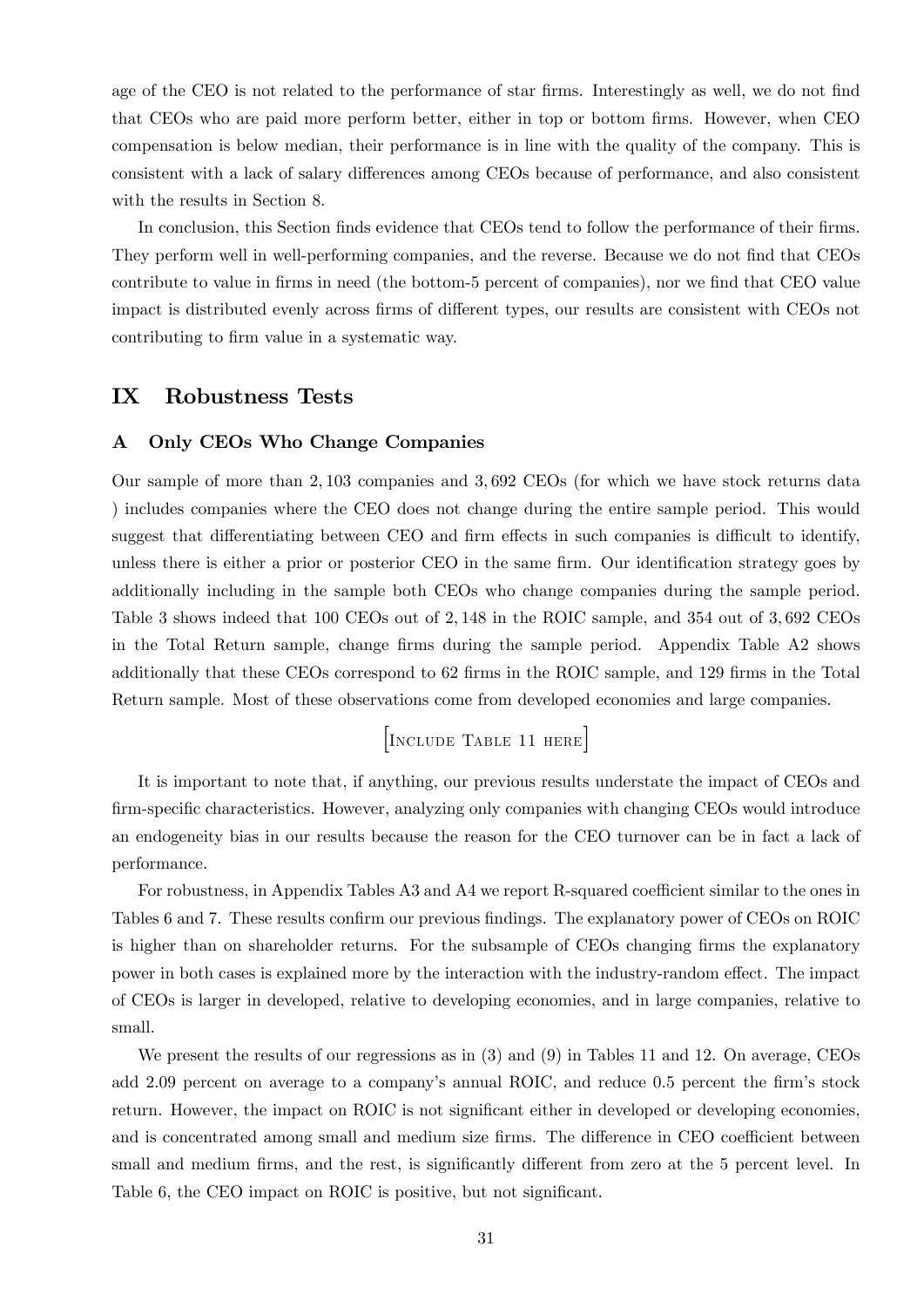## [Include Table 12 here]

The negative impact of CEOs on shareholder returns (Table 12) is particularly significant in developed countries, and among large firms. The difference in CEO coefficient between large firms and the rest is significantly different from zero at the 5 percent level.

$$
\begin{bmatrix} \text{Inculate Table 13 HERE} \end{bmatrix}
$$

Table 13, at last, displays results of cross-sectional regressions with CEO impact as the endogenous variables, and Örm and CEO characteristics as explanatory variables. Our main results below hold, namely the significance of CEO tenure and firm age, especially in ROIC regressions. We uncover a positive relationship between firm leverage an the CEO impact on stock returns, so a one-standard deviation increase in leverage (16:6 percent) increases CEO impact by 1:6 percent per year approximately. Alas, the number of observations is much lower in these regressions.

### B Excluding the US

Our second robustness test replicates the previous econometric analyses eliminating US firms from the sample. US companies account for 47.5 percent of the firms in our sample, and 37.4 percent of the CEOs. Therefore they could be driving the results, an in particular our findings for developing economies

$$
\begin{bmatrix} \text{Incude Table 14 here} \end{bmatrix}
$$

Tables A5, A6 and A7 in the Appendix provide descriptive statistics about the subsample of non-US firms, as well as the R-squared results similar to the ones in Tables 6. and 7. In Table 14 we display the results of our cross-sectional regressions of CEO effects on firm and CEO characteristics. The main difference with the results for the entire sample is that, excluding the US data, CEO compensation has a significant effect on CEO impact: it increases the impact of CEOs on ROIC (only significant at the 10 percent level), and reduces the impact of CEOs on stock returns (significant at the one-percent level).

## X Conclusions

Our paper presents strong evidence that the impact of CEOs on the value of their firms does not depend on firm and individual CEO characteristics, but also on more macro variables such as country and industry factors. Ours is a comprehensive study of 3,692 CEOs in 2,103 firms in 22 countries, and for the period  $1991-2019$ . Our objective is to assess the direct impact of CEOs on firm performance measured as Total Shareholder Return and ROIC-after controlling for global, country, industry, and firm effects. The CEO-random effect explains 2 percent of the variance of stock returns, and 13 percent of the variance in Örmís return on invested capital. In the case of stock returns (the most relevant measure in our study, as it is forward looking and not based on accounting measures) we find that global, country, and industry effects explain respectively 11 percent, 4 percent, and 1 percent respectively. In that regard, the CEO effect is much smaller than all other effects outside of the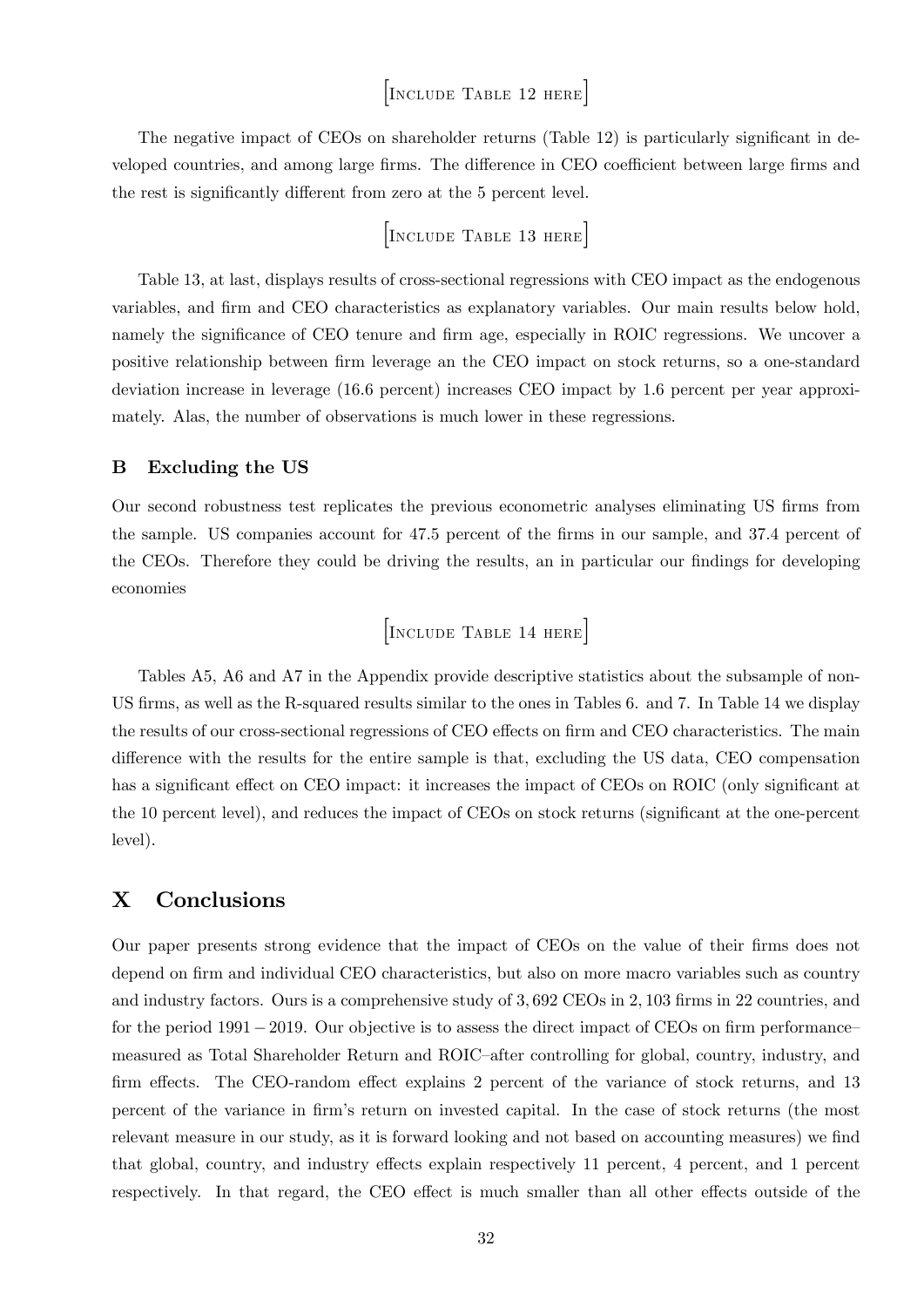company's control. We also find that firm choices and variables (location, strategy, culture) are the ones with the largest impact on firm value (an R-squared of 24 percent in ROIC regressions, 16 percent in TSR regressions).

The previous results are based on measuring the R-squared of different factors in panel regressions where each observation correspond to a year-country-firm-CEO combination. The problem with such model is that it is subject to the criticism in Fitza (2014, 2017) that it leads to misattributing random variations in firm performance to the CEO effect. Therefore, in the second part of the paper, we estimate average coefficients by CEO, and for each of the effects cited above. In this way we can measure, not whether CEOs impact the variance of firm stock prices and return on investment, but also the sign of such impact.

The econometric model allows us to test three hypothesis on the relationship between CEOs and firm value. The horizontal differentiation hypothesis posits that CEOs do not impact performance; however, since companies are of different qualities, any CEO will perform well in a good-performing company, and any CEO will perform badly in a bad-performing company. The vertical differentiation hypothesis assumes that, irrespective of firm quality, there are well- and bad-performing CEOs. Consequently, a well-performing CEO will always increase the performance of their company. Finally, the matching hypothesis argues that some top executives only perform well in certain companies, and there must be an efficient labor market that matches good CEOs with the companies where they can perform well.

Overall, we find evidence consistent with horizontal differentiation, that is, firm performance being determined by firm characteristics. CEOs have a positive impact on performance in good firms, but destroy value in underperforming firms, which indicates that there are no systematic characteristics that make a CEO create value. We confirm this result in two ways. First we show that top executives have a significant positive impact in the top-performing firms (those in the top-five percent of ROIC and TSR performance). Additionally, CEOs negatively impact performance in the worst-performing firms (the bottom-five percent). In fact the latter result is important, because if  $CEOs$  could effectively contribute to positive performance, underperforming companies would hire the best CEOs. Second, we show in cross-sectional regressions that variables that in the literature traditionally predict CEO performance (CEO compensation and gender, firm size and growth opportunities) are not significantly related to the CEO skill.

The average contribution to CEOs to ROIC is positive but insignificant, while the average impact of CEOs on stock prices is negative and significant. Also, the variability of these effects is different: the variance of the impacts on ROIC is large, and very small in the case of TSR. This helps us explain the results in the literature based on ANOVA analyses that obtain a large explanatory power of CEO effects on measures of firm performance. R-squared coefficients tend to be high if the standard deviation of the fixed/random effects is high. But this does not mean that CEOs create value. As the TSR regression coefficients show, it is indeed the opposite: on average, CEOs destroy value.

The impact of the top executive is determined by external conditions, such as the industry and country where the firm operates. We find that CEOs have a significant impact in developed economies, but much less in developing economies. Whenever the CEO impact effect is significant in developing economies, it is more negative than in developed countries. This result is important, and it would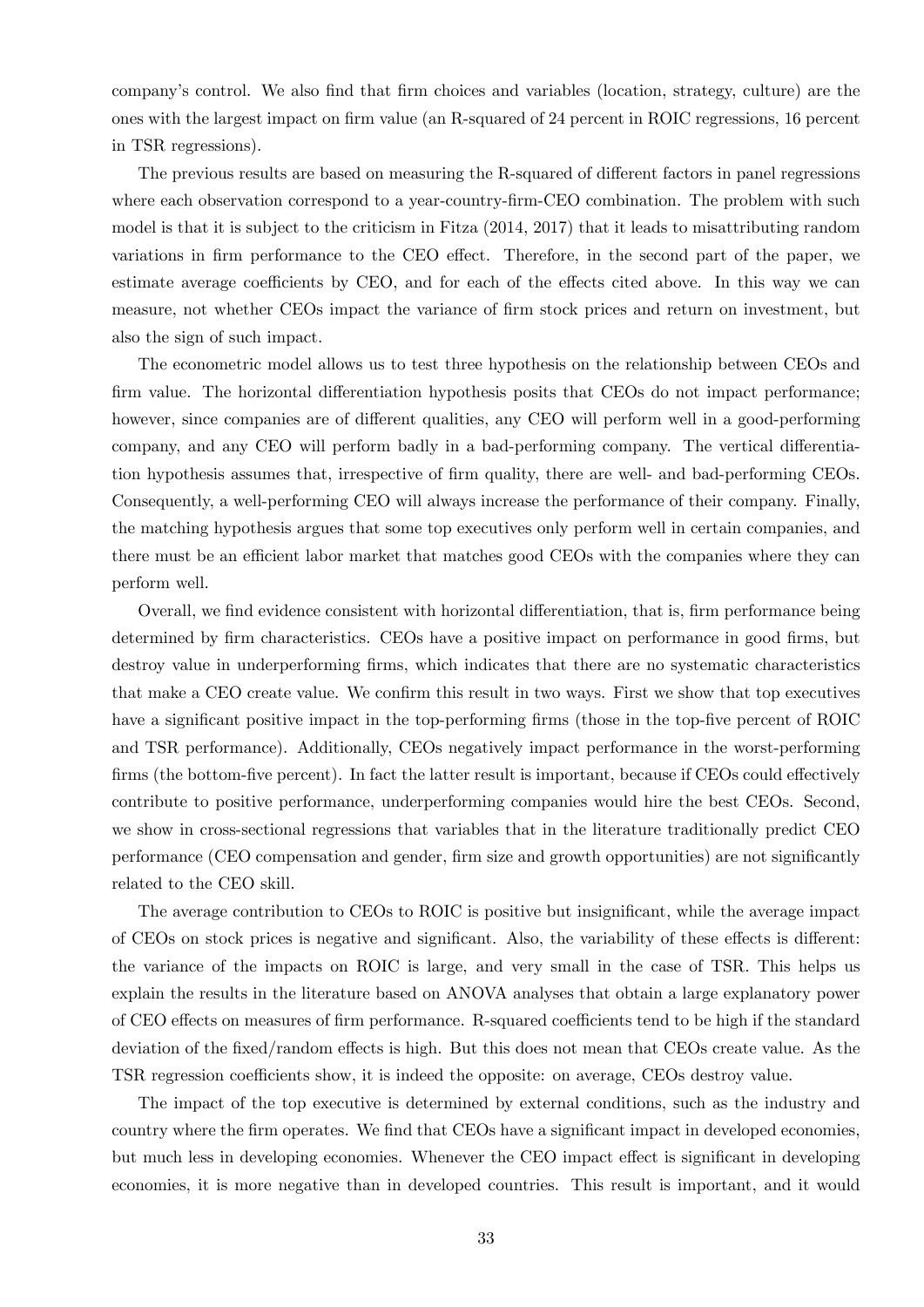suggest that in countries with sophisticated labor markets for CEOs and effective governance rules, CEOs are less detrimental to performance.

Our paper is the first to measure the impact of CEOs with a large sample of companies, industries, and countries. Our study lack data on some variables of interest that could shed light on which type of CEOs do impact firm value. These variables have been identified by the leadership literature (see Liu et al., 2018 for a good review): leadership style, functional background, personality attributes like humility, narcissism, and overconfidence, etcetera. Most of the papers in this literature either focus on accounting metrics of performance such as Return on Assets (ROA), use a very small sample of US companies, measure leadership attributes through surveys and not from hard data, or all of the three at the same time. A natural follow-up for this paper would be to assess the impact of such individual characteristics of the CEO on firm performance.

Our follow-up work will also identify the country characteristics that make CEOs more impactful, and in particular corporate governance and regulation, the market for talent, quality of the education system and the competitiveness of the country. We are also interested in understanding which decisions CEOs make that do impact value positively and negatively.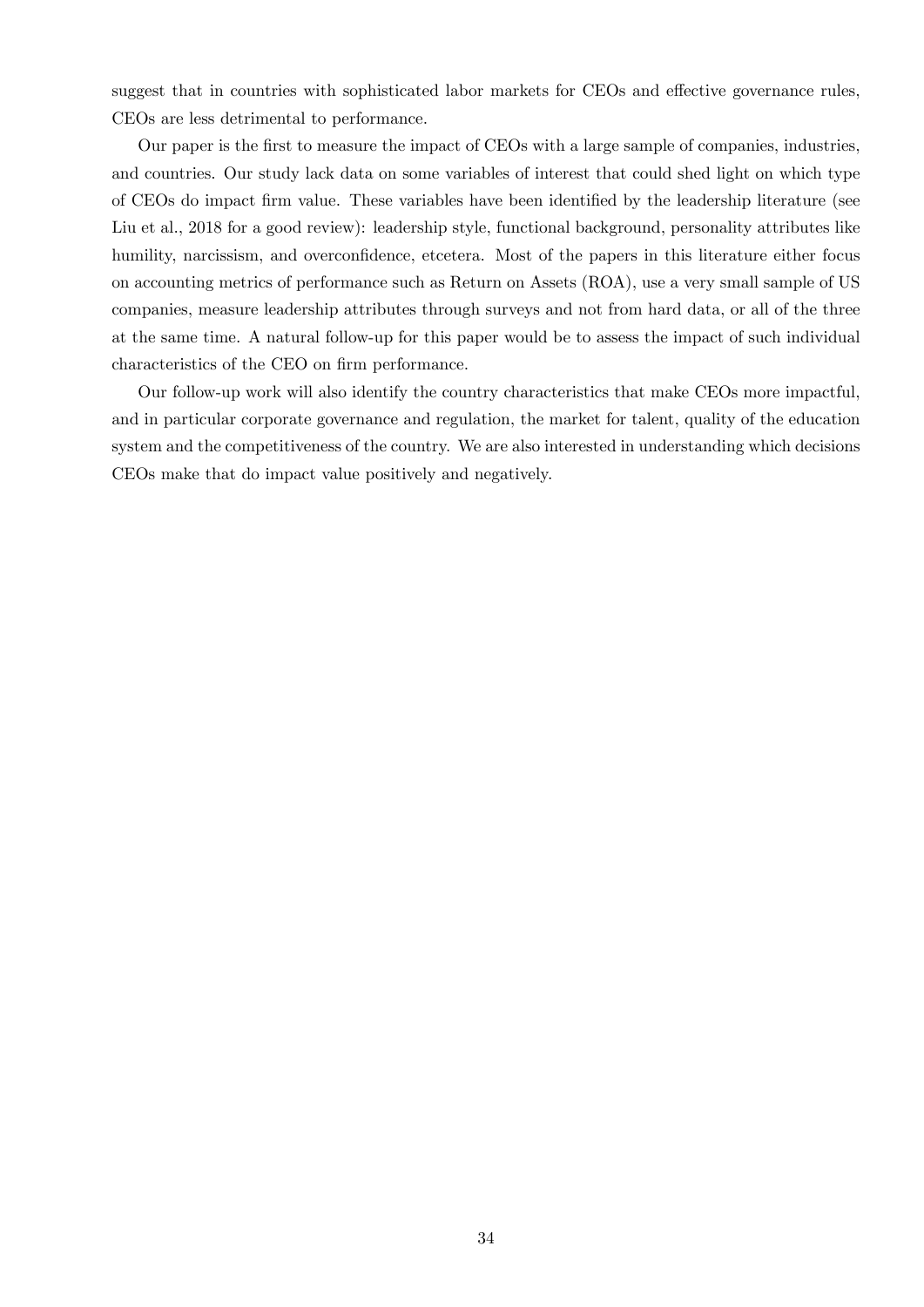## XI Appendix A

Our significance tests in Tables 5 and 6 are based on standard t-tests for means, and Wilcoxon tests for medians. To check the robustness of our results, we have also decided to bootstrap the coefficients by subsamples. For each of the endogenous variables (ROIC an Total Return) we randomly selected a sample of  $n$  firms, and estimated the model in  $(9)$ . We then repeated this procedure 2,000 times.

The statistics that is of interest in a bootstrap sample is noted by  $s(x^*)$ , where p refers to the  $p^{iem}$  bootstrap sample that is noted by  $x^*$ . Usually, to compute confidence intervals in a bootstrap estimation, we should start by computing bootstrap percentiles. Let  $\hat{\theta}^* = s(x^*)$ , and  $\hat{G}$  be the cumulative distribution of  $\hat{\theta}^*$ . The  $1 - 2\alpha$  percentile interval is defined by the  $\alpha$  and  $1 - \alpha$  percentile of  $\hat{G}$ :

$$
[\hat{G}^{-1}(\alpha), \hat{G}^{-1}(1-\alpha)] \tag{13}
$$

We compute  $BC_a$  confidence intervals, which are based on percentiles of the bootstrap distribution, but that correct certain deficiencies of the percentile model. This model is based on two numbers  $\hat{a}$  and  $\hat{z}_0$ , called *accelerator* and *bias correction* (See Efron and Tibshirani, 1994). The confidence interval is then:

$$
[\hat{\theta}^{*(\alpha_1)}, \hat{\theta}^{*(\alpha_2)}],\tag{14}
$$

where:

$$
\alpha_1 = \Phi(\hat{z}_0 + \frac{\hat{z}_0 + z^{(\alpha)}}{1 - \hat{a}(\hat{z}_0 + z^{(\alpha)})})
$$
  
\n
$$
\alpha_2 = \Phi(\hat{z}_0 + \frac{\hat{z}_0 + z^{(1-\alpha)}}{1 - \hat{a}(\hat{z}_0 + z^{(1-\alpha)})}).
$$
\n(15)

The value for the bias correction  $\hat{z}_0$ , is

$$
\hat{z}_0 = \Phi^{-1}\left(\frac{\#\{\hat{\theta}^*(b) < \hat{\theta}\}}{B}\right),\tag{16}
$$

where B refers to the total number of bootstrap replications. Therefore this value is obtained by the proportion of the number of bootstrap replication with estimated value less than original estimated value of  $\ddot{\theta}$ .

For the accelerator, we use the Jackknife model. Let  $\mathbf{x}_{(i)}$  denote the original database without  $i^{th^{iem}}$ point,  $\hat{\theta}_{(.)} = \sum_{i=1}^{n}$  $\hat{\theta}_{(i)}$  $\frac{(i)}{n}$ , then the accelerator used in our model is defined by

$$
\hat{a} = \frac{\sum_{i=1}^{n} (\hat{\theta}_{(.)} - \hat{\theta}_{(i)})^3}{6(\sum_{i=1}^{n} (\hat{\theta}_{(.)} - \hat{\theta}_{(i)})^2)^{\frac{3}{2}}}.
$$
\n(17)

We provide significance levels for tests that the corresponding coefficient is zero for different values of  $\alpha$ .

Table A displays the mean and median coefficients as well as their significance level computed in this way.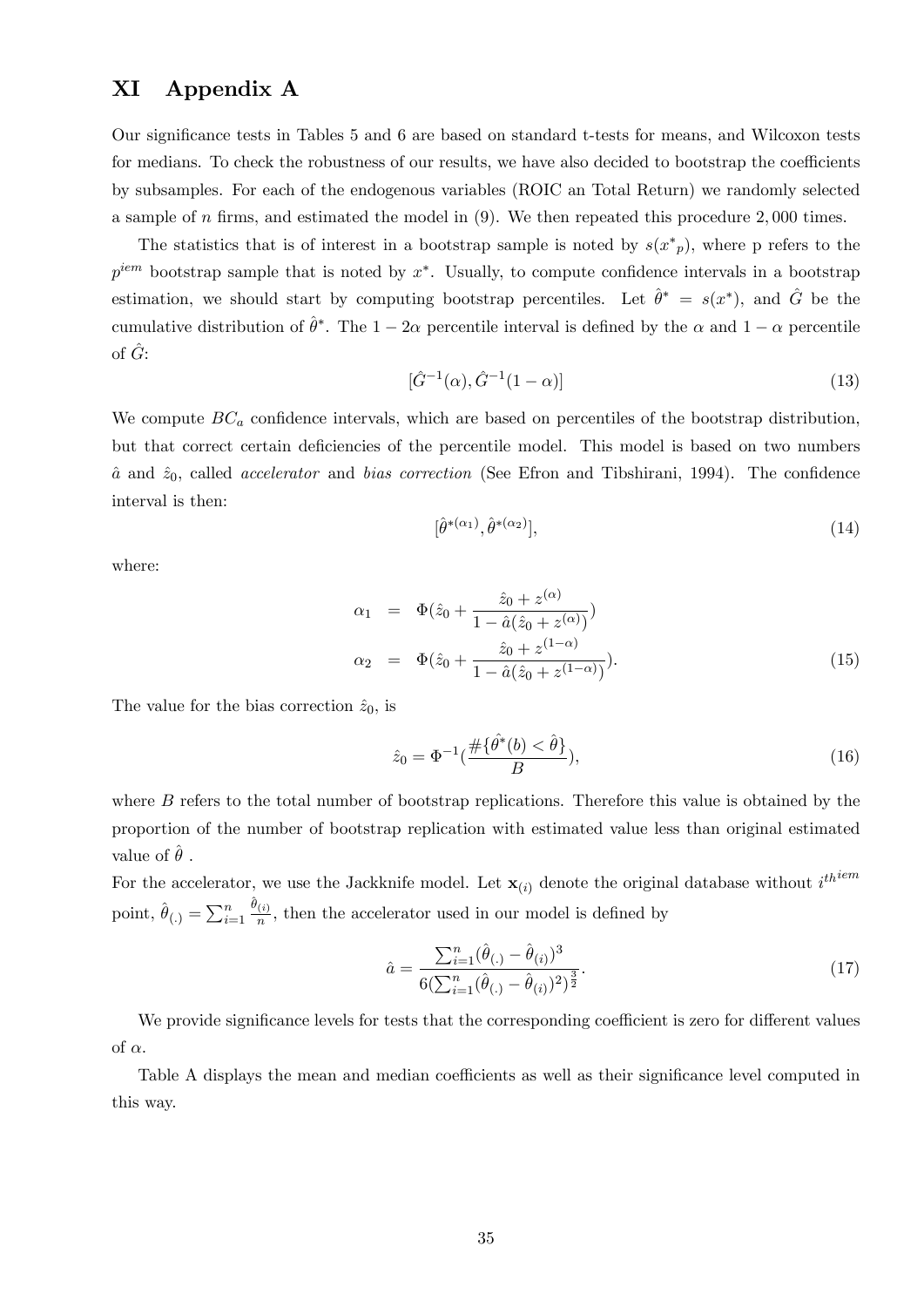## References

Adams, R.B., Almeida, H. and Ferreira, D. (2005), "Powerful CEOs and their impact on corporate performance," The Review of Financial Studies,  $18(4)$ ,  $1403-1432$ .

Adams, R., M. Keloharju, and S. Knüpfer (2018), "Are CEOs born leaders? Lessons from traits of a million individuals," Journal of Financial Economics 130, 392–408.

Bandiera, O., A. Prat, S. Hansen, and R. Sadun, (2020), "CEO Behavior and Firm Performance," Journal of Political Economy 128, no. 4: 1325-1369.

Bandiera, O., L. Guiso, A. Prat, and R. Sadun (2015), "Matching Firms, Managers, and Incentives," Journal of Labor Economics 33, 623–681.

Bandiera, O., R. Lemos, A. Prat, and R. Sadun (2018), "Managing the Family Firm: Evidence from  $CEOs$  at Work," The Review of Financial Studies 31, 1605–1653.

J. Labor Econ. 36 (S1): S371–S409.

Bennedsen, M., K. M. Nielsen, F. Pérez-González, and D. Wolfenzon (2007), "Inside the Family Firm: The Role of Families in Succession Decisions and Performance." Quarterly Journal of Economics  $122(2)$ : 647-91.

Bernile, G., V. Bhagwat, and P. R. Rau (2017), "What Doesn't Kill You Will Only Make You More Risk-Loving: Early-Life Disasters and CEO Behavior," The Journal of Finance 72, 167-206.

Bertrand, M., and S. Mullainathan (2001), "Are CEOs Rewarded for Luck? The Ones Without Principals Are," The Quarterly Journal of Economics 116, 901–932.

Bertrand, M., and A. Schoar (2003), "Managing with Style: The Effect of Managers on Firm Policies," The Quarterly Journal of Economics 118, 1169–1208.

Blettner, D. P., F. R. Chaddad, and R. A. Bettis (2012), "The CEO Performance Effect: Statistical Issues and a Complex Fit Perspective," Strategic Management Journal 33, 986–999.

Boyd, B.K. (1995), "CEO duality and firm performance: A contingency model," Strategic management journal, 16(4), 301-312.

Brooks, R. and Negro, M.D. (2006), "Firm-level evidence on international stock market comovement," Review of Finance,  $10(1)$ , 69-98

Bugeja, M., Z. P. Matolcsy, and H. Spiropoulos  $(2012)$ , "Is there a gender gap in CEO compensation?," Journal of Corporate Finance  $18$ ,  $849-859$ .

Burns, N., K. Minnick, and L. Starks (2017), "CEO Tournaments: A Cross-Country Analysis of Causes, Cultural Influences, and Consequences," Journal of Financial and Quantitative Analysis 52, 519-551.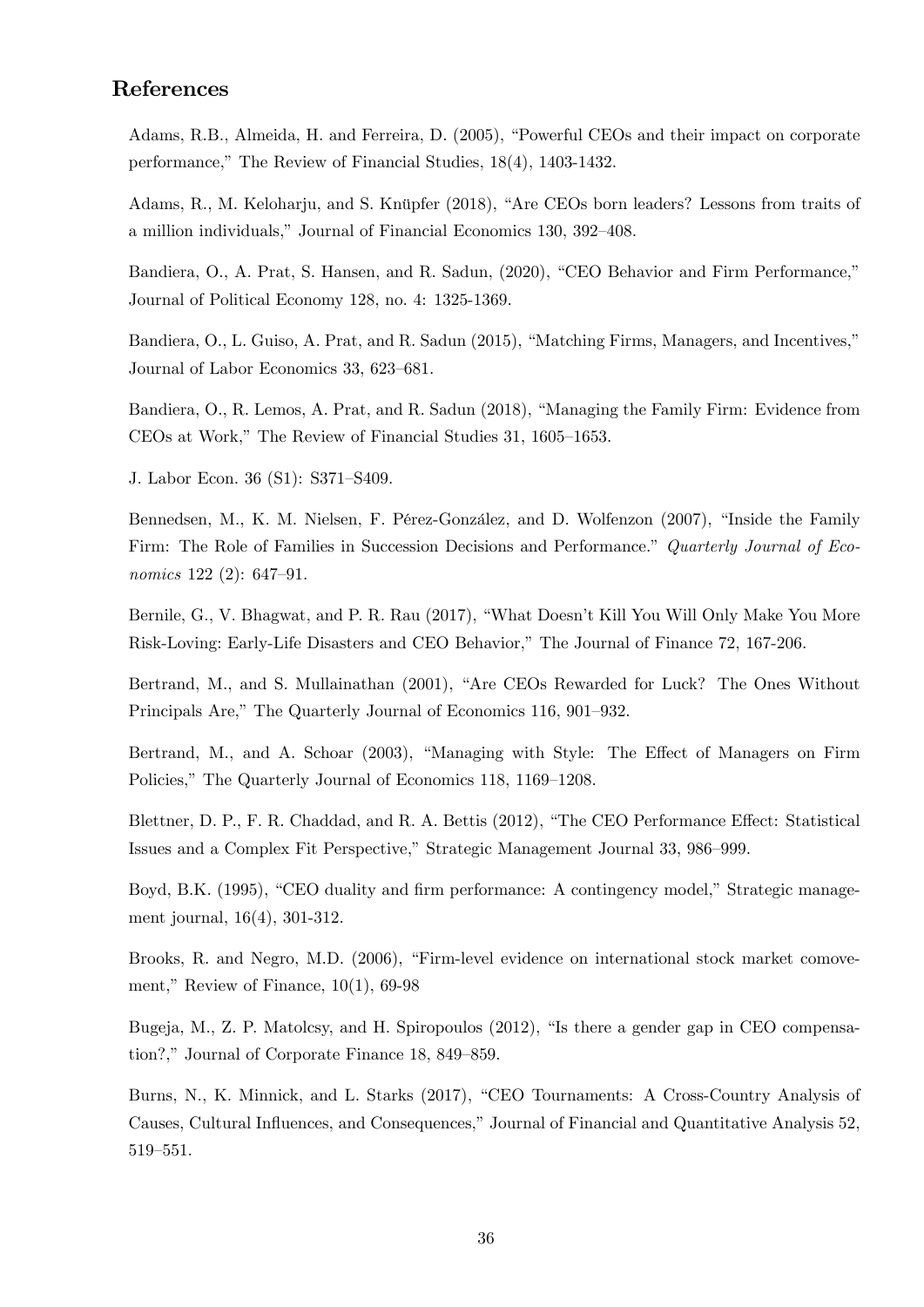Cain M.D. And S.B. McKeon (2016), "CEO Personal Risk-Taking and Corporate Policies," Journal of Financial and Quantitative Analysis 51, 139-164.

Chang, B., and H. Hong (2019), "Selection versus talent effects on firm value," Journal of Financial Economics 133, 751-763.

Connors, R.J. (2010), "Warren Buffett on Business: Principles from the Sage of Omaha." Hoboken, NJ: John Wiley & Sons.

Custódio, C., M. A. Ferriera, and P. Matos (2013), "Generalists Versus Specialists: Lifetime Work Experience and Chief Executive Officer Pay," 2013. Journal of Financial Economics.

Core J.E., Holthausen R.W., Larcker D.F. (1999), "Corporate governance, chief executive officer compensation, and firm performance," Journal of Financial Economics  $51(3)$ ,  $371-406$ .

Crossland C., and D.C. Hambrick  $(2007)$ , "How national systems differ in their constraints on corporate executives: A study of CEO effects in three countries," Strategic Management Journal 28(8), 767 - 789.

Custódio C. and D. Metzger (2013), "How Do CEOs Matter? The Effect of Industry Expertise on Acquisition Returns," Review of Financial Studies 26, 2008-2047

Davidson, R., Dey, A. and Smith, A. (2015), "Executives'"off-the-job" behavior, corporate culture, and financial reporting risk," Journal of Financial Economics,  $117(1)$ , 5-28

Efron B., and R.J. Tibshirani (1994), "An Introduction to the Bootstrap," 2nd edition, Springler, 452 pp.

Eisfeldt, Andrea L., and Camelia M. Kuhnen (2013), "CEO turnover in a competitive assignment framework," Journal of Financial Economics 109, 351–372.

Elsayed, K. (2007), "Does CEO duality really affect corporate performance?. Corporate Governance: an international review,"  $15(6)$ , 1203-1214

Falato, A., D. Li, and T. Milbourn (2015), "Which Skills Matter in the Market for CEOs? Evidence from Pay for CEO Credentials," Management Science 61, 2845-2869.

Fahlenbrach, R. (2009), "Founder-CEOs, Investment Decisions, and Stock Market Performance," Journal of Financial And Quantitative Analysis 44, 439-466

Fernandes, N., Ferreira, M.A., Matos, P. and Murphy, K.J., (2013), "Are U.S. CEOs Paid More? New International Evidence," Review of Financial Studies 26, 323-367.

Fee, C. Edward, and Charles J. Hadlock (2003), "Raids, Rewards, and Reputations in the Market for Managerial Talent," Review of Financial Studies 16, 1315–1357.

Fitza, M. A. (2014), "The use of variance decomposition in the investigation of CEO effects: How large must the CEO effect be to rule out chance?," Strategic Management Journal 35, 1839–1852.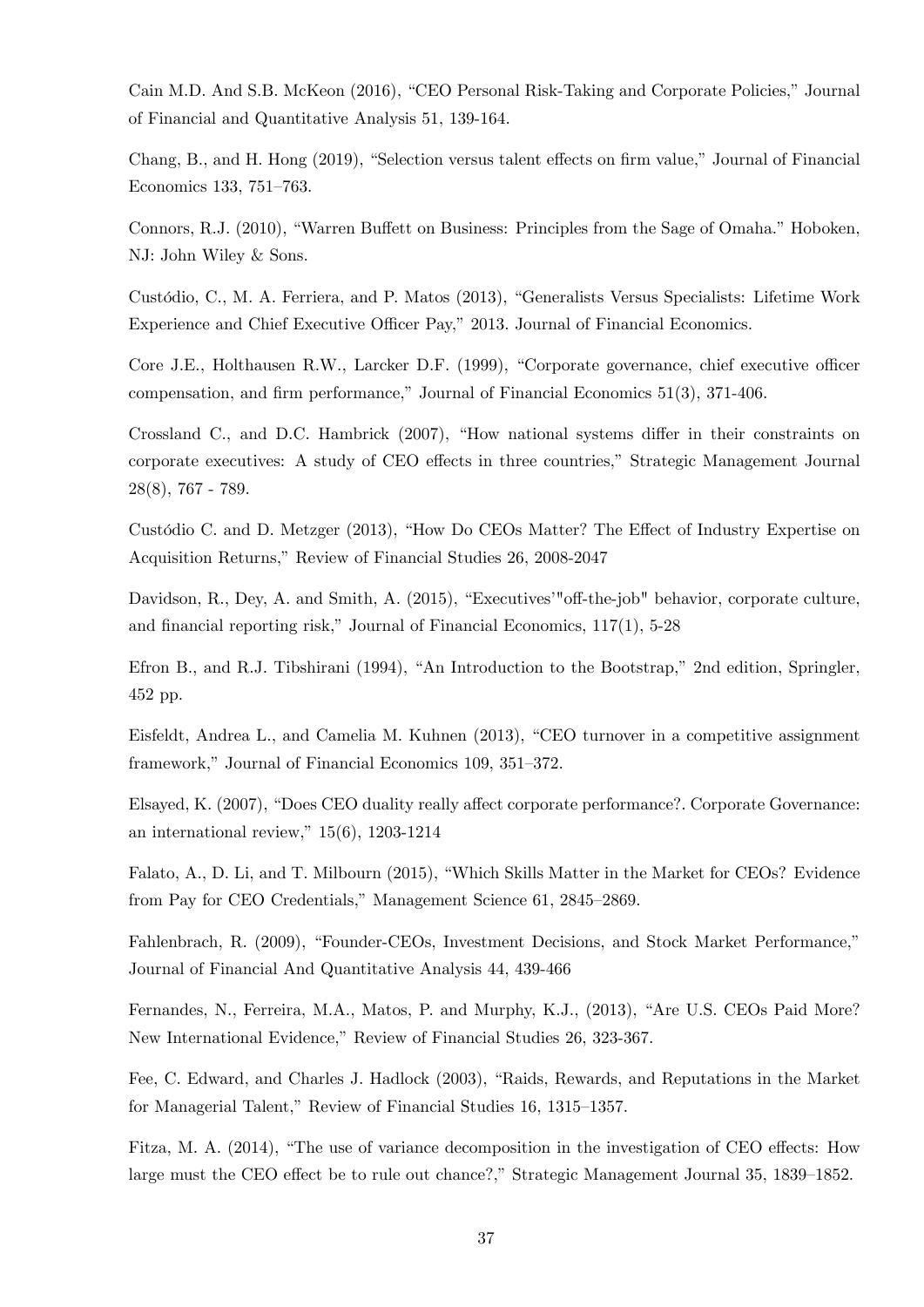Fitza, M. A. (2017), "How much do CEOs really matter? Reaffirming that the CEO effect is mostly due to chance," Strategic Management Journal 38, 802-811.

Gabaix, X., and A. Landier (2008), "Why Has CEO Pay Increased So Much?," Quarterly Journal of Economics 123, 49–100.

Gow, I.D., Kaplan, S.N., Larcker, D.F. and Zakolyukina, A.A. (2016), "CEO personality and firm policiesî, National Bureau of Economic Research WP No. w22435.

Graeber, David (2018), "Bullshit Jobs. A Theory," London, Allen Lane, 332 pp.

Graham, J., C. Harvey, and M. Puri (2013), "Managerial attitudes and corporate actions, (No. w22435). Journal of Financial Economics  $109, 103-121$ .

Gupta, V. K., S. C. Mortal, S. Silveri, M. Sun, and D. B. Turban (2020), "You're Fired! Gender Disparities in CEO Dismissal," Journal of Management 46, 560–582.

Hambrick, D.C. and T.J. Quigley (2014). "Toward more accurate contextualization of the CEO effect on firm performance," Strategic management journal,  $35(4)$ ,  $473-491$ 

Harford H. and R.J. Schonlau  $(2013)$ , "Does the director labor market offer ex post settling-up for CEOs? The case of acquisitions," Journal of Financial Economics 110, 18-36.

Hilger, S., S. Mankel, and A. Richter  $(2013)$ , "The use and effectiveness of top executive dismissal," The Leadership Quarterly 24, 9–28.

Hoobler, J. M., C.R. Masterson, S.M. Nkomo, and E.J. Michel (2018), "The Business Case for Women Leaders: Meta-Analysis, Research Critique, and Path Forward," Journal of Management 44, 2473-2499.

Jacobson, R. (1987), "The Validity of ROI as a Measure of Business Performance." American Economic Review 77 (3): 470

Jensen M.C., and K.J Murphy (1990), "Performance Pay and Top-Management Incentives," Journal of Political Economy 98(2), 225-264.

Jenter, D., and F. Kanaan (2015), "CEO Turnover and Relative Performance Evaluation: CEO Turnover and Relative Performance Evaluation," The Journal of Finance 70, 2155–2184.

John, K., S. A. Ravid, and J. Sunder (2017), "Managerial ability and success: Evidence from the career paths of film directors," Journal of Corporate Finance 44, 425–439.

Kaplan, S.N., M.M. Klebanov, and M. Sorensen (2012). "Which CEO characteristics and abilities matter?," The Journal of Finance,  $67(3)$ , 973-1007

Karolyi, G.A. and Stulz, R.M. (2003), "Are financial assets priced locally or globally?," Handbook of the Economics of Finance, 1, 975-1020.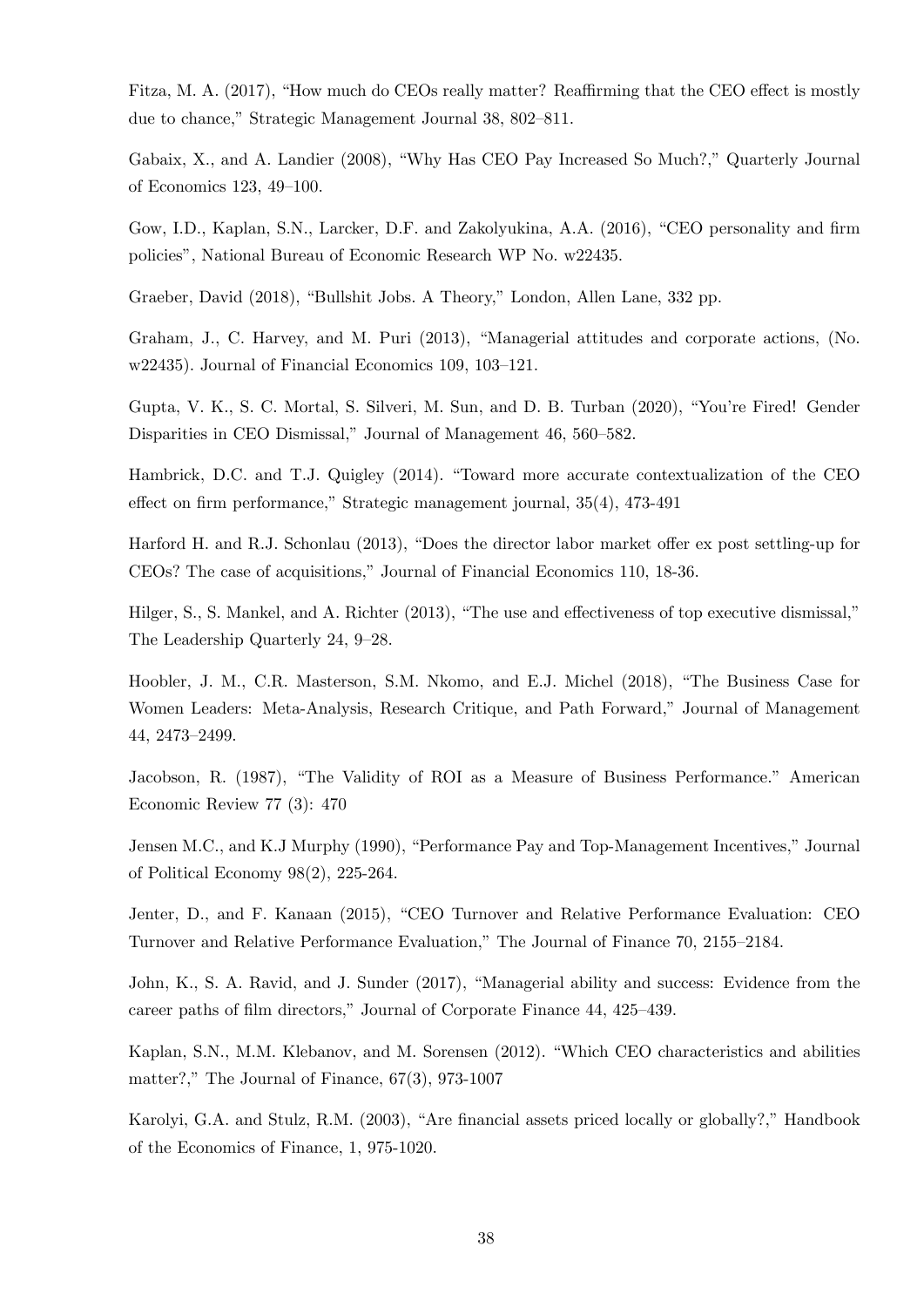Khurana, R. (2002), "Searching for a Corporate Savior: The Irrational Quest for Charismatic CEOs." Princeton, NJ: Princeton University Press.

Klein, F. B., P. Chaigneau, and C. E. Devers (2019), "CEO Gender-Based Termination Concerns: Evidence From Initial Severance Agreements,î Journal of Management, 014920631988742.

Lee, P. M., and E. H. James (2007), "She'-e-os: gender effects and investor reactions to the announcements of top executive appointments," Strategic Management Journal 28, 227–241.

Lehn K. M., and M. Zhao (2006), "CEO Turnover After Acquisitions: Are Bad Bidders Fired?," The Journal of Finance 41, 1759-1811.

Leslie, L. M., C. F. Manchester, and P. C. Dahm (2017), "Why and When Does the Gender Gap Reverse? Diversity Goals and the Pay Premium for High Potential Women," Academy of Management Journal  $60, 402 - 432$ .

Li, W., Y. Lu, S. Makino, and C.-M. Lau (2017), "National power distance, status incongruence, and CEO dismissal," Journal of World Business 52, 809-818.

Mackey, A. (2008), "The effect of CEOs on firm performance," Strategic Management Journal, 29(12), 1357-1367.

Malmendier, U., and G. Tate  $(2009)$ , "Superstar CEOs," Quarterly Journal of Economics,  $124(4)$ , 1593-1638.

Meindl, J. R., and S. B. Ehrlich (1987), "The Romance of Leadership and the Evaluation of Organizational Performance," Academy of Management Journal 30, 91–109.

Meindl, J. R., S. B. Ehrlic, and J. M. Dukerich (1985), "The Romance of Leadership," Administrative Science Quarterly 30, 78.

Milbourn, Todd T. (2003), "CEO reputation and stock-based compensation," Journal of Financial Economics 68, 233-262.

Nguyen, D. D., J. Hagendorff, and A. Eshraghi (2018), "Does a CEO's Cultural Heritage Affect Performance under Competitive Pressure?," The Review of Financial Studies 31, 97–141.

Norburn, D. and S. Birley (1988), "The top management team and corporate performance," Strategic Management Journal, 9(3), 225-237.

Norges Bank. 2019. Country and Industrial Effects on Equity Returns. Accessed from: https://www.nbim.no/contentassets/70b80f2f81fb4a3dbd703dde9d568b0f/country-and-industryeffects-in-global-equity-returns.pdf

Ou, A. Y., D. A. Waldman, and S. J. Peterson (2018), "Do Humble CEOs Matter? An Examination of CEO Humility and Firm Outcomes," Journal of Management 44, 1147-1173.

Peteraf, M. and Reed, R. (2007), "Managerial discretion and internal alignment under regulatory constraints and change," Strategic Management Journal,  $28(11)$ , 1089-1112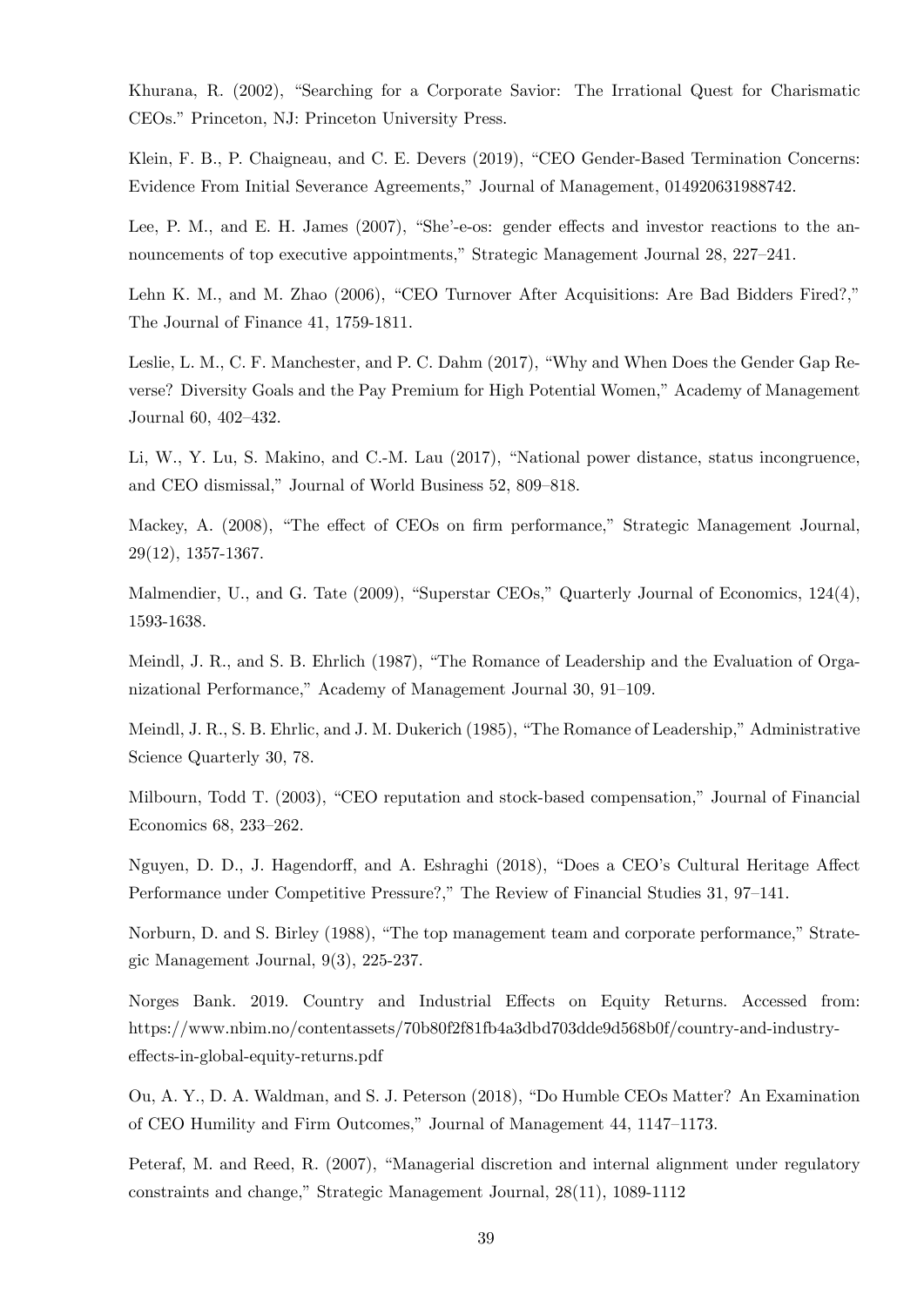Peters, F. S., and A. F. Wagner (2014), "The Executive Turnover Risk Premium: The Executive Turnover Risk Premium," The Journal of Finance 69, 1529–1563.

Peterson, R.S., Smith, D.B., Martorana, P.V. and Owens, P.D. (2003), "The impact of chief executive officer personality on top management team dynamics: one mechanism by which leadership affects organizational performance," Journal of applied Psychology,  $88(5)$ , p.795

Quigley, T. J., and S. D. Graffin (2017), "Reaffirming the CEO effect is significant and much larger than chance: A comment on Fitza  $(2014)$ ," Strategic Management Journal 38, 793–801

Rigobon, R. and Sack, B. (2004), "The impact of monetary policy on asset prices," Journal of Monetary Economics, 51(8), 1553-1575

Rönkkö, M., and P. Maheshwaree (2018), "The CEO Effect and Performance Variation Over Time," Academy of Management Proceedings 2018, 16480.

Rosenzweig, P.  $(2014)$ , "The Halo Effect: ... and the Eight Other Business Delusions That Deceive Managers" (New York: Free Press)

Shiller, R.J. (2014), "Speculative asset prices," American Economic Review, 104(6), 1486-1517

Shiller, R.J.  $(2007)$ , "Low interest rates and high asset prices: An interpretation in terms of changing popular economic models," National Bureau of Economic Research WP No. W13558.

Spear, S. E., and C. Wang (2005), "When to fire a CEO: optimal termination in dynamic contracts," Journal of Economic Theory 120, 239-256.

Stein, J. C. (1988), "Takeover Threats and Managerial Myopia," Journal of Political Economy 96,  $61 - 80.$ 

Stein, J. C. (1989), "Efficient Capital Markets, Inefficient Firms: A Model of Myopic Corporate Behavior," Quarterly Journal of Economics 104, 655–669.

Strebulaev I.A. and B. Yang (2013), "The Mistery of Zero-Leverage Firms," Journal of Financial Economics 109, 1-23.

Taylor, L. A. (2010), "Why Are CEOs Rarely Fired? Evidence from Structural Estimation," The Journal of Finance  $65$  (2051–2087).

Terviö, M. (2008), "The Difference That CEOs Make: An Assignment Model Approach," American Economic Review 98, 642-668.

Wasserman, N., N. Nohria, and B. Anand. "When Does Leadership Matter? A Contingent Opportunities View of CEO Leadership," Chap. 2 in Handbook of Leadership Theory and Practice, edited by Nitin Nohria and Rakesh Khurana. Harvard Business Press (2010).

Yim, S. (2013), "The Acquisitiveness of Youth: CEO age and Acquisition Behavior," Journal of Financial Economics 108, 250-273.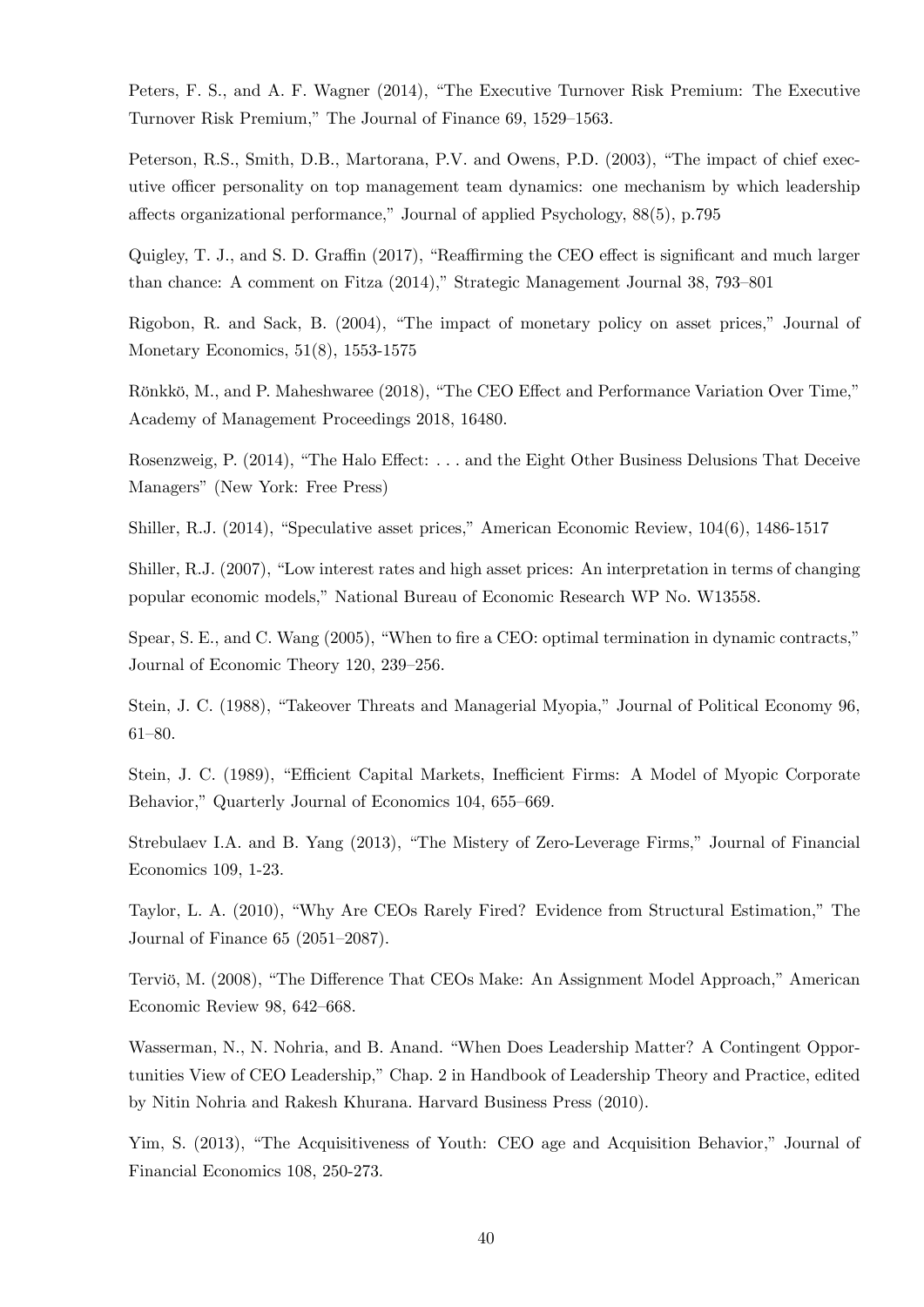|                       |        |         | Asset         |            |                | Revenues    |            |       |         |
|-----------------------|--------|---------|---------------|------------|----------------|-------------|------------|-------|---------|
| Country               | Firms  | min     | max           | Median     | min            | max         | Median     | Roic  | Q ratio |
| <b>AUSTRALIA</b>      | 96     | 1,910   | 9,748,018     | 150,846    | 153            | 28,590,940  | 99,209     | 6.79  | 1.83    |
| CANADA                | 70     | 155     | 34,376,407    | 258,311    | 7              | 22,881,871  | 179,565    | 0.94  | 1.76    |
| <b>CHINA</b>          | 7      | 23,701  | 18,590,574    | 134,797    | 15,763         | 14,664,626  | 53,541     | 5.74  | 0.67    |
| <b>FINLAND</b>        | 19     | 34,976  | 5,588,697     | 251,545    | 40,193         | 9,276,174   | 345,573    | 9.26  | 1.32    |
| <b>FRANCE</b>         | 50     | 10,230  | 58,861,415    | 308,830    | 1,263          | 57,196,316  | 233,180    | 5.72  | 1.32    |
| <b>GERMANY</b>        | 127    | 2,780   | 212, 237, 695 | 1,116,639  | 2,426          | 149,644,721 | 711,429    | 7.07  | 1.33    |
| <b>GREECE</b>         | 32     | 15,367  | 2,553,424     | 170,597    | 1,789          | 1,076,760   | 95,415     | 2.41  | 1.23    |
| <b>HUNGARY</b>        | 8      | 46,011  | 11,600,026    | 150,245    | 10,974         | 12,537,479  | 141,888    | 9.28  | 1.35    |
| <b>INDIA</b>          | 49     | 1,117   | 6,193,237     | 84,894     | 41             | 6,573,026   | 74,009     | 11.57 | 1.73    |
| <b>ISRAEL</b>         | $25\,$ | 6,186   | 5,020,018     | 179,347    | 904            | 3,671,331   | 146,148    | 7.08  | 1.51    |
| <b>ITALY</b>          | 74     | 22,477  | 119,651,688   | 490,785    | 3,968          | 53,899,121  | 308,544    | 4.16  | 1.29    |
| <b>JAPAN</b>          | 17     | 163,789 | 94,706,988    | 22,534,337 | 94,571         | 61,766,993  | 23,886,921 | 3.49  | 1.32    |
| KOREA, REPUBLIC OF    | 49     | 25,006  | 15,762,510    | 174,961    | 11,802         | 9,398,087   | 149,015    | 4.68  | 1.03    |
| MARSHALL ISLANDS      | 6      | 307,593 | 7,126,218     | 948,621    | 81,596         | 1,615,230   | 200,113    | 4.10  | 1.05    |
| <b>NETHERLANDS</b>    | 111    | 1,243   | 90,803,195    | 873,300    | 73             | 73,462,130  | 752,187    | 9.20  | 1.52    |
| <b>POLAND</b>         | 35     | 1,742   | 12,488,536    | 188,262    | 668            | 20,666,836  | 197,105    | 7.63  | 1.19    |
| <b>SOUTH AFRICA</b>   | 18     | 2,536   | 7,564,232     | 276,017    | 902            | 3,183,124   | 233,411    | 14.36 | 1.92    |
| <b>SPAIN</b>          | 31     | 12,617  | 27,149,131    | 1,404,712  | 8,324          | 20,059,907  | 464,310    | 6.14  | 1.27    |
| <b>SWEDEN</b>         | 88     | 1,251   | 34,221,820    | 69,880     | 24             | 29,679,825  | 52,209     | 6.57  | 1.96    |
| SWITZERLAND           | 129    | 4,851   | 79,576,987    | 439,210    | 70             | 71,599,335  | 321,215    | 6.24  | 1.35    |
| <b>UNITED KINGDOM</b> | 62     | 10,372  | 57,990,070    | 463,685    | 7,174          | 22,886,395  | 564,614    | 12.07 | 1.95    |
| <b>UNITED STATES</b>  | 1,000  | 16      | 162,363,636   | 68,086     | 0              | 145,792,545 | 57,795     | 4.43  | 2.34    |
| Total                 | 2,103  | 16      | 212,237,695   | 185,154    | $\overline{0}$ | 149,644,721 | 145,309    | 5.78  | 1.70    |

#### Table 1: Sample Description

Firm characteristics and number of observations by country. The original sample includes CEOs and companies from Bureau Van Dijk / Orbis database in the period 1990 to 2019.These data are merged with information collected from Datastream/Refinitiv. We restrict the sample only to countries where we have at least five companies. We eliminate company codes (ISIN) that do not correspond to the primary listing of the company. For each observation, we also collect identifiers such as geographic description of the company and industry group. We also exclude financial companies. Total Revenues is Worldscope item #WC01001, Tobin's Q is computed as Total Assets (Worldscope item #WC02999) minus Total Shareholders Equity (Worldscope item #WC03995) plus Market Capitalization, all divided by Total Assets. Variable is expressed in US dollars. Return on Invested Capital (ROIC) is computed as Net Income (Worldscope item #WC01751) plus interest expense (Worldscope item #WC01251) after tax (Worldscope item #WC08346), all divided by the sum of Total Capital (Worldscope item #WC03998) and Total Debt (Worldscope item #WC03051).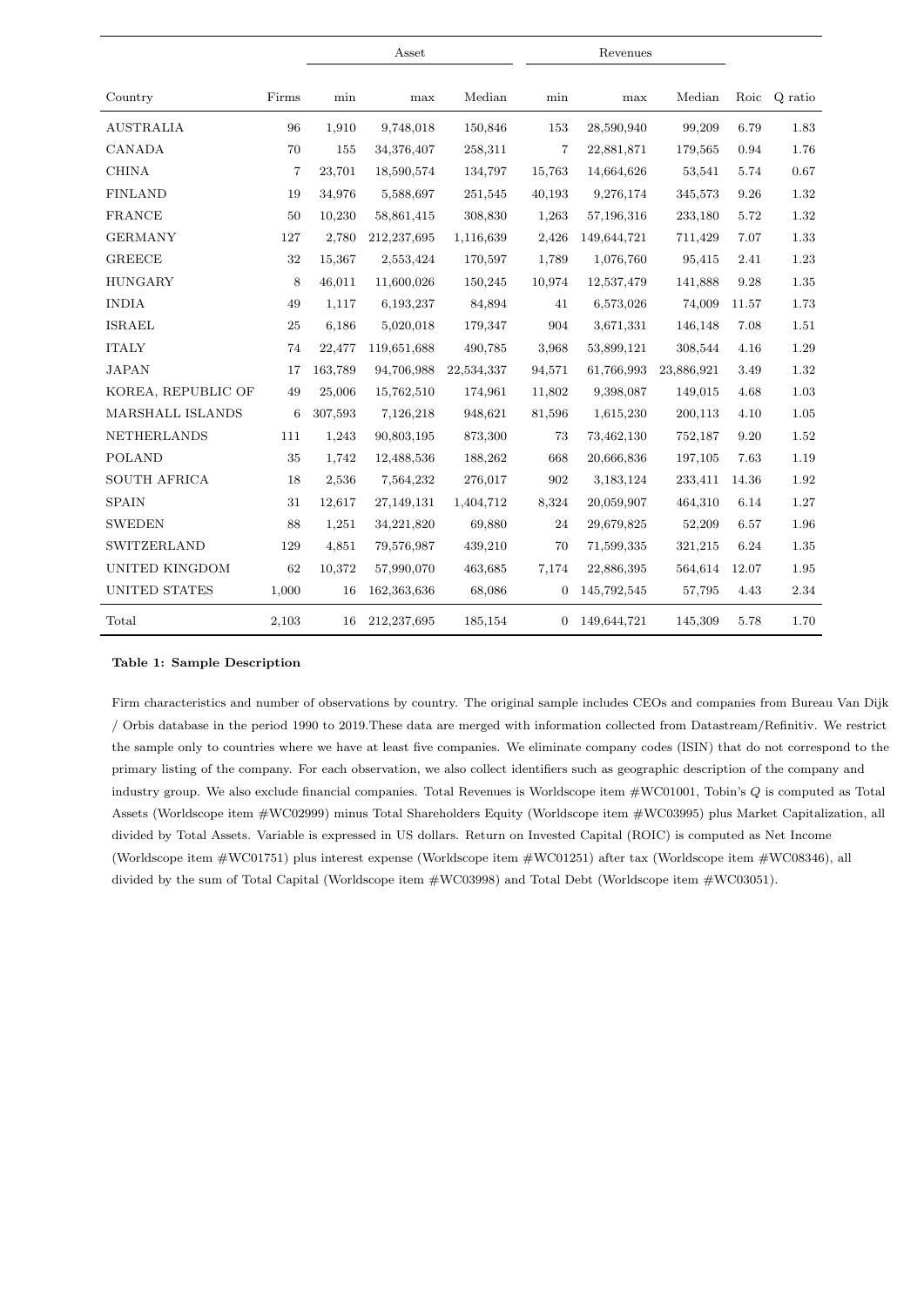|                         |                | Number         |                |     | Median         | Mean         |
|-------------------------|----------------|----------------|----------------|-----|----------------|--------------|
|                         | Total          | Female         | Male           | Age | Tenure         | Compensation |
| <b>AUSTRALIA</b>        | 141            | 19             | 119            | 58  | 5              | 202,682      |
| CANADA                  | 88             | 5              | 83             | 57  | 3              | 1,572,611    |
| <b>CHINA</b>            | $\overline{7}$ | $\overline{0}$ | $\overline{7}$ | 57  | $\overline{2}$ |              |
| <b>FINLAND</b>          | 65             | 16             | 49             | 54  | 3              | 157,725      |
| <b>FRANCE</b>           | 114            | 20             | 94             | 54  | 3              | 2,245,273    |
| <b>GERMANY</b>          | 265            | 32             | 233            | 57  | $\overline{4}$ | 1,411,781    |
| <b>GREECE</b>           | 37             | 3              | 30             | 54  | $\overline{2}$ |              |
| <b>HUNGARY</b>          | 14             | $\mathbf{1}$   | 13             | 58  | $\overline{2}$ |              |
| <b>INDIA</b>            | 71             | $\overline{4}$ | 67             | 54  | 5              | 987,404      |
| <b>ISRAEL</b>           | 30             | $\overline{4}$ | 26             | 54  | 6              | 1,023,827    |
| <b>ITALY</b>            | 130            | $\overline{5}$ | 125            | 58  | 3              | 4,083,894    |
| <b>JAPAN</b>            | 53             | $\overline{0}$ | 53             | 61  | $\mathbf{1}$   |              |
| KOREA, REPUBLIC OF      | 44             | $\mathbf{1}$   | 38             | 58  | 3              |              |
| <b>MARSHALL ISLANDS</b> | 8              | $\mathbf{1}$   | $\overline{7}$ | 52  | 4              |              |
| <b>NETHERLANDS</b>      | 397            | 36             | 361            | 56  | 3              | 2,165,800    |
| <b>POLAND</b>           | 38             | 3              | 35             | 50  | $\overline{2}$ | 22,076       |
| <b>SOUTH AFRICA</b>     | 27             | $\mathbf 1$    | 26             | 54  | $\overline{4}$ | 575,000      |
| <b>SPAIN</b>            | 76             | 13             | 56             | 61  | 3              |              |
| <b>SWEDEN</b>           | 114            | 14             | 99             | 53  | 3              | 771,713      |
| SWITZERLAND             | 494            | 27             | 467            | 59  | 5              | 3,238,416    |
| <b>UNITED KINGDOM</b>   | 116            | 8              | 107            | 57  | $\overline{4}$ | 1,080,016    |
| <b>UNITED STATES</b>    | 1,380          | 117            | 1,233          | 57  | 3              | 4,030,940    |
| Total                   | 3,692          | 328            | 3,313          | 57  | 3              | 3,395,086    |

#### Table 2: Sample Description

CEO's characteristics and number of observations by country. The original sample includes CEOs and companies from Bureau Van Dijk / Orbis database in the period 1990 to 2019.These data are merged with information collected from Datastream/Refinitiv. We restrict the sample only to countries where we have at least five companies. We eliminate company codes (ISIN) that do not correspond to the primary listing of the company. For each observation, we also collect identifiers such as geographic description of the company and industry group. We also exclude financial companies. Total Revenues is Worldscope item #WC01001, Tobin's Q is computed as Total Assets (Worldscope item #WC02999) minus Total Shareholders Equity (Worldscope item #WC03995) plus Market Capitalization, all divided by Total Assets. Variable is expressed in US dollars. Return on Invested Capital (ROIC) is computed as Net Income (Worldscope item #WC01751) plus interest expense (Worldscope item #WC01251) after tax (Worldscope item #WC08346), all divided by the sum of Total Capital (Worldscope item #WC03998) and Total Debt (Worldscope item #WC03051).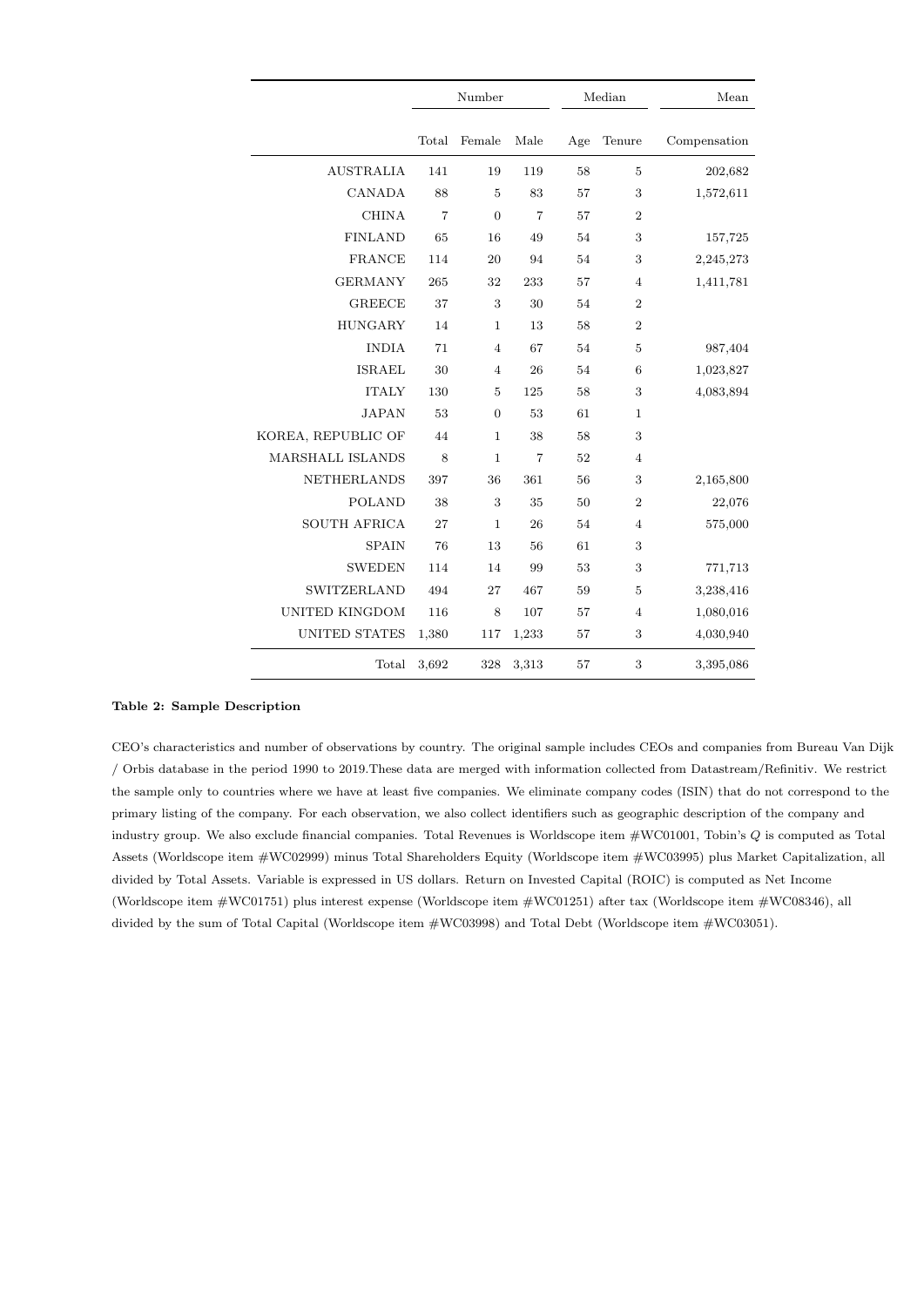|                           | Global | Country | Industry | Firm  | <b>CEO</b> | Total        |
|---------------------------|--------|---------|----------|-------|------------|--------------|
|                           |        |         |          |       |            | Observations |
| All Observations          | 30     | 22      | 17       | 1,218 | 2,148      | 27,928       |
| Developed                 | 30     | 16      | 17       | 1,098 | 2,001      | 25,648       |
| Developing                | 30     | 6       | 17       | 120   | 149        | 2,280        |
| Large                     | 30     | 22      | 17       | 916   | 1,785      | 22,680       |
| Small & Medium            | 30     | 21      | 16       | 275   | 321        | 4,863        |
| Large_Developed           | 30     | 16      | 17       | 828   | 1,670      | 20,931       |
| Large_Developing          | 30     | 6       | 15       | 88    | 117        | 1,749        |
| Small & Medium_Developed  | 30     | 15      | 15       | 248   | 294        | 4,399        |
| Small & Medium_Developing | 27     | 6       | 11       | 27    | 27         | 464          |
| Recent                    | 10     | 22      | 17       | 1,021 | 1,952      | 13,583       |
| Preceding                 | 20     | 19      | 17       | 312   | 362        | 3,876        |
| CEOs Changing Companies   | 30     | 12      | 17       | 62    | 100        | 1,600        |

Panel A: ROIC

Panel B: Total Return

|                           | Global | Country | Industry | Firm  | <b>CEO</b> | Total        |
|---------------------------|--------|---------|----------|-------|------------|--------------|
|                           |        |         |          |       |            | Observations |
| All Observations          | 29     | 22      | 17       | 2,103 | 3,692      | 45,429       |
| Developed                 | 29     | 16      | 17       | 1,949 | 3,508      | 41,841       |
| Developing                | 29     | 6       | 17       | 154   | 187        | 3,588        |
| Large                     | 29     | 22      | 17       | 1,192 | 2,545      | 30,230       |
| Small & Medium            | 29     | 20      | 17       | 813   | 987        | 13,506       |
| Large_Developed           | 29     | 16      | 17       | 1,089 | 2,410      | 27,711       |
| Large_Developing          | 29     | 6       | 16       | 103   | 138        | 2,519        |
| Small & Medium_Developed  | 29     | 14      | 17       | 776   | 948        | 12,728       |
| Small & Medium_Developing | 29     | 6       | 13       | 37    | 39         | 778          |
| Recent                    | 10     | 22      | 17       | 1,623 | 3,217      | 22,165       |
| Preceding                 | 19     | 19      | 17       | 613   | 752        | 7,239        |
| CEOs Changing Companies   | 29     | 15      | 17       | 129   | 354        | 4,419        |

#### Table 3: Number of Observations

Number of observations with data available for Return On Invested Capital (ROIC, Panel (A)) and Total Shareholder Return (TSR, Panel (B)). ROIC is computed as described in Table 1. TSR is computed as stock returns inclusive of dividends. Both variables are winsorised at the 10 percent level. The sample includes all CEO-firm pairs identified in Orbis and Datastream as described in Table 1. Developed/Developing countries are classified following the United Nations standard. To classify firms by size, we collect, for each firm in the sample, the number of employers between 1990 and 2019. Firms with fewer than 250 employees on average are classified as small and medium, and large otherwise. Preceding and Recent refers to observations before and after 2010, respectively.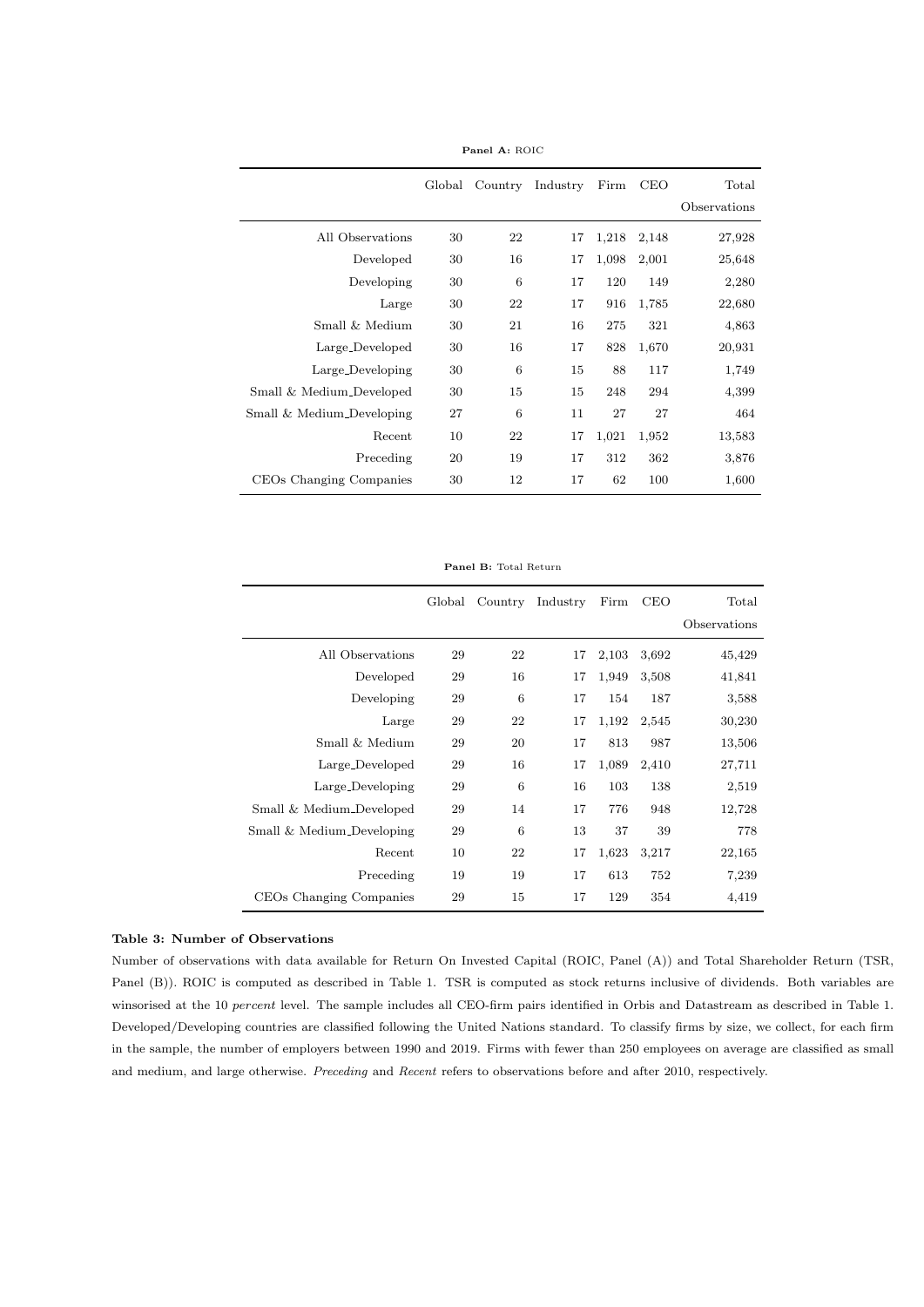|                           |        | <b>Fixed Effects</b> |          | Random Effects |            |          |             |
|---------------------------|--------|----------------------|----------|----------------|------------|----------|-------------|
|                           | Global | Country              | Industry | Firm           | <b>CEO</b> | Marginal | Conditional |
| All Observations          | 0.02   | 0.03                 | 0.04     | 0.24           | 0.13       | 0.09     | 0.46        |
| Developed                 | 0.02   | 0.02                 | 0.05     | 0.25           | 0.13       | 0.09     | 0.46        |
| Developing                | 0.03   | 0.08                 | 0.03     | 0.20           | 0.16       | 0.15     | 0.50        |
| Large                     | 0.03   | 0.03                 | 0.03     | 0.22           | 0.12       | 0.08     | 0.43        |
| Small & Medium            | 0.01   | 0.02                 | 0.07     | 0.11           | 0.19       | 0.10     | 0.39        |
| Large_Developed           | 0.03   | 0.02                 | 0.03     | 0.23           | 0.12       | 0.07     | 0.42        |
| Large_Developing          | 0.05   | 0.12                 | 0.04     | 0.13           | 0.12       | 0.21     | 0.46        |
| Small & Medium_Developed  | 0.01   | 0.01                 | 0.08     | 0.10           | 0.18       | 0.10     | 0.38        |
| Small & Medium_Developing | 0.02   | $-0.01$              | 0.16     | 0.15           | 0.21       | 0.17     | 0.54        |
| Recent                    | 0.00   | 0.04                 | 0.05     | 0.41           | 0.05       | 0.10     | 0.56        |
| Preceding                 | 0.02   | 0.06                 | 0.03     | 0.24           | 0.15       | 0.12     | 0.50        |
| CEOs Changing Companies   | 0.05   | 0.06                 | 0.08     | 0.25           | 0.12       | 0.19     | 0.56        |

Panel A: ROIC

Panel B: Total Return

|                           |        | <b>Fixed Effects</b> |          |      | Random Effects |          |             |
|---------------------------|--------|----------------------|----------|------|----------------|----------|-------------|
|                           | Global | Country              | Industry | Firm | <b>CEO</b>     | Marginal | Conditional |
| All Observations          | 0.11   | 0.04                 | 0.01     | 0.16 | 0.02           | 0.16     | 0.34        |
| Developed                 | 0.11   | 0.04                 | 0.01     | 0.17 | 0.02           | 0.16     | 0.35        |
| Developing                | 0.30   | 0.00                 | 0.01     | 0.02 | 0.00           | 0.31     | 0.33        |
| Large                     | 0.20   | 0.01                 | 0.01     | 0.11 | 0.01           | 0.21     | 0.33        |
| Small & Medium            | 0.08   | 0.05                 | 0.01     | 0.07 | 0.04           | 0.14     | 0.25        |
| Large_Developed           | 0.19   | 0.01                 | 0.01     | 0.12 | 0.02           | 0.21     | 0.35        |
| Large_Developing          | 0.32   | 0.00                 | 0.01     | 0.02 | 0.00           | 0.34     | 0.36        |
| Small & Medium_Developed  | 0.08   | 0.04                 | 0.01     | 0.07 | 0.04           | 0.13     | 0.25        |
| Small & Medium_Developing | 0.27   | 0.00                 | 0.02     | 0.02 | 0.00           | 0.29     | 0.31        |
| Recent                    | 0.05   | 0.02                 | 0.01     | 0.22 | 0.00           | 0.09     | 0.31        |
| Preceding                 | 0.11   | 0.10                 | 0.01     | 0.17 | 0.05           | 0.22     | 0.44        |
| CEOs Changing Companies   | 0.14   | 0.02                 | 0.01     | 0.17 | 0.08           | 0.17     | 0.42        |

#### Table 4: R-Squared in Panel Regressions

We estimate, for each observation of company  $i$  in year  $t$ , with CEO  $s$ , a regressions of the following type:

$$
y_{it} = \alpha + Y_t + C_j + I_g + \widetilde{\omega}_i + \widetilde{\eta}_s + \varepsilon_{it}
$$

where  $\alpha$  is the intercept, j denotes the firm's country of nationality, g is the firm's industry group. The terms  $Y_t$ ,  $C_j$  and  $I_g$  are respectively year-, country-, and industry-fixed effects. The terms  $\tilde{\omega}_i$  and  $\tilde{\eta}_s$  are firm-, and CEO-random effects. The endogenous variables  $y_{it}$  are  $ROIC_{it+1}$  (Panel A) and TSR (Panel B) and are computed as described in Table 6. The Marginal R-squared is the one corresponding to the fixed effects only, and the Conditional R-squared is the one corresponding to both fixed and random effects. The sample includes all CEO-firm pairs identified in Orbis and Datastream as described in Table 1. All variables are expressed in US dollars.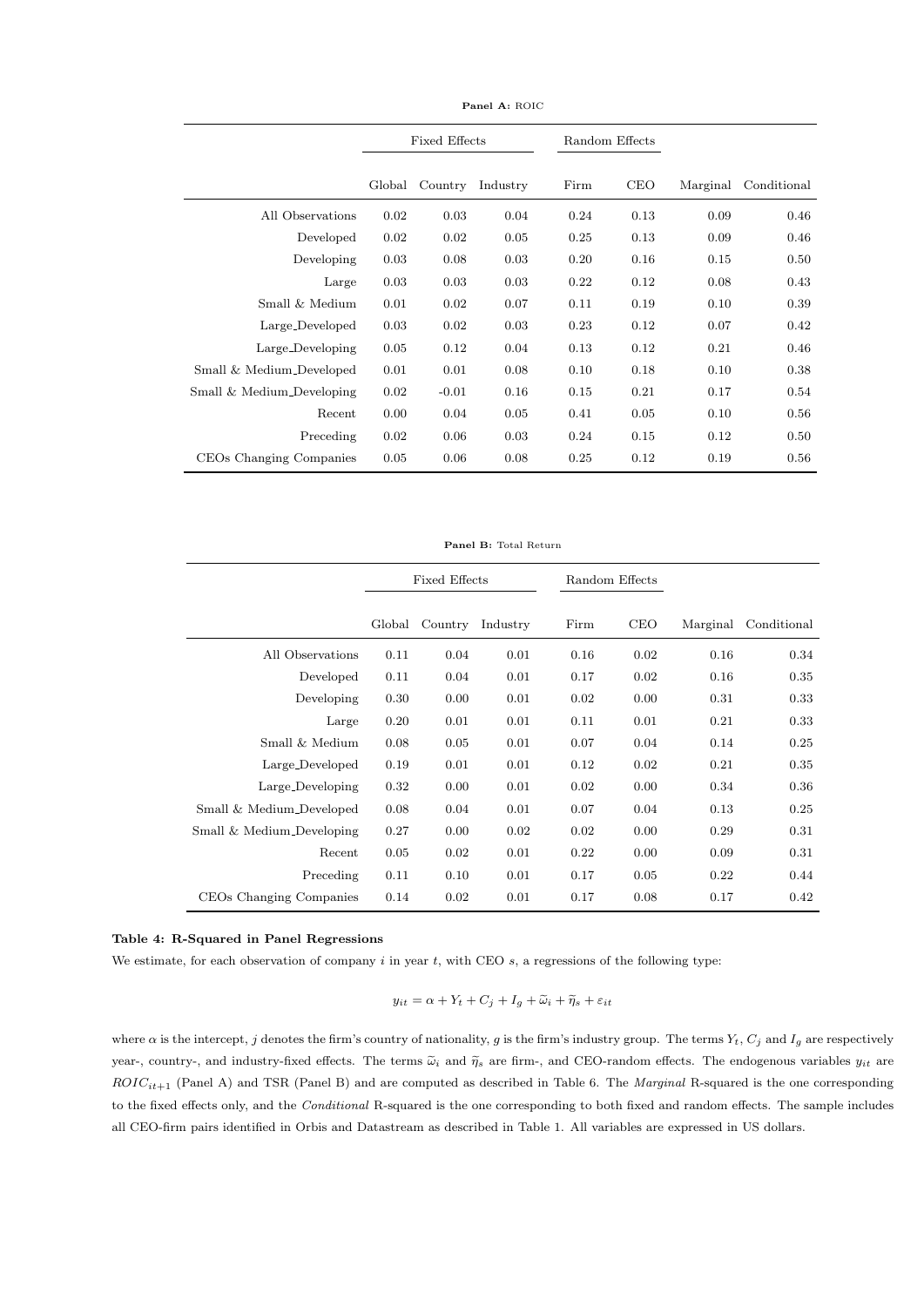Panel A: ROIC

|                           |        | <b>Fixed Effects</b> |                  |      | Random Effects          |      |                    |          |             |
|---------------------------|--------|----------------------|------------------|------|-------------------------|------|--------------------|----------|-------------|
|                           |        |                      |                  |      | Firm within<br>Industry |      | CEO within<br>Firm |          |             |
|                           |        |                      |                  |      |                         |      |                    |          |             |
|                           | Global |                      | Country Industry | Firm | Firm:                   | CEO  | CEO:               | Marginal | Conditional |
|                           |        |                      |                  |      | Industry                |      | Firm               | $R^2$    | $R^2$       |
| All Observations          | 0.02   | $\rm 0.03$           | 0.04             | 0.24 | 0.00                    | 0.03 | 0.10               | 0.09     | 0.46        |
| Developed                 | 0.02   | 0.02                 | 0.05             | 0.23 | 0.02                    | 0.05 | 0.08               | 0.09     | 0.46        |
| Developing                | 0.03   | 0.08                 | 0.03             | 0.11 | 0.09                    | 0.00 | 0.16               | 0.15     | 0.50        |
| Large                     | 0.03   | 0.03                 | $0.03\,$         | 0.00 | 0.22                    | 0.06 | 0.06               | 0.08     | 0.43        |
| Small & Medium            | 0.01   | 0.02                 | 0.07             | 0.06 | 0.04                    | 0.00 | 0.19               | 0.10     | 0.39        |
| Large_Developed           | 0.03   | 0.02                 | 0.03             | 0.23 | 0.00                    | 0.05 | 0.07               | 0.07     | 0.42        |
| Large_Developing          | 0.05   | 0.12                 | 0.04             | 0.06 | 0.07                    | 0.12 | 0.00               | 0.21     | 0.46        |
| Small & Medium_Developed  | 0.01   | 0.01                 | 0.08             | 0.08 | 0.02                    | 0.00 | 0.18               | 0.10     | 0.38        |
| Small & Medium_Developing | 0.02   | $-0.01$              | 0.19             | 0.05 | 0.02                    | 0.00 | 0.25               | 0.20     | 0.52        |
| Recent                    | 0.00   | 0.04                 | 0.05             | 0.22 | 0.18                    | 0.02 | 0.03               | 0.10     | 0.56        |
| Preceding                 | 0.02   | 0.06                 | 0.03             | 0.12 | 0.11                    | 0.15 | 0.00               | 0.12     | 0.50        |
| CEOs Changing Companies   | 0.05   | 0.06                 | 0.08             | 0.16 | 0.06                    | 0.04 | 0.09               | 0.20     | 0.55        |

#### Panel B: Total Return

|                           |        | <b>Fixed Effects</b> |          |      |                         | Random Effects |                    |                            |                      |
|---------------------------|--------|----------------------|----------|------|-------------------------|----------------|--------------------|----------------------------|----------------------|
|                           |        |                      |          |      | Firm within<br>Industry |                | CEO within<br>Firm |                            |                      |
|                           | Global | Country              | Industry | Firm | Firm:<br>Industry       | <b>CEO</b>     | CEO:<br>Firm       | Marginal<br>$\mathbb{R}^2$ | Conditional<br>$R^2$ |
| All Observations          | 0.11   | 0.04                 | 0.01     | 0.00 | 0.16                    | 0.02           | 0.00               | 0.16                       | 0.34                 |
| Developed                 | 0.11   | 0.04                 | 0.01     | 0.12 | 0.05                    | 0.02           | 0.00               | 0.16                       | 0.35                 |
| Developing                | 0.30   | 0.00                 | 0.01     | 0.01 | 0.01                    | 0.00           | 0.00               | 0.31                       | 0.33                 |
| Large                     | 0.20   | 0.01                 | 0.01     | 0.05 | 0.06                    | 0.01           | 0.00               | 0.21                       | 0.33                 |
| Small & Medium            | 0.08   | 0.05                 | 0.01     | 0.03 | 0.05                    | 0.00           | 0.04               | 0.14                       | 0.25                 |
| Large_Developed           | 0.19   | 0.01                 | 0.01     | 0.06 | 0.06                    | 0.02           | 0.00               | 0.21                       | 0.35                 |
| Large_Developing          | 0.32   | 0.00                 | 0.01     | 0.01 | 0.01                    | 0.00           | 0.00               | 0.34                       | 0.36                 |
| Small & Medium_Developed  | 0.08   | 0.04                 | 0.01     | 0.01 | 0.06                    | 0.00           | 0.04               | 0.13                       | 0.25                 |
| Small & Medium_Developing | 0.27   | 0.00                 | 0.02     | 0.01 | 0.01                    | 0.00           | 0.00               | 0.29                       | 0.31                 |
| Recent                    | 0.05   | 0.02                 | 0.01     | 0.17 | 0.05                    | 0.00           | 0.00               | 0.09                       | 0.31                 |
| Preceding                 | 0.11   | 0.10                 | 0.01     | 0.03 | 0.13                    | 0.05           | 0.00               | 0.22                       | 0.44                 |
| CEOs Changing Companies   | 0.14   | 0.02                 | 0.01     | 0.02 | 0.15                    | 0.04           | 0.04               | 0.17                       | 0.42                 |

Table 5: R-squared for models with interactions.

We estimate, for each observation of company  $i$  in year  $t$ , with CEO  $s$ , a regressions of the following type:

 $y_{it} = \alpha + Y_t + C_j + I_g + \widetilde{\omega}_i + \widetilde{\eta}_s + I_g : \widetilde{\omega}_i + \widetilde{\omega}_i : \widetilde{\eta}_s + \varepsilon_{it}$ 

where  $\alpha$  is the intercept, j denotes the firm's country of nationality, g is the firm's industry group and the symbol : denotes interaction. The terms  $Y_t$ ,  $C_j$  and  $I_q$  are respectively year-, country-, and industry-fixed effects. The terms,  $\tilde{\omega}_i$  and  $\tilde{\eta}_s$  are firm-, and CEO-random effects. We also estimate two additional interactions modelled as random effects. The first interaction (between industries and firms,  $I_q : \tilde{\omega}_i$  takes to capture the within-industry variability in firm performance. The second interaction  $(\tilde{\omega}_i : \tilde{\eta}_s)$  measures the matching between firms and CEOs. The endogenous variables  $y_{it}$  are  $ROIC_{it+1}$  (Panel A) and TSR (Panel B) are computed as described in Table 6. The Marginal R-squared is the one corresponding to the fixed effects only, and the Conditional R-squared is the one corresponding to both fixed and random effects. All variables are expressed in US dollars. The sample includes all CEO-firm pairs identified in Orbis and Datastream as described in Table 1.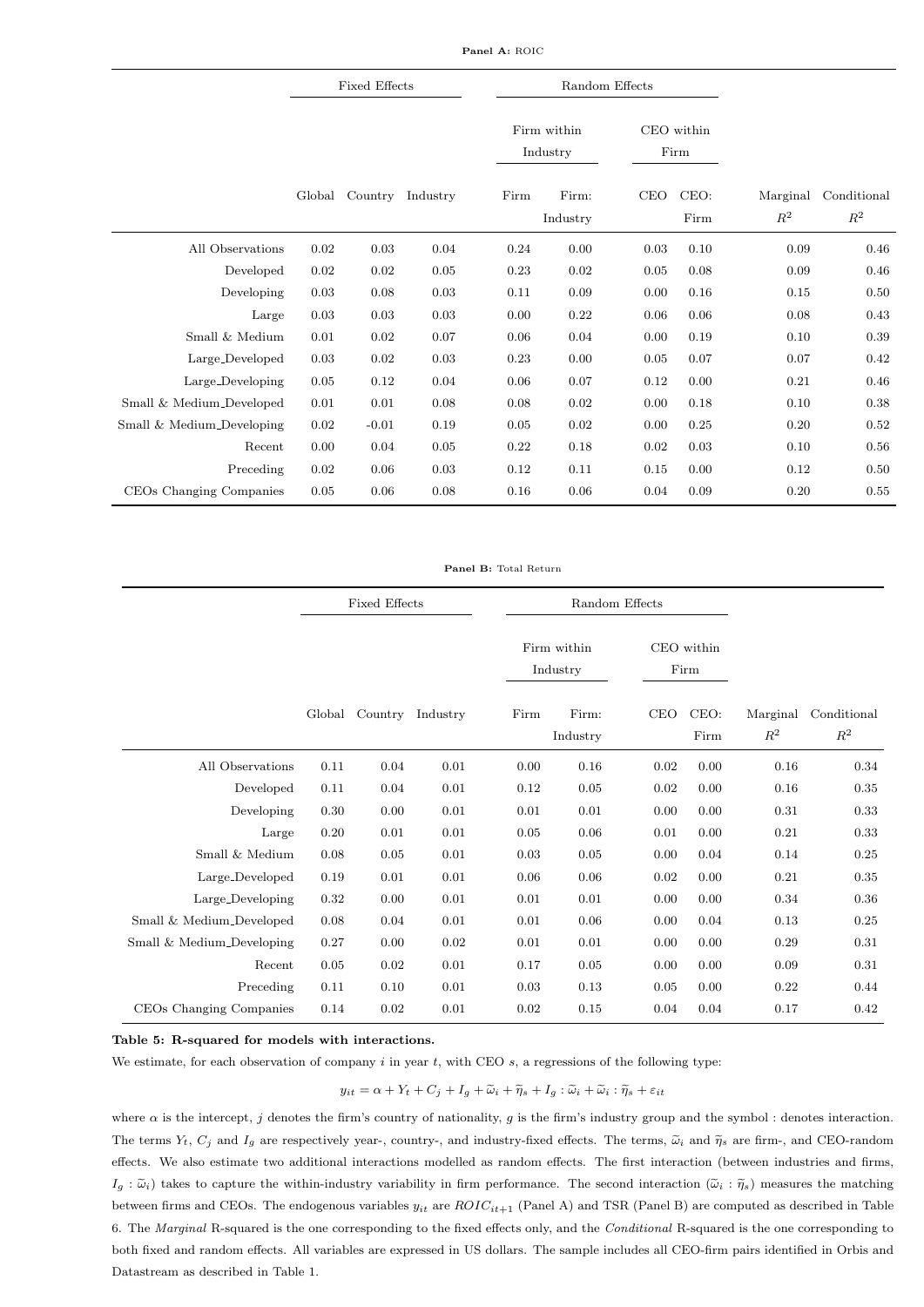Global Country Industry Firm Overall Firm CEO Overall CEO All Observations -0.6303 \*\* 1.8015 \*\*\* 3.1423 \*\*\* -6.9280 \*\*\* -6.9929 \*\*\* 0.0443 0.1663 Recent -1.6724 \*\*\* Precending -0.0819  $\text{Developed} \qquad \qquad 1.3429\text{ **} \qquad \qquad 46.9286\text{ ***} \qquad \qquad 46.9935\text{***} \qquad 0.0622\text{ **} \qquad \qquad 0.2396\text{***}$ Developing 2.9480 \* -6.9223 \*\*\* -6.9871 \*\*\* -0.1889 \*\* -0.7408 \*\* Large  $-6.0315$  \*\*\*  $-6.0880$  \*\*\*  $-0.0038$   $-0.0061$  $-9.5906$  \*\*\*  $\qquad -9.6804$  \*\*\*  $\qquad 0.2869$  \*\*\*  $\qquad \qquad 1.0805$  \*\*\* Recent-Precending -1.5905 \*\*\* Developed-Developing  $-1.6051$ \*\*\*  $-0.0063$ \*\*\*  $-0.0064$ \*\*\*  $0.2511$ \*\* 0.9805 Large-Small & Medium 3.5591 \*\*\* 3.5925 \*\*\* -0.2907 \*\*\* -1.0866 \*\*\*

Panel A: Mean

Panel B: Median

|                               | Global             | Country     | Industry | Firm                     | Overall Firm                | <b>CEO</b>               | Overall CEO  |
|-------------------------------|--------------------|-------------|----------|--------------------------|-----------------------------|--------------------------|--------------|
| All Observations -0.7151 *    |                    | $1.9076$ ** |          | $4.2387$ *** -6.7579 *** | $-6.8212$ *** 0.0338 ***    |                          | $0.1252$ *** |
|                               | Recent -2.0762 *** |             |          |                          |                             |                          |              |
| Precending 0.3172             |                    |             |          |                          |                             |                          |              |
| Developed                     |                    | $1.9076*$   |          | $-6.7439$ ***            | $-6.8070$ *** $0.0530$ ***  |                          | $0.1905$ *** |
| Developing                    |                    | 1.6293      |          | $-7.3001$ ***            | $-7.3685$ *** $-0.3444$ *** |                          | $-1.3384**$  |
| Large                         |                    |             |          | $-6.1059$ ***            | $-6.1631$ *** 0.0109        |                          | 0.0269       |
| Small & Medium                |                    |             |          | $-8.9034$ ***            | $-8.9868$ *** 0.2536 ***    |                          | $0.9298$ *** |
| Recent-Precending -2.3935 *** |                    |             |          |                          |                             |                          |              |
| Developed-Developing          |                    | 0.2783      |          | $0.5562$ ***             | $0.5614$ **                 | $0.3974$ ***             | $1.5289**$   |
| Large-Small $&$ Medium        |                    |             |          | $2.7975$ ***             |                             | $2.8237$ *** -0.2427 *** | $-0.9029**$  |
|                               |                    |             |          |                          |                             |                          |              |

#### Table 6: The impact of factors on ROIC

The table shows the mean (Panel A) and median (B) coefficients of year- (global), country-, industry-, overall firm-, CEO-, and overall CEO-effects computed as described in Table 5. For each group of observations, we estimate signficance levels using standard t-statistics for means, and Wilcoxon signed rank sum tests for medians. Test for differences among coefficients are computed using bootstrap methods as described in Appendix A. The sample includes all CEO-firm pairs identified in Orbis and Datastream as described in Table 1. Return on Invested Capital (ROIC) is computed as Net Income (Worldscope item #WC01751) plus interest expense (Worldscope item #WC01251) after tax (Worldscope item #WC08346), all divided by the sum of Total Capital (Worldscope item #WC03998) and Total Debt (Worldscope item #WC03051). Signficance levels are estimated using boostrap estimation as reported in Table A1. All variables are expressed in US dollars. ∗, ∗∗, and ∗ ∗ ∗ denote significance at the 10 percent, 5 percent, and 1 percent levels, respectively.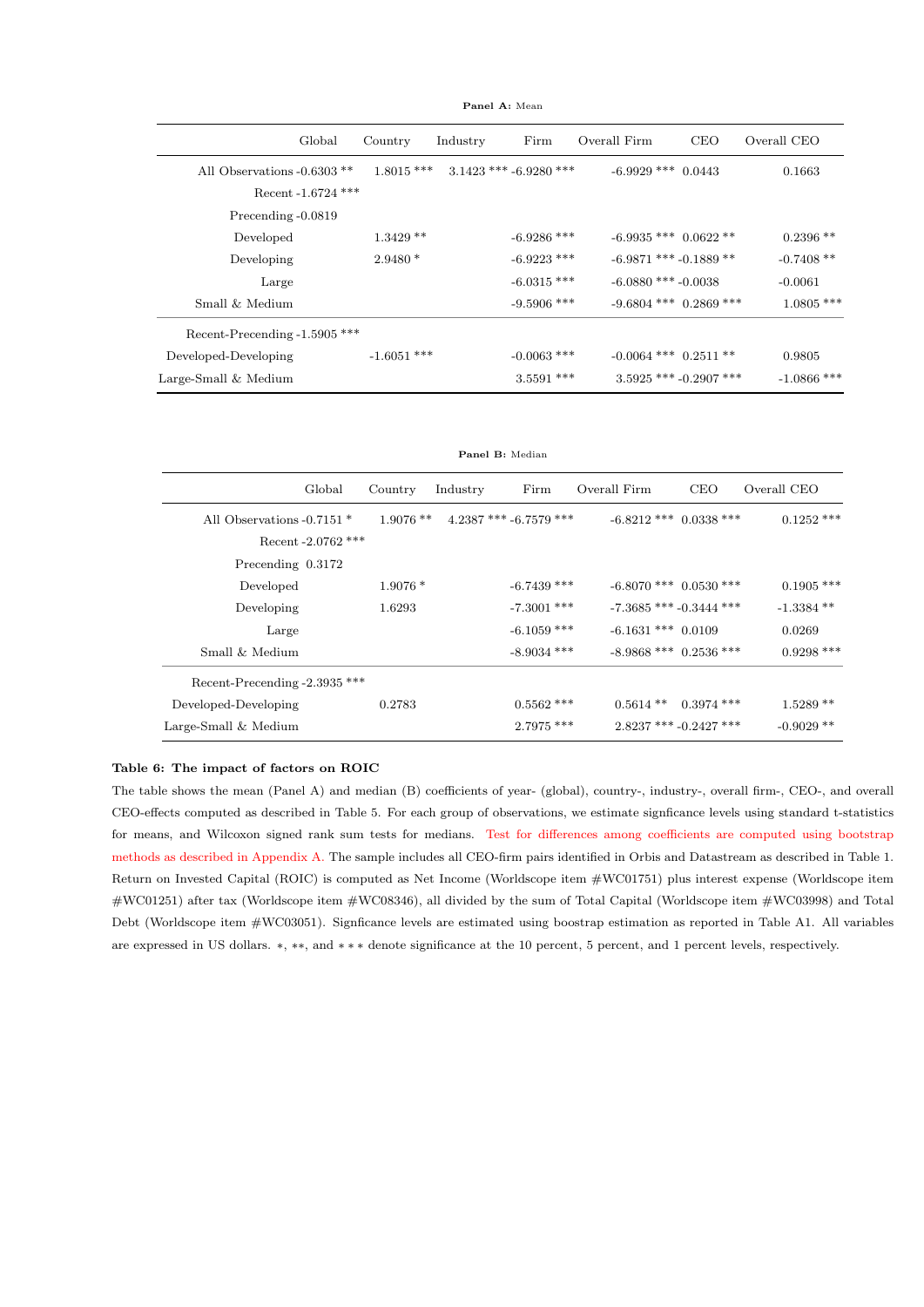| Global                                 | Country      | Industry | Firm                  | Overall Firm | <b>CEO</b>                  | Overall CEO   |
|----------------------------------------|--------------|----------|-----------------------|--------------|-----------------------------|---------------|
| All Observations 0.0075                | $0.1233$ *** |          | $0.0108 - 0.0000$ *** |              | $-0.1401$ *** $-0.0020$ *** | $-0.0020$ *** |
| Recent $0.0125$                        |              |          |                       |              |                             |               |
| Precending 0.0048                      |              |          |                       |              |                             |               |
| Developed                              | $0.1297$ *** |          | $-0.0000$ ***         |              | $-0.1401$ *** $-0.0020$ *** | $-0.0020$ *** |
| Developing                             | $0.1073$ *** |          | $-0.0000$ ***         |              | $-0.1400$ *** $-0.0014$     | $-0.0014$     |
| Large                                  |              |          | $-0.0000$ ***         |              | $-0.1020$ *** $-0.0028$ *** | $-0.0027$ *** |
| Small & Medium                         |              |          | $-0.0000$ ***         |              | $-0.1900$ *** $-0.0005$     | $-0.0004$     |
| Recent-Precending 0.0077 <sup>**</sup> |              |          |                       |              |                             |               |
| Developed-Developing                   | $0.0223$ **  |          | $-0.0000$ ***         |              | $-0.0001$ *** $-0.0007$     | $-0.0007$     |
| Large-Small & Medium                   |              |          | $0.0000$ ***          |              | $0.0880$ *** -0.0023        | $-0.0023$     |

Panel A: Mean

Panel B: Median

|                          | Global Country | Industry | Firm                  | Overall Firm           | <b>CEO</b>                  | Overall CEO   |
|--------------------------|----------------|----------|-----------------------|------------------------|-----------------------------|---------------|
| All Observations 0.0250  | $0.1243$ ***   |          | $0.0092 - 0.0000$ *** |                        | $-0.1265$ *** $-0.0016$ *** | $-0.0016$ *** |
| Recent 0.0284            |                |          |                       |                        |                             |               |
| Precending 0.0250        |                |          |                       |                        |                             |               |
| Developed                | $0.1305$ ***   |          | $-0.0000$ ***         |                        | $-0.1259$ *** $-0.0014$ *** | $-0.0013$ *** |
| Developing               | $0.1123$ **    |          | $-0.0000$ ***         |                        | $-0.1372$ *** $-0.0037$ **  | $-0.0038**$   |
| Large                    |                |          | $-0.0000$ ***         |                        | $-0.1046$ *** $-0.0021$ *** | $-0.0021$ *** |
| Small & Medium           |                |          | $-0.0000$ ***         | $-0.1664$ *** $0.0008$ |                             | 0.0012        |
| Recent-Precending 0.0034 |                |          |                       |                        |                             |               |
| Developed-Developing     | $0.0182**$     |          | $0.0000$ ***          | $0.0113$ *** $0.0024$  |                             | 0.0024        |
| Large-Small & Medium     |                |          | $0.0000$ ***          | $0.0618$ *** $-0.0029$ |                             | $-0.0032$     |

#### Table 7: The impact of factors on TSR

The table shows the mean (Panel A) and median (B) coefficients of year- (global), country-, industry-, overall firm-, CEO-, and overall CEO-effects computed as described in Table 5. For each group of observations, we estimate signficance levels using standard t-statistics for means, and Wilcoxon signed rank sum tests for medians. Test for differences among coefficients are computed using bootstrap methods as described in Appendix A. The sample includes all CEO-firm pairs identified in Orbis and Datastream as described in Table 1. TSR is computed as the sum of stock returns and dividend yields. All variables are expressed in US dollars. Signficance levels are estimated using boostrap estimation as reported in Table A1. ∗, ∗∗, and ∗ ∗ ∗ denote significance at the 10 percent, 5 percent, and 1 percent levels, respectively.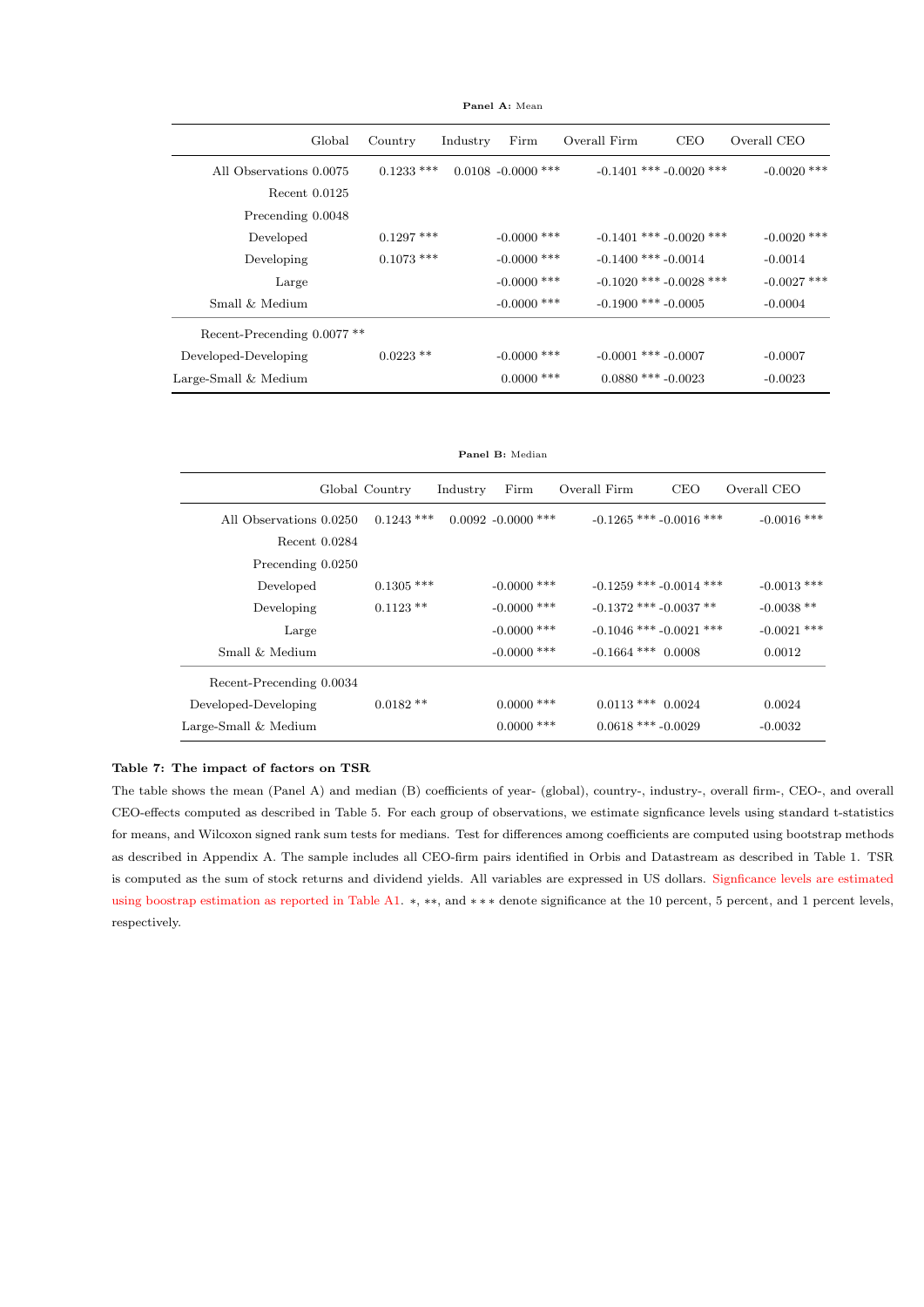Panel A: ROIC

|                                | Model 1      | Model 2       | $\textbf{Model}~3$ | Model 4      | Model 5     |           | Model 6 Model 7 Model 8 |               | Model 9     | Model 10    | Model 11   | Model 12 Model 13 |            |
|--------------------------------|--------------|---------------|--------------------|--------------|-------------|-----------|-------------------------|---------------|-------------|-------------|------------|-------------------|------------|
| Tenure                         | 0.0177       | $0.0224$ **   | $0.0349$ ***       | $0.0322$ *** |             |           |                         |               |             |             |            |                   |            |
|                                | [0.0152]     | [0.0103]      | [0.0133]           | [0.0078]     |             |           |                         |               |             |             |            |                   |            |
| Male $(Y/N)$                   | 0.2695       | 0.0445        | $0.3498*$          |              | $0.2157*$   |           |                         |               |             |             |            |                   |            |
|                                | [0.2065]     | [0.1663]      | [0.1901]           |              | [0.1258]    |           |                         |               |             |             |            |                   |            |
| CEO Age                        | $-0.0062$    | $-0.0069$     | $-0.0081$          |              |             | $-0.0021$ |                         |               |             |             |            |                   |            |
|                                | [0.0093]     | [0.0064]      | [0.0076]           |              |             | [0.0048]  |                         |               |             |             |            |                   |            |
| Compensation                   | $0.0399$ *** |               | 0.0073             |              |             |           | 0.0019                  |               |             |             |            |                   |            |
|                                | [0.0138]     |               | [0.0098]           |              |             |           | [0.0087]                |               |             |             |            |                   |            |
| Firm Size                      | 0.0000       | 0.0000        |                    |              |             |           |                         | 0.0000        | $0.0000$ ** |             |            |                   |            |
|                                | [0.0000]     | [0.0000]      |                    |              |             |           |                         | [0.0000]      | [0.0000]    |             |            |                   |            |
| Tobin's Q                      | 0.1578       | 0.0492        |                    |              |             |           |                         | 0.0114        |             | $0.0688*$   |            |                   |            |
|                                | [0.1017]     | [0.0719]      |                    |              |             |           |                         | [0.0654]      |             | [0.0383]    |            |                   |            |
| Total Debt to Assets           | 0.1541       | 0.2244        |                    |              |             |           |                         | 0.3146        |             |             | $0.5692**$ |                   |            |
|                                | [0.5613]     | [0.393]       |                    |              |             |           |                         | [0.3679]      |             |             | [0.242]    |                   |            |
| Goodwill to Assets             | $-1.2171**$  | 0.0172        |                    |              |             |           |                         | 0.0144        |             |             |            | 0.0118            |            |
|                                | [0.4892]     | [0.0191]      |                    |              |             |           |                         | [0.0189]      |             |             |            | [0.0191]          |            |
| Firm's age                     | $-0.002$     | $-0.0034$ *** |                    |              |             |           |                         | $-0.0034$ *** |             |             |            |                   | $-0.0019*$ |
|                                | [0.0026]     | [0.0012]      |                    |              |             |           |                         | [0.0012]      |             |             |            |                   | [0.0011]   |
| Country Fixed Effects (Y/N)    | Y            | Y             | Y                  | $\mathbf Y$  | $\mathbf Y$ | Y         | Y                       | Y             | Y           | $\mathbf Y$ | Y          | Y                 | Y          |
| Industry Fixed Effects $(Y/N)$ | Y            | Y             | Y                  | Y            | Y           | Y         | Y                       | Y             | Y           | Y           | Y          | $\mathbf Y$       | Y          |
| Number of Observations         | 471          | 1078          | 845                | 2180         | 2165        | 1861      | 960                     | 1225          | 2180        | 2177        | 2180       | 1492              | 1745       |
| R-squared                      | 0.22         | 0.15          | 0.13               | 0.11         | 0.1         | 0.09      | 0.13                    | 0.16          | 0.1         | 0.1         | 0.1        | 0.13              | 0.1        |

#### Panel B: Total Return

|                                | Model 1      | Model 2      | Model 3      | Model 4      |          |          |          |           | Model 5 Model 6 Model 7 Model 8 Model 9 Model 10 |               | Model 11 Model 12 Model 13 |          |          |
|--------------------------------|--------------|--------------|--------------|--------------|----------|----------|----------|-----------|--------------------------------------------------|---------------|----------------------------|----------|----------|
| Tenure                         | $0.0008$ *** | $0.0006$ *** | $0.0008$ *** | $0.0006$ *** |          |          |          |           |                                                  |               |                            |          |          |
|                                | [0.0001]     | [0.0001]     | [0.0001]     | [0.0001]     |          |          |          |           |                                                  |               |                            |          |          |
| Male $(Y/N)$                   | 0.0009       | $-0.0005$    | $-0.0007$    |              | 0.0002   |          |          |           |                                                  |               |                            |          |          |
|                                | [0.0018]     | [0.0015]     | [0.0021]     |              | [0.0013] |          |          |           |                                                  |               |                            |          |          |
| CEO Age                        | $-0.0001$ *  | $-0.0001$ ** | 0.0000       |              |          | 0.0000   |          |           |                                                  |               |                            |          |          |
|                                | [0.0001]     | [0.0001]     | [0.0001]     |              |          | [0.0000] |          |           |                                                  |               |                            |          |          |
| Compensation                   | 0.0002       |              | 0.0001       |              |          |          | 0.0001   |           |                                                  |               |                            |          |          |
|                                | [0.0001]     |              | [0.0001]     |              |          |          | [0.0001] |           |                                                  |               |                            |          |          |
| Firm Size                      | 0.0000       | 0.0000       |              |              |          |          |          | 0.0000    | 0.0000                                           |               |                            |          |          |
|                                | [0.0000]     | [0.0000]     |              |              |          |          |          | [0.0000]  | [0.0000]                                         |               |                            |          |          |
| Tobin's Q                      | $-0.0003$    | $-0.0006$    |              |              |          |          |          | $-0.0006$ |                                                  | $-0.0008$ *** |                            |          |          |
|                                | [0.0007]     | [0.0005]     |              |              |          |          |          | [0.0005]  |                                                  | [0.0003]      |                            |          |          |
| Total Debt to Assets           | $-0.0050$    | 0.0019       |              |              |          |          |          | 0.0030    |                                                  |               | 0.0000                     |          |          |
|                                | [0.0033]     | [0.0028]     |              |              |          |          |          | [0.0026]  |                                                  |               | [0.0000]                   |          |          |
| Goodwill to Assets             | $-0.0025$    | 0.0000       |              |              |          |          |          | 0.0000    |                                                  |               |                            | 0.0000   |          |
|                                | [0.0042]     | [0.0002]     |              |              |          |          |          | [0.0002]  |                                                  |               |                            | [0.0002] |          |
| Firm's age                     | 0.0000       | 0.0000       |              |              |          |          |          | 0.0000    |                                                  |               |                            |          | 0.0000   |
|                                | [0.0000]     | [0.0000]     |              |              |          |          |          | [0.0000]  |                                                  |               |                            |          | [0.0000] |
| Country Fixed Effects $(Y/N)$  | Y            | Y            | Y            | Y            | Y        | Y        | Y        | Y         | Y                                                | Y             | Y                          | Y        | Y        |
| Industry Fixed Effects $(Y/N)$ | Y            | Y            | Y            | Y            | Y        | Y        | Y        | Y         | Y                                                | Y             | Y                          | Y        | Y        |
| Number of Observations         | 534          | 1275         | 1193         | 3142         | 3094     | 2631     | 1377     | 1477      | 3113                                             | 2808          | 2837                       | 1764     | 2347     |
| R-squared                      | 0.18         | 0.13         | 0.08         | 0.07         | 0.05     | 0.05     | 0.06     | 0.12      | 0.05                                             | 0.07          | 0.07                       | 0.1      | 0.09     |

#### Table 8: CEO Impact and Firm and CEO Characteristics

Regression results of CEO impact on explanatory variables. CEO Impact is the point estimate in the corresponding regression in Tables 6 and 7. Firm's size is the Firm's Total Assets (Worldscope code WC02999). Tobin's Q is the ratio of the market value of the firm (market capitalization plus book value of debt) divided fir the firm total assets. Total Equity and Market Value correspond to Worldscope codes WC03995 and MV. Total Debt to Assets is computed as Total Debt (Worldscope item WC03255) divided by Total Assets. Goodwill to Assets is computed as the ratio of Gross Goodwill (Worldscope item WC02502) as a percent of Total Assets. CEO Tenure, gender, age, and compensation (fixed salary plus bonus). Firm's age is the number of years since the incorporation of the firm, obtained from Datastream. Regressions are estimated with Country- and Industry-fixed effects, and robust standard errors are in brackets. \*, \*\*, and \*\*\* denote significance at the 10 percent, 5 percent, and 1 percent levels, respectively.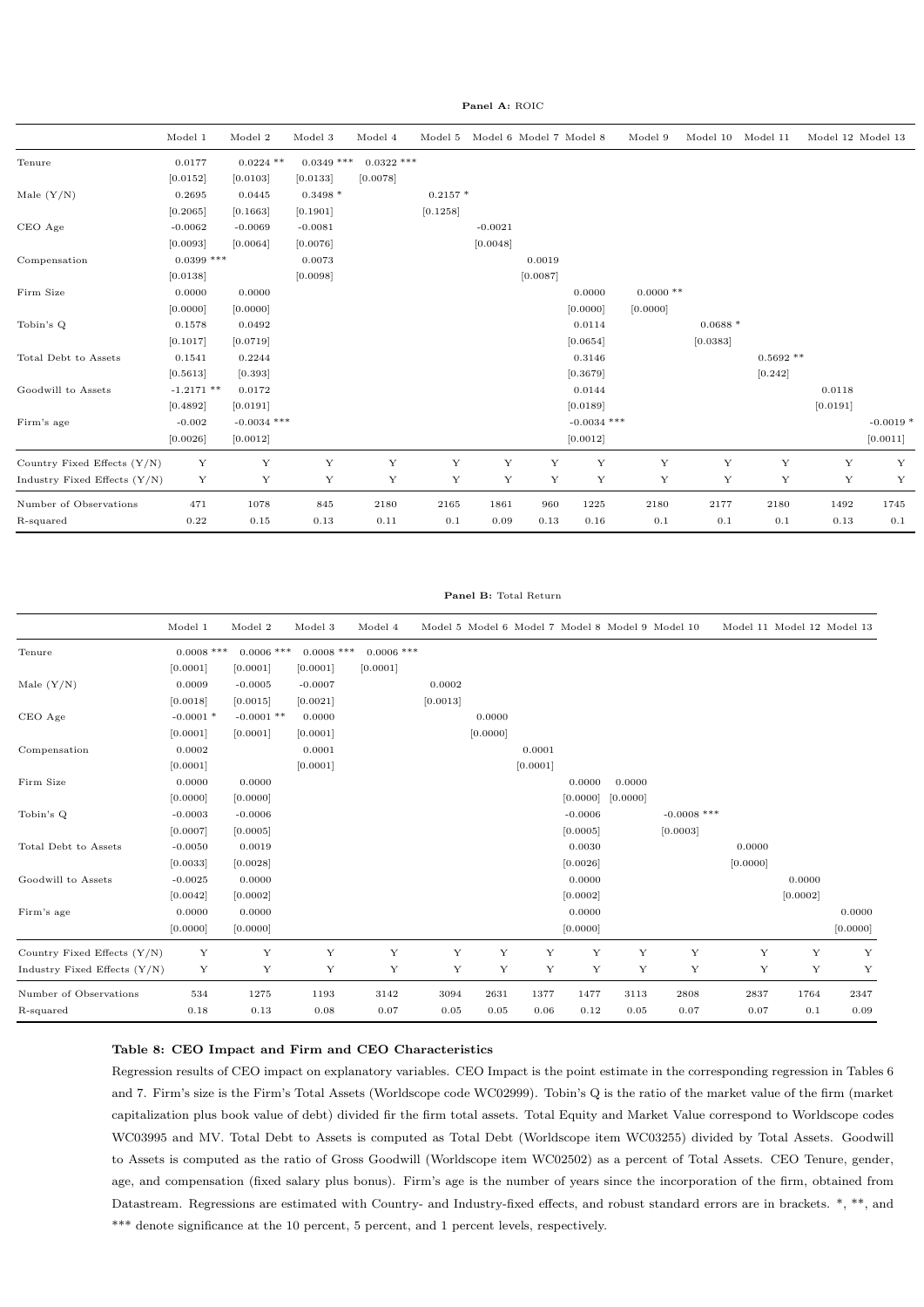|                |      |       |       |             |             | Total Number Female Male Young Old High Compensation Low Compensation |       |
|----------------|------|-------|-------|-------------|-------------|-----------------------------------------------------------------------|-------|
| Top $5\%$      | 187  | 11.23 |       | 88.24 44.39 | 37.43 29.41 |                                                                       | 33.16 |
| Bottom 5\% 134 |      | 9.70  | 90.30 | 41.04       | 41.79 31.34 |                                                                       | 10.45 |
| Total          | 2181 | 9.35  | 89.96 | 39.29       | 46.08 21.96 |                                                                       | 22.01 |

Panel A: ROIC

Panel B: Total Return

|                |      |       |       |       |             | Total Number Female Male Young Old High Compensation Low Compensation |       |
|----------------|------|-------|-------|-------|-------------|-----------------------------------------------------------------------|-------|
| Top $5\%$      | -253 | 16.60 | 83.00 | 33.20 | 37.55 53.75 |                                                                       | 39.92 |
| Bottom 5\% 115 |      | 4.35  | 89.57 | 38.26 | 46.09 8.70  |                                                                       | 48.70 |
| Total          | 3258 | 8.96  | 89.50 | 40.52 | 43.22 20.87 |                                                                       | 23.60 |

#### Table 9: Characteristics of Top- and Bottom-performing companies

We rank firms in our sample using the firm-random total effects estimated in Tables 6 and 7. We then select the top five and bottom 5 companies. The Table reports the number of firms, and the frequency of CEOs in each subsample depending on gender, age, and compensation. Young/Old is determined depending on whether the CEO age is above/below the median (57 years). High/Low Compensation is determined depending on whether the CEO's total compensation is above/below the median (USD 0.83 million).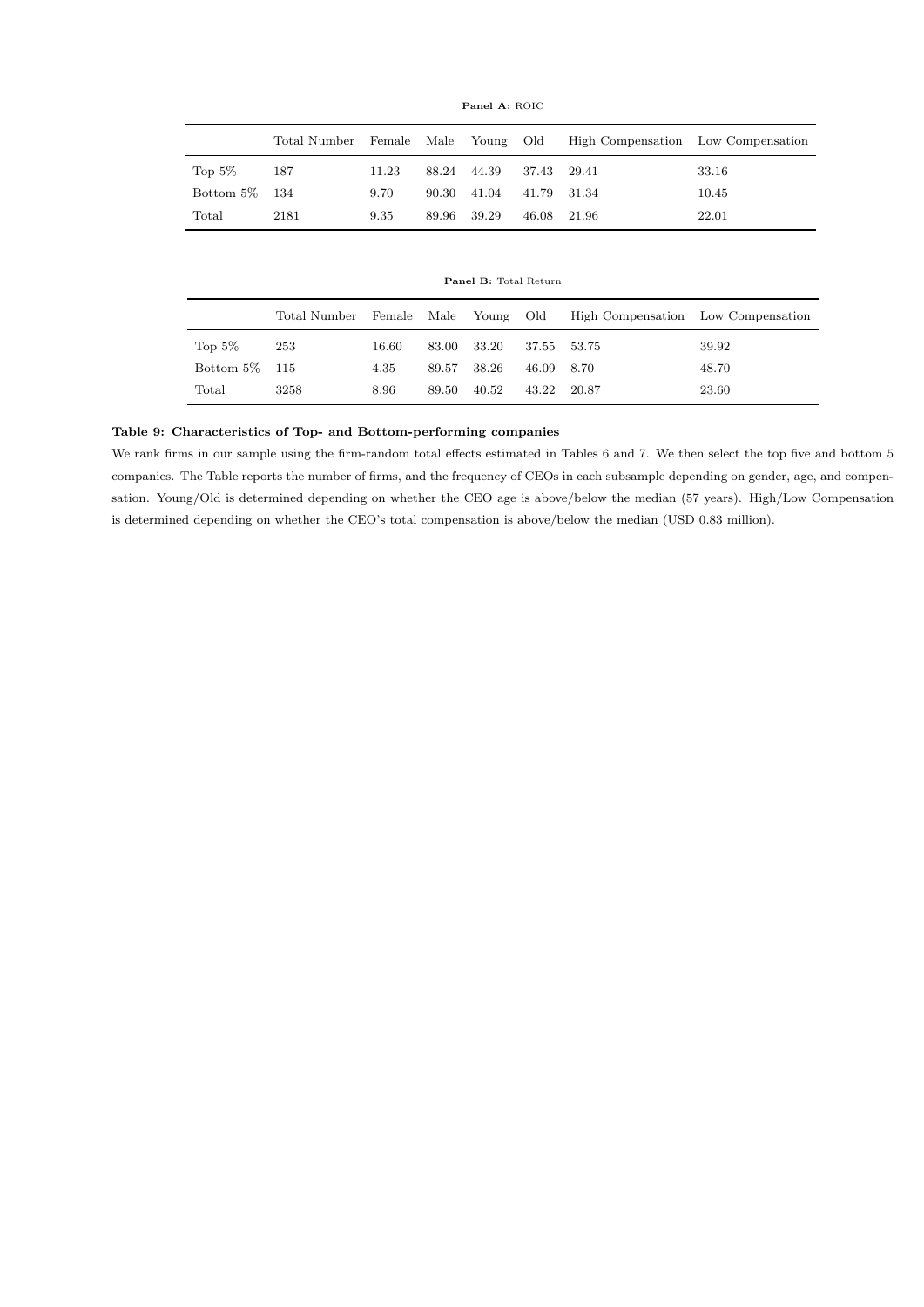Panel A: ROIC

|             |        | Firm:Industry | Firm Return                                          | <b>CEO</b> | Female    | Male                  | Young                   | Old          | High Compensation | Low Compensation |
|-------------|--------|---------------|------------------------------------------------------|------------|-----------|-----------------------|-------------------------|--------------|-------------------|------------------|
| Top         | Mean   | $0.0913$ ***  | $12.5041$ *** $0.3101$ *** $0.1054$                  |            |           | $0.7601$ *** $0.0961$ |                         | $0.7601$ *** | $0.4896$ ***      | $-0.0033$        |
|             | Median | $0.0815$ ***  | $11.0911$ *** $0.3706$ *** $0.1495$                  |            |           | $0.8127$ *** $0.1457$ |                         | $0.8127$ *** | $0.1525**$        | 0.4655           |
| Bottom Mean |        | $-0.1118$ *** | $-17.5943$ *** $-0.8466$ *** $-1.9809$ *** $-0.3615$ |            |           |                       | $-0.7602$ *** $-0.3615$ |              | $-1.32$ ***       | 0.5013           |
|             | Median | $-0.1056$ *** | $-18.1783$ *** $-0.2119$ *** $-2.9573$ ***           |            |           | $-0.007$              | $-0.0169$ **            | $-0.007$     | $0.0417$ ***      | $0.4352*$        |
| Total       | Mean   | $-0.0649$     | 5.7412                                               | 0.0443     | $-0.1198$ | 0.0912                | 0.0679                  | 0.0912       | 0.0268            | 0.158            |
|             | Median | $-0.0633$     | 6.2411                                               | 0.0338     | 0.0028    | 0.109                 | 0.007                   | 0.109        | $-0.0386$         | 0.1854           |

Panel B: Total Return

|             |                | Firm:Industry                  | Firm Return                | <b>CEO</b>                                                        | Female                 | Male                   | Young                  | Old                                                                                  | High Compensation       | Low Compensation             |
|-------------|----------------|--------------------------------|----------------------------|-------------------------------------------------------------------|------------------------|------------------------|------------------------|--------------------------------------------------------------------------------------|-------------------------|------------------------------|
| Top         | Mean<br>Median | $0.1731$ ***<br>$0.1513$ ***   |                            | $0.134***$ $0.0025***$ $0.0046***$ $0.0018$<br>$0.068***0.0035**$ | $0.0052$ ***           | 0.0015                 | $2e-04$<br>$-0.0011$   | 0.0018<br>0.0015                                                                     | $1e-04$<br>$-0.0011$    | $0.0041$ ***<br>$0.0058$ *** |
| Bottom Mean | Median         | $-0.3196$ ***<br>$-0.2766$ *** | $-0.5398$ *** $-0.0119$ ** | $-0.5162$ *** $-0.0076$ *** $0.0162$                              | 0.0098                 |                        |                        | $-0.0259$ *** $-0.0175$ ** $-0.0259$ ***<br>$-0.0125$ *** $-0.0158$ ** $-0.0125$ *** | $-0.0131$<br>$-0.0195*$ | $-0.0136*$<br>$-0.0089$ ***  |
| Total       | Mean<br>Median | $-0.14$<br>$-0.1264$           | $-0.0611$<br>$-0.002$      | $-0.002$<br>$-0.0016$                                             | $-0.0017$<br>$-0.0012$ | $-0.0028$<br>$-0.0016$ | $-0.0024$<br>$-0.0022$ | $-0.0028$<br>$-0.0016$                                                               | $-0.0042$<br>$-0.004$   | $-0.0025$<br>$-0.001$        |

Table 10: CEO impact in Top- and Bottom-performing companies

We rank firms in our sample using the firm-random total effects estimated in Tables 6 and 7. We then select the top five and bottom 5 companies. For each group of firms, we report the mean and median firm-random effect, firm absolute return (either ROIC or TSR), and CEO-random effect, as estimated in Tables 6 and 7. We also report mean and median CEO-random effects by gender, CEO age, and compensation level. Young/Old is determined depending on whether the CEO age is above/below the median (57 years). High/Low Compensation is determined depending on whether the CEO's total compensation is above/below the median (USD0.83 million). Significance levels are based on t-tests (for means) and Wilcoxon tests (for medians) for the difference between the corresponding coefficient and the one in the overall population. \*, \*\*, and \*\*\* denote significance at the 10 percent, 5 percent, and 1 percent levels, respectively.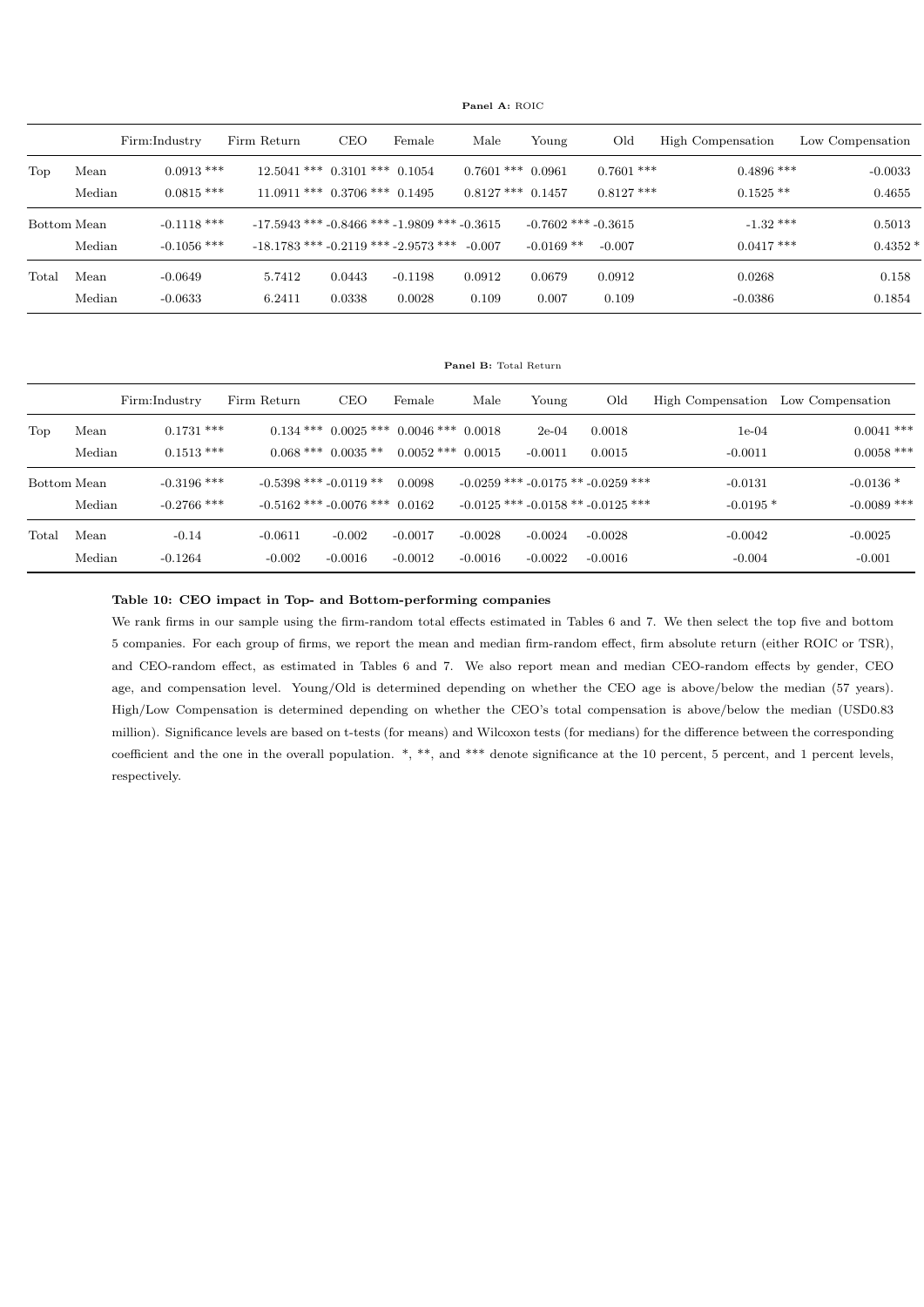|                               | Global              | Country   | Industry        | Firm       | Overall Firm | <b>CEO</b>        | Overall CEO |
|-------------------------------|---------------------|-----------|-----------------|------------|--------------|-------------------|-------------|
| All Observations $-2.501$ *** |                     | $2.813**$ | $1.604 - 0.000$ |            | $-0.000$     | $0.209*$          | 0.567       |
|                               | Recent $-5.077$ *** |           |                 |            |              |                   |             |
| Precending $-1.145$ ***       |                     |           |                 |            |              |                   |             |
| Developed                     |                     | $1.897*$  |                 | $-0.000$   | $-0.000$     | 0.246             | 0.763       |
| Developing                    |                     | 5.258     |                 | $-0.000$   | $-0.000$     | 0.049             | 0.093       |
| Large                         |                     |           |                 | 0.286      | 0.393        | 0.066             | 0.331       |
| Small & Medium                |                     |           |                 | $-1.055$   | $-1.452$     | $0.931**$         | $2.180**$   |
| Recent-Precending -3.932 ***  |                     |           |                 |            |              |                   |             |
| Developed-Developing          |                     | $-3.361$  |                 | 0.000      | 0.000        | 0.197             | 0.670       |
| Large-Small $&$ Medium        |                     |           |                 | $1.340***$ |              | $1.845**-0.864**$ | $-1.849$    |

Panel A: Mean

|                                          | Global              | Country    | Industry | Firm            | Overall Firm | <b>CEO</b>            | Overall CEO |
|------------------------------------------|---------------------|------------|----------|-----------------|--------------|-----------------------|-------------|
| All Observations $-2.604$ <sup>***</sup> |                     | $2.229$ ** |          | $2.135 - 0.000$ | $-0.000$     | 0.195                 | 0.831       |
|                                          | Recent $-5.043$ *** |            |          |                 |              |                       |             |
| Precending $-1.285**$                    |                     |            |          |                 |              |                       |             |
| Developed                                |                     | 1.726      |          | $-0.000$        | $-0.000$     | $0.368*$              | $1.174**$   |
| Developing                               |                     | 3.818      |          | $-0.071$        | $-0.098$     | $-0.195$              | $-0.094$    |
| Large                                    |                     |            |          | $-0.000$        | $-0.000$     | 0.191                 | 0.492       |
| Small & Medium                           |                     |            |          | $-0.932$        | $-1.283$     | $0.921$ **            | $1.284*$    |
| Recent-Precending -3.758 ***             |                     |            |          |                 |              |                       |             |
| Developed-Developing                     |                     | $-2.091$   |          | $0.071$ ***     | $0.098**$    | $0.563**$             | 1.267       |
| Large-Small & Medium                     |                     |            |          | $0.932$ ***     |              | $1.283$ *** -0.730 ** | $-0.792$    |
|                                          |                     |            |          |                 |              |                       |             |

#### Table 11: The impact of factors on ROIC (CEOs changing companies)

The table shows the mean (Panel A) and median (Panel B) coefficients of year- (global), country-, industry-, overall firm-, CEO-, and overall CEO-effects computed as described in Table 5. For each group of observations, we estimate signficance levels using standard t-statistics for means, and Wilcoxon signed rank sum tests for medians. Test for differences among coefficients are computed using bootstrap methods as described in Appendix A. The sample includes all CEO-firm pairs identified in Orbis and Datastream as described in Table 1. TSR is computed as the sum of stock returns and dividend yields. All variables are expressed in US dollars. Signficance levels are estimated using boostrap estimation as reported in Table A1. ∗, ∗∗, and ∗ ∗ ∗ denote significance at the 10 percent, 5 percent, and 1 percent levels, respectively.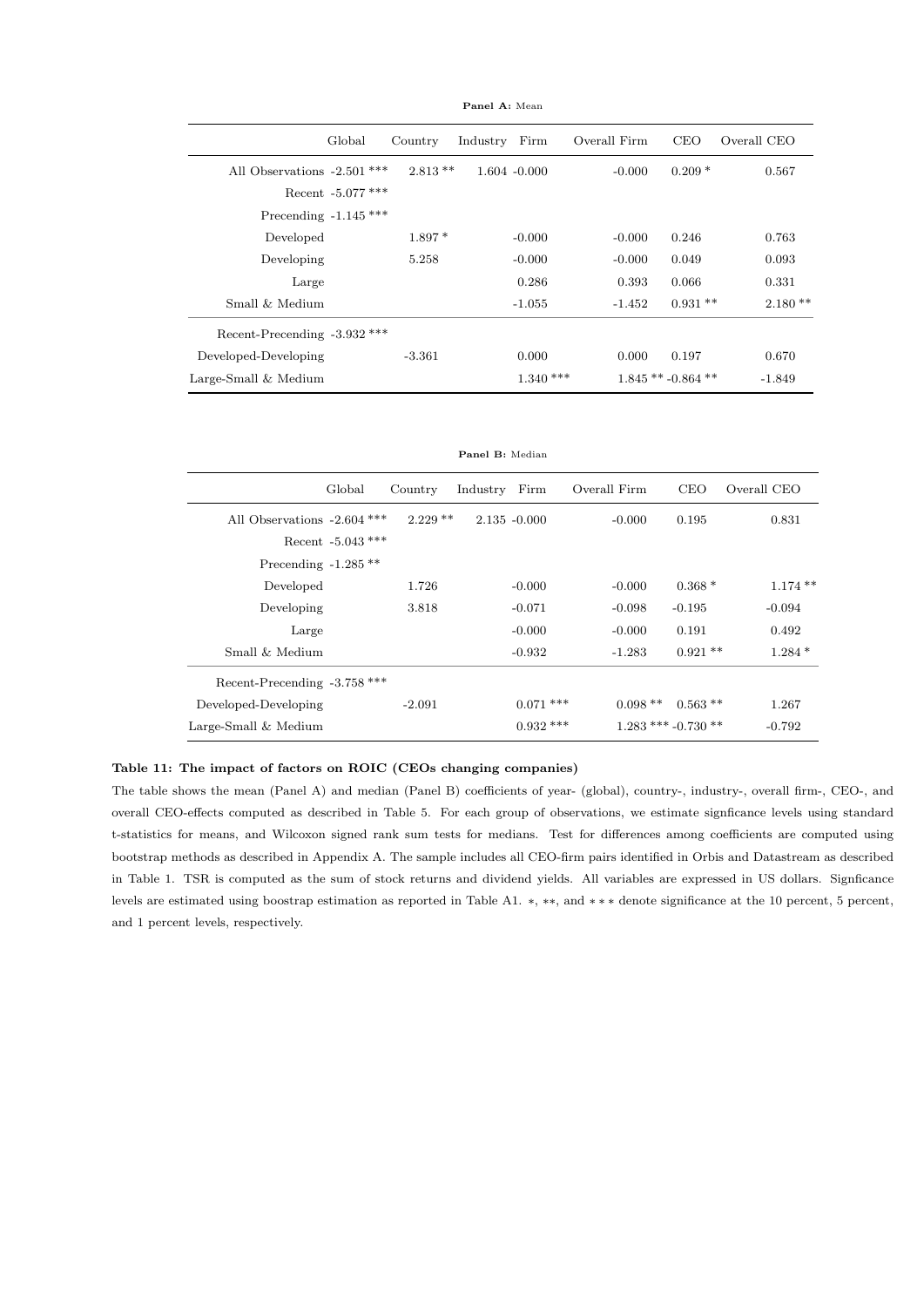| Panel A: Mean |  |  |
|---------------|--|--|
|               |  |  |

|                          |                | Global Country | Industry | Firm            | Overall Firm | <b>CEO</b>   | Overall CEO |
|--------------------------|----------------|----------------|----------|-----------------|--------------|--------------|-------------|
| All Observations 0.010   |                | $-0.062$ ***   |          | $0.013 - 0.000$ | $-0.003$     | $-0.005$ **  | $-0.010**$  |
|                          | $Recent$ 0.005 |                |          |                 |              |              |             |
| Precending 0.012         |                |                |          |                 |              |              |             |
| Developed                |                | $-0.069$ ***   |          | $-0.000$        | $-0.003$     | $-0.006$ **  | $-0.011**$  |
| Developing               |                | $-0.036*$      |          | $-0.000$        | $-0.003$     | $-0.004$     | $-0.006$    |
| Large                    |                |                |          | 0.000           | 0.004        | $-0.007$ *** | $-0.011**$  |
| Small & Medium           |                |                |          | $-0.004$ **     | $-0.029$ **  | $-0.009$     | $-0.004$    |
| Recent-Precending -0.008 |                |                |          |                 |              |              |             |
| Developed-Developing     |                | $-0.034$       |          | $-0.000$        | $-0.000$     | $-0.002$     | $-0.004$    |
| Large-Small & Medium     |                |                |          | $0.004*$        | $0.033$ ***  | 0.002        | $-0.007$    |

|                                        |        |              |          |             | Panel B: Median     |                        |             |
|----------------------------------------|--------|--------------|----------|-------------|---------------------|------------------------|-------------|
|                                        | Global | Country      | Industry | Firm        | Overall Firm        | <b>CEO</b>             | Overall CEO |
| All Observations                       | 0.018  | $-0.047$ *** | 0.007    | 0.000       | 0.001               | $-0.001$               | $-0.002$    |
| Recent 0.003                           |        |              |          |             |                     |                        |             |
| Precending 0.040                       |        |              |          |             |                     |                        |             |
| Developed                              |        | $-0.047$ *** |          | $-0.000$    | $-0.000$            | $-0.001$               | $-0.002$    |
| Developing                             |        | $-0.035$     |          | 0.000       | 0.001               | $-0.004$               | $-0.003$    |
| Large                                  |        |              |          | $0.001*$    | $0.007*$            | $-0.003$ ***           | $-0.003$ ** |
| Small $\&$ Medium                      |        |              |          | $-0.001$ ** | $-0.005$ ** $0.007$ |                        | $0.013*$    |
| Recent-Precending -0.037 <sup>**</sup> |        |              |          |             |                     |                        |             |
| Developed-Developing                   |        | $-0.012$     |          | $-0.000$    | $-0.001*$           | 0.003                  | 0.001       |
| Large-Small & Medium                   |        |              |          | 0.001       |                     | $0.012$ ** $-0.010$ ** | $-0.016$    |

#### Table 12: The impact of factors on TSR (CEOs changing companies)

The table shows the mean (Panel A) and median (Panel B) coefficients of year- (global), country-, industry-, overall firm-, CEO-, and overall CEO-effects computed as described in Table 5. For each group of observations, we estimate signficance levels using standard t-statistics for means, and Wilcoxon signed rank sum tests for medians. Test for differences among coefficients are computed using bootstrap methods as described in Appendix A. The sample includes all CEO-firm pairs identified in Orbis and Datastream as described in Table 1. TSR is computed as the sum of stock returns and dividend yields. All variables are expressed in US dollars. Signficance levels are estimated using boostrap estimation as reported in Table A1. ∗, ∗∗, and ∗ ∗ ∗ denote significance at the 10 percent, 5 percent, and 1 percent levels, respectively.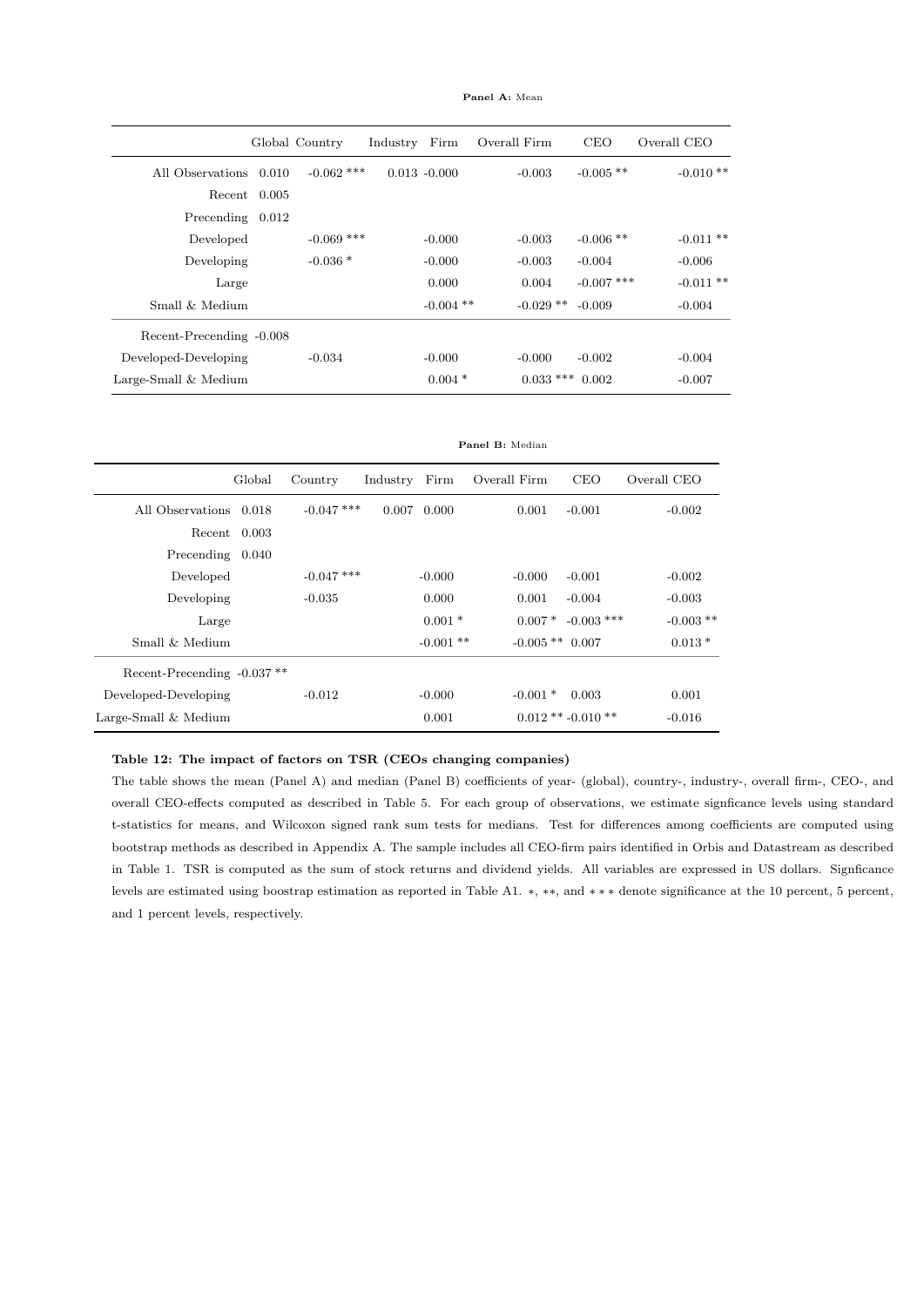Panel A: ROIC

|                                | Model 1      | Model 2      | Model 3               |            | Model 4 Model 5Model 6Model 7 |           |              | Model 8     | Model 9    | Model 10Model 11Model 12 |         |           | Model 13  |
|--------------------------------|--------------|--------------|-----------------------|------------|-------------------------------|-----------|--------------|-------------|------------|--------------------------|---------|-----------|-----------|
| Tenure                         | $-0.0850**$  |              | $0.0975***$ -0.0850** | $0.0614**$ |                               |           |              |             |            |                          |         |           |           |
|                                | [0.0371]     | [0.0304]     | [0.0360]              | [0.0290]   |                               |           |              |             |            |                          |         |           |           |
| Male $(Y/N)$                   | 0.0940       | 0.0160       | 0.0938                |            | $-0.4265$                     |           |              |             |            |                          |         |           |           |
|                                | [0.2231]     | [0.4946]     | [0.2165]              |            | [0.4060]                      |           |              |             |            |                          |         |           |           |
| CEO Age                        | $-0.0165$    | $-0.0271$    | $-0.0165$             |            |                               | $-0.0157$ |              |             |            |                          |         |           |           |
|                                | [0.0124]     | [0.0204]     | [0.0121]              |            |                               | [0.0159]  |              |             |            |                          |         |           |           |
| Compensation                   | $-1.3477***$ |              | $-1.3477***$          |            |                               |           | $-1.2855***$ |             |            |                          |         |           |           |
|                                | [0.1715]     |              | [0.1665]              |            |                               |           | [0.1835]     |             |            |                          |         |           |           |
| Firm Size                      |              | 0.0000       |                       |            |                               |           |              | 0.0000      | $0.0000**$ |                          |         |           |           |
|                                |              | [0.0000]     |                       |            |                               |           |              | [0.0000]    | [0.0000]   |                          |         |           |           |
| Tobin's Q                      |              | $-0.3196$    |                       |            |                               |           |              | $-0.1686$   |            | $-0.0669$                |         |           |           |
|                                |              | [0.4632]     |                       |            |                               |           |              | [0.4727]    |            | [0.1838]                 |         |           |           |
| Total Debt to Assets           |              | $-1.0909$    |                       |            |                               |           |              | $-1.9963$   |            |                          | 0.8748  |           |           |
|                                |              | [2.1489]     |                       |            |                               |           |              | [2.1582]    |            |                          | [1.137] |           |           |
| Goodwill to Assets             |              | 13.4875*     |                       |            |                               |           |              | 8.3451      |            |                          |         | 5.1824*** |           |
|                                |              | [6.7392]     |                       |            |                               |           |              | [6.6491]    |            |                          |         | [1.8113]  |           |
| Firm's age                     |              | $-0.0159***$ |                       |            |                               |           |              | $-0.0115**$ |            |                          |         |           | $-0.0049$ |
|                                |              | [0.0051]     |                       |            |                               |           |              | [0.0050]    |            |                          |         |           | [0.0042]  |
| Country Fixed Effects $(Y/N)$  | Y            | Y            | Y                     | Y          | Y                             | Y         | Y            | Y           | Y          | Y                        | Y       | Y         | Y         |
| Industry Fixed Effects $(Y/N)$ | Y            | Υ            | Y                     | Y          | Υ                             | Υ         | Y            | Y           | Y          | Y                        | Y       | Y         | Y         |
| Number of Observations         | 26           | 81           | $\bf 28$              | 133        | 132                           | 126       | 31           | 88          | 133        | 133                      | 133     | 115       | 100       |
| R-squared                      | 0.93         | 0.73         | 0.94                  | 0.5        | 0.49                          | 0.49      | 0.9          | 0.66        | 0.51       | 0.48                     | 0.49    | 0.57      | 0.55      |

#### Panel B: Total Return

|                              | Model 1       | Model 2       |           |          |           | Model 3 Model 4 Model 5 Model 6 |          | Model 7 Model 8 |          | Model 9 Model 10 | Model 11     | Model 12   | Model 13 |
|------------------------------|---------------|---------------|-----------|----------|-----------|---------------------------------|----------|-----------------|----------|------------------|--------------|------------|----------|
| Tenure                       | 0.0002        | $0.0016$ **   | $-0.0001$ | 0.0004   |           |                                 |          |                 |          |                  |              |            |          |
|                              | [0.0001]      | [0.0007]      | [0.0003]  | [0.0004] |           |                                 |          |                 |          |                  |              |            |          |
| Male $(Y/N)$                 | 0.0006        | 0.0021        | 0.0017    |          | $-0.0076$ |                                 |          |                 |          |                  |              |            |          |
|                              | [0.0009]      | [0.0103]      | [0.0031]  |          | [0.0073]  |                                 |          |                 |          |                  |              |            |          |
| CEO Age                      | 0.0000        | $-0.0014$ *** | 0.0000    |          |           | $-0.0008$ **                    |          |                 |          |                  |              |            |          |
|                              | [0.0001]      | [0.0005]      | [0.0002]  |          |           | [0.0003]                        |          |                 |          |                  |              |            |          |
| Compensation                 | $0.0033$ ***  |               | 0.0012    |          |           |                                 | 0.0012   |                 |          |                  |              |            |          |
|                              | [0.0004]      |               | [0.0011]  |          |           |                                 | [0.0011] |                 |          |                  |              |            |          |
| Firm Size                    | $0.0000$ ***  | $0.0000$ ***  |           |          |           |                                 |          | $0.0000$ ***    | 0.0000   |                  |              |            |          |
|                              | [0.0000]      | [0.0000]      |           |          |           |                                 |          | [0.0000]        | [0.0000] |                  |              |            |          |
| Tobin's Q                    | $-0.0423$ *** | 0.0097        |           |          |           |                                 |          | 0.0080          |          | $-0.0061$ **     |              |            |          |
|                              | [0.0014]      | [0.0096]      |           |          |           |                                 |          | [0.0087]        |          | [0.0027]         |              |            |          |
| Total Debt to Assets         |               | $0.0993*$     |           |          |           |                                 |          | $0.1142**$      |          |                  | $0.1452$ *** |            |          |
|                              |               | [0.0533]      |           |          |           |                                 |          | [0.0479]        |          |                  | [0.0213]     |            |          |
| Goodwill to Assets           |               | 0.0755        |           |          |           |                                 |          | 0.0408          |          |                  |              | $-0.0558*$ |          |
|                              |               | [0.0659]      |           |          |           |                                 |          | [0.0559]        |          |                  |              | [0.0304]   |          |
| Firm's age                   |               | 0.0001        |           |          |           |                                 |          | 0.0002          |          |                  |              |            | 0.0000   |
|                              |               | [0.0001]      |           |          |           |                                 |          | [0.0001]        |          |                  |              |            | [0.0000] |
| Country Fixed Effects (Y/N)  | Y             | Y             | Y         | Y        | Y         | Y                               | Y        | Y               | Y        | Y                | Y            | Y          | Y        |
| Industry Fixed Effects (Y/N) | Y             | Y             | Y         | Y        | Y         | Y                               | Y        | Y               | Y        | Y                | Y            | Y          | Y        |
| Number of Observations       | 65            | 175           | 107       | 354      | 349       | 313                             | 112      | 205             | 349      | 343              | 343          | 286        | 249      |
| R-squared                    | 0.97          | 0.44          | 0.6       | 0.16     | 0.16      | 0.16                            | 0.69     | 0.38            | 0.16     | 0.17             | 0.27         | 0.14       | 0.28     |

#### Table 13: CEO Impact and Firm and CEO Characteristics, only for CEOs who change firms

Regression results of CEO impact on explanatory variables. We only include observations corresponding to CEOs who change companies during the sample period. CEO Impact is the point estimate in the corresponding regression in Tables 6 and 7. Firm's size is the Firm's Total Assets (Worldscope code WC02999). Tobin's Q is the ratio of the market value of the firm (market capitalization plus book value of debt) divided fir the firm total assets. Total Equity and Market Value correspond to Worldscope codes WC03995 and MV. Total Debt to Assets is computed as Total Debt (Worldscope item WC03255) divided by Total Assets. Goodwill to Assets is computed as the ratio of Gross Goodwill (Worldscope item WC02502) as a percent of Total Assets. CEO Tenure, gender, age, and compensation (fixed salary plus bonus). Firm's age is the number of years since the incorporation of the firm, obtained from Datastream. Regressions are estimated with Country- and Industry-fixed effects, and robust standard errors are in brackets.  $*, **$ , and  $***$  denote significance at the 10 percent, 5 percent, and 1 percent levels, respectively.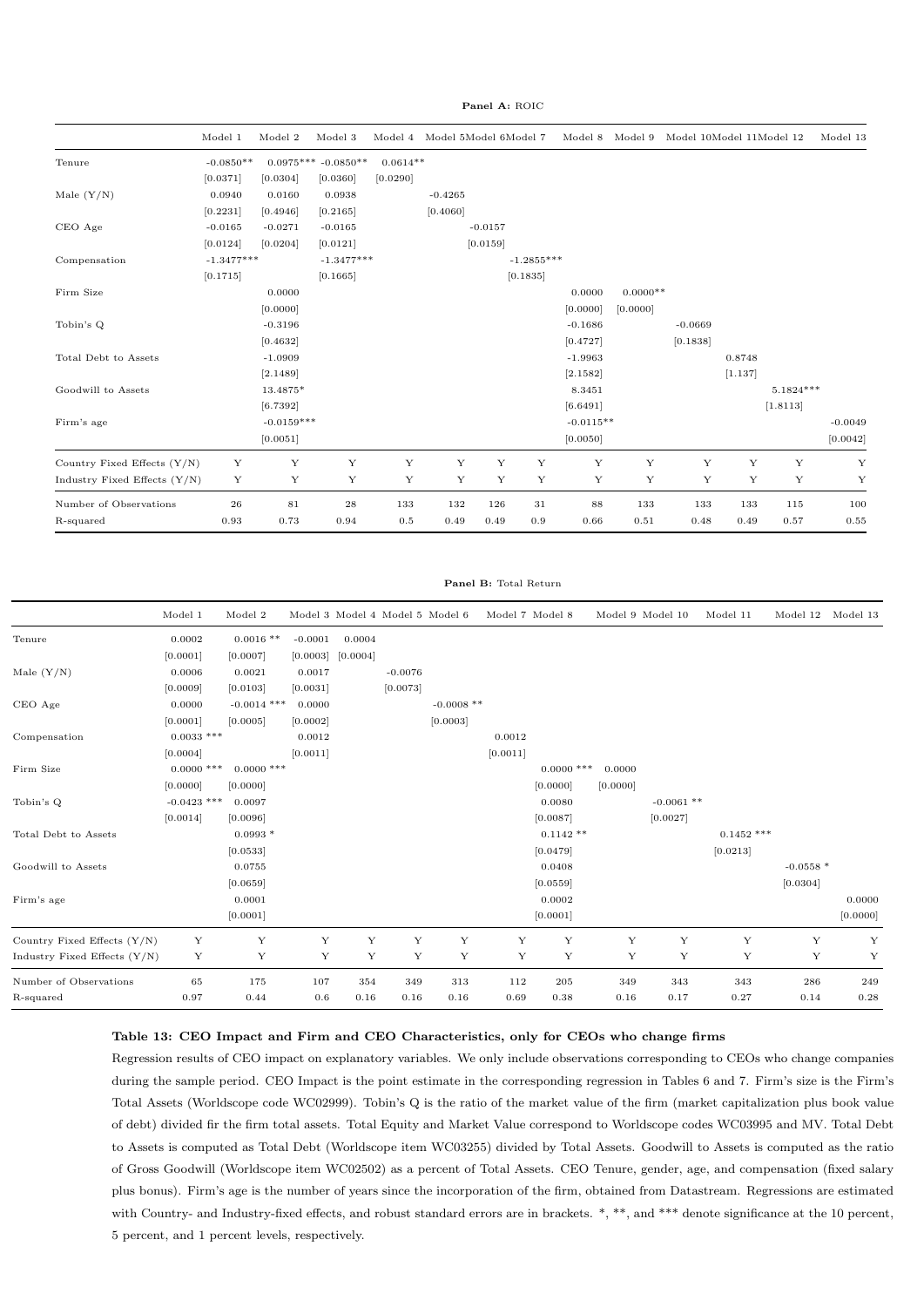Panel A: ROIC

|                                | Model 1              | Model 2      | Model 3     | Model 4     | Model 5Model 6Model 7 |             |             | Model 8      |             | Model 9Model 10Model 11Model 12Model 13 |             |          |             |
|--------------------------------|----------------------|--------------|-------------|-------------|-----------------------|-------------|-------------|--------------|-------------|-----------------------------------------|-------------|----------|-------------|
| Tenure                         | $-0.0020$            | $0.0197*$    | $-0.0218$   | $0.0282***$ |                       |             |             |              |             |                                         |             |          |             |
|                                | [0.0158]             | [0.0105]     | [0.0159]    | [0.0080]    |                       |             |             |              |             |                                         |             |          |             |
| Male $(Y/N)$                   | $0.2795*$            | 0.0500       | $0.4341**$  |             | 0.1525                |             |             |              |             |                                         |             |          |             |
|                                | [0.1613]             | [0.1628]     | [0.1676]    |             | [0.1252]              |             |             |              |             |                                         |             |          |             |
| CEO Age                        | 0.0014               | $-0.0051$    | 0.0107      |             |                       | 0.0017      |             |              |             |                                         |             |          |             |
|                                | [0.0085]             | [0.0064]     | [0.0080]    |             |                       | [0.0049]    |             |              |             |                                         |             |          |             |
| Compensation                   | $0.0808*$            |              | 0.0324      |             |                       |             | $0.0805**$  |              |             |                                         |             |          |             |
|                                | [0.0424]             |              | [0.0372]    |             |                       |             | [0.0350]    |              |             |                                         |             |          |             |
| Firm Size                      | $0.0000***$          | 0.0000       |             |             |                       |             |             | 0.0000       | 0.0000      |                                         |             |          |             |
|                                | [0.0000]             | [0.0000]     |             |             |                       |             |             | [0.0000]     | [0.0000]    |                                         |             |          |             |
| Tobin's Q                      | $-0.3402*** -0.0856$ |              |             |             |                       |             |             | $-0.1176*$   |             | $-0.0543$                               |             |          |             |
|                                | [0.1207]             | [0.0793]     |             |             |                       |             |             | [0.0710]     |             | [0.0390]                                |             |          |             |
| Total Debt to Assets           | $5.2838***$          | 0.0168       |             |             |                       |             |             | 0.1132       |             |                                         | 0.0827      |          |             |
|                                | [1.0228]             | [0.4556]     |             |             |                       |             |             | [0.423]      |             |                                         | [0.2689]    |          |             |
| Goodwill to Assets             | $-2.8793***$         | 0.0169       |             |             |                       |             |             | 0.0137       |             |                                         |             | 0.0116   |             |
|                                | [0.8411]             | [0.0168]     |             |             |                       |             |             | [0.0168]     |             |                                         |             | [0.0169] |             |
| Firm's age                     | 0.0008               | $-0.0030***$ |             |             |                       |             |             | $-0.0030***$ |             |                                         |             |          | $-0.0017*$  |
|                                | [0.0025]             | [0.0011]     |             |             |                       |             |             | [0.0011]     |             |                                         |             |          | [0.001]     |
| Country Fixed Effects (Y/N)    | $\mathbf Y$          | Y            | $\mathbf Y$ | $\mathbf Y$ | $\mathbf Y$           | $\mathbf Y$ | $\mathbf Y$ | $\mathbf Y$  | $\mathbf Y$ | $\mathbf Y$                             | $\mathbf Y$ | Y        | $\mathbf Y$ |
| Industry Fixed Effects $(Y/N)$ | Y                    | Y            | Y           | Y           | Y                     | Y           | Y           | Y            | Y           | Y                                       | Y           | Y        | Y           |
| Number of Observations         | 249                  | 844          | $351\,$     | 1585        | 1573                  | 1336        | 398         | 963          | 1585        | 1583                                    | 1585        | 1221     | 1180        |
| R-squared                      | 0.53                 | 0.18         | 0.51        | 0.15        | 0.15                  | 0.14        | 0.49        | 0.19         | 0.15        | 0.15                                    | 0.15        | 0.15     | 0.15        |

#### Panel B: Total Return

|                                | Model 1      | Model 2      | Model 3      | Model 4     |          |          | Model 5Model 6Model 7 Model 8 |              | Model 9    | Model 10     |             | Model 11 Model 12Model 13 |          |
|--------------------------------|--------------|--------------|--------------|-------------|----------|----------|-------------------------------|--------------|------------|--------------|-------------|---------------------------|----------|
| Tenure                         | 0.0000       | $0.0001***$  | 0.0000       | $0.0001***$ |          |          |                               |              |            |              |             |                           |          |
|                                | [0.0000]     | [0.0000]     | [0.0000]     | [0.0000]    |          |          |                               |              |            |              |             |                           |          |
| Male $(Y/N)$                   | $0.0006*$    | 0.0001       | 0.0007       |             | 0.0005   |          |                               |              |            |              |             |                           |          |
|                                | [0.0004]     | [0.0005]     | [0.0005]     |             | [0.0004] |          |                               |              |            |              |             |                           |          |
| CEO Age                        | 0.0000       | $0.0000**$   | 0.0000       |             |          | 0.0000   |                               |              |            |              |             |                           |          |
|                                | [0.0000]     | [0.0000]     | [0.0000]     |             |          | [0.0000] |                               |              |            |              |             |                           |          |
| Compensation                   | $-0.0003***$ |              | $-0.0003***$ |             |          |          | $-0.0002**$                   |              |            |              |             |                           |          |
|                                | [0.0001]     |              | [0.0001]     |             |          |          | [0.0001]                      |              |            |              |             |                           |          |
| Firm Size                      | $0.0000***$  | 0.0000       |              |             |          |          |                               | 0.0000       | $0.0000**$ |              |             |                           |          |
|                                | [0.0000]     | [0.0000]     |              |             |          |          |                               | [0.0000]     | [0.0000]   |              |             |                           |          |
| Tobin's Q                      | $-0.0004$    | $-0.0002***$ |              |             |          |          |                               | $-0.0002***$ |            | $-0.0001***$ |             |                           |          |
|                                | [0.0002]     | [0.0000]     |              |             |          |          |                               | [0.0000]     |            | [0.0000]     |             |                           |          |
| Total Debt to Assets           | 0.0044       | $0.0003***$  |              |             |          |          |                               | $0.0003***$  |            |              | $0.0001*$   |                           |          |
|                                | [0.0027]     | [0.0001]     |              |             |          |          |                               | [0.0001]     |            |              | [0.0000]    |                           |          |
| Goodwill to Assets             | 0.0017       | 0.0000       |              |             |          |          |                               | 0.0000       |            |              |             | 0.0000                    |          |
|                                | [0.0016]     | [0.0001]     |              |             |          |          |                               | [0.0001]     |            |              |             | [0.0001]                  |          |
| Firm's age                     | $0.0000***$  | 0.0000       |              |             |          |          |                               | 0.0000       |            |              |             |                           | 0.0000   |
|                                | [0.0000]     | [0.0000]     |              |             |          |          |                               | [0.0000]     |            |              |             |                           | [0.0000] |
| Country Fixed Effects (Y/N)    | Y            | Y            | Y            | Y           | Y        | Y        | Y                             | Y            | Y          | Y            | $\mathbf Y$ | Y                         | Y        |
| Industry Fixed Effects $(Y/N)$ | Y            | Y            | Y            | Y           | Y        | Y        | Y                             | Υ            | Y          | Y            | $\mathbf Y$ | Y                         | Y        |
| Number of Observations         | 272          | 994          | 359          | 2008        | 1988     | 1647     | 413                           | 1162         | 1987       | 1901         | 1904        | 1435                      | 1489     |
| R-squared                      | 0.62         | 0.19         | 0.38         | 0.11        | 0.1      | 0.1      | 0.39                          | 0.2          | 0.1        | 0.12         | 0.11        | 0.13                      | 0.15     |

#### Table 14: CEO Impact and Firm and CEO Characteristics, only for non-US observations

Regression results of CEO impact on explanatory variables. CEO Impact is the point estimate in the corresponding regression in Tables 6 and 7. Firm's size is the Firm's Total Assets (Worldscope code WC02999). Tobin's Q is the ratio of the market value of the firm (market capitalization plus book value of debt) divided fir the firm total assets. Total Equity and Market Value correspond to Worldscope codes WC03995 and MV. Total Debt to Assets is computed as Total Debt (Worldscope item WC03255) divided by Total Assets. Goodwill to Assets is computed as the ratio of Gross Goodwill (Worldscope item WC02502) as a percent of Total Assets. CEO Tenure, gender, age, and compensation (fixed salary plus bonus). Firm's age is the number of years since the incorporation of the firm, obtained from Datastream. Regressions are estimated with Country- and Industry-fixed effects, and robust standard errors are in brackets. \*, \*\*, and \*\*\* denote significance at the 10 percent, 5 percent, and 1 percent levels, respectively.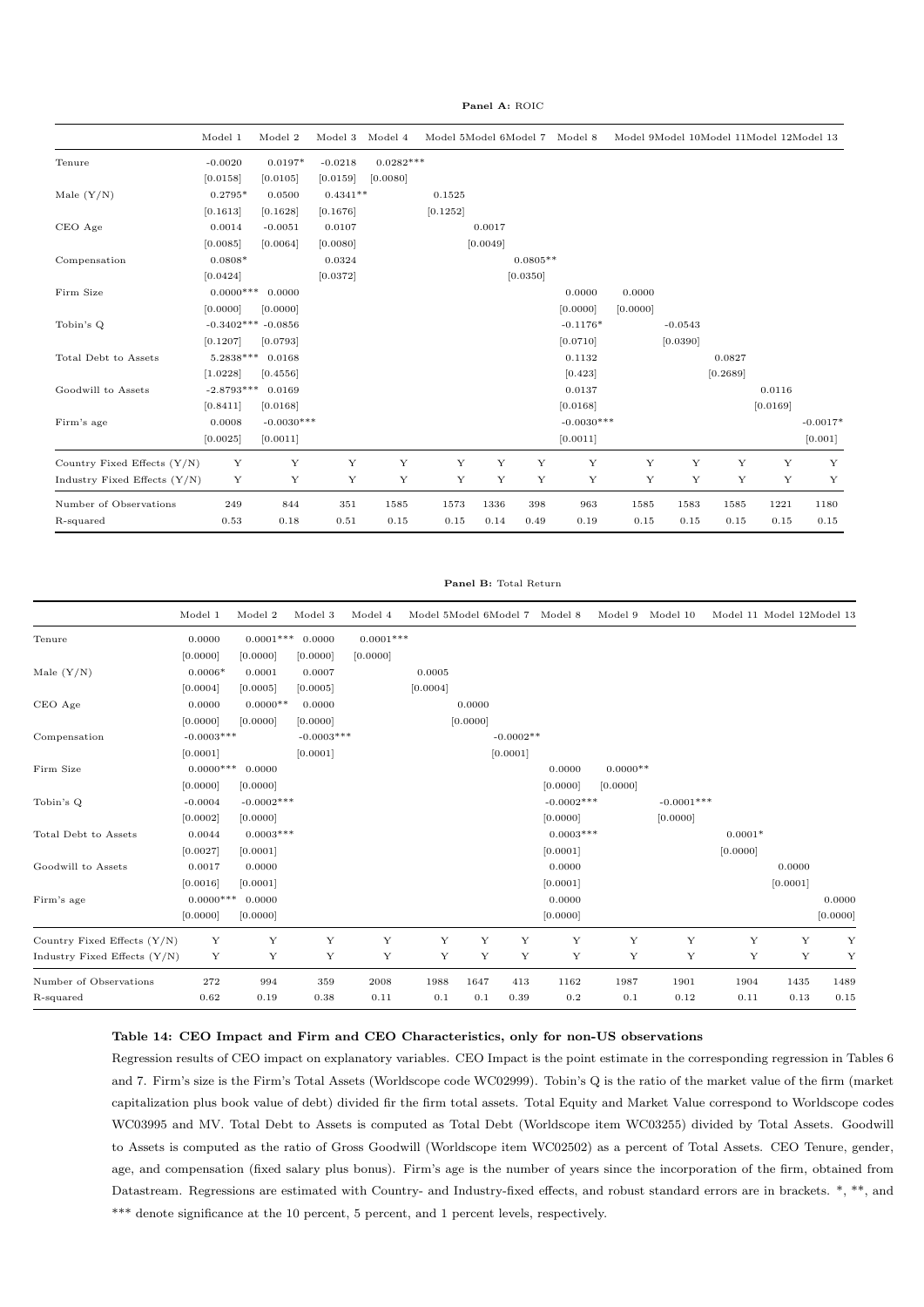

#### Figure 1: Kernel Densities and Boxplots of effects

We estimate the kernel functions for all of our fixed- and random- effects, as well as for the interactions CEO-firm, and firm-industry. The two graphs correspond to the kernel densities in the ROIC and Total Return regressions, respectively. The bottom graphs display the distribution of effects as well as the mean and standard deviation of each set of estimates.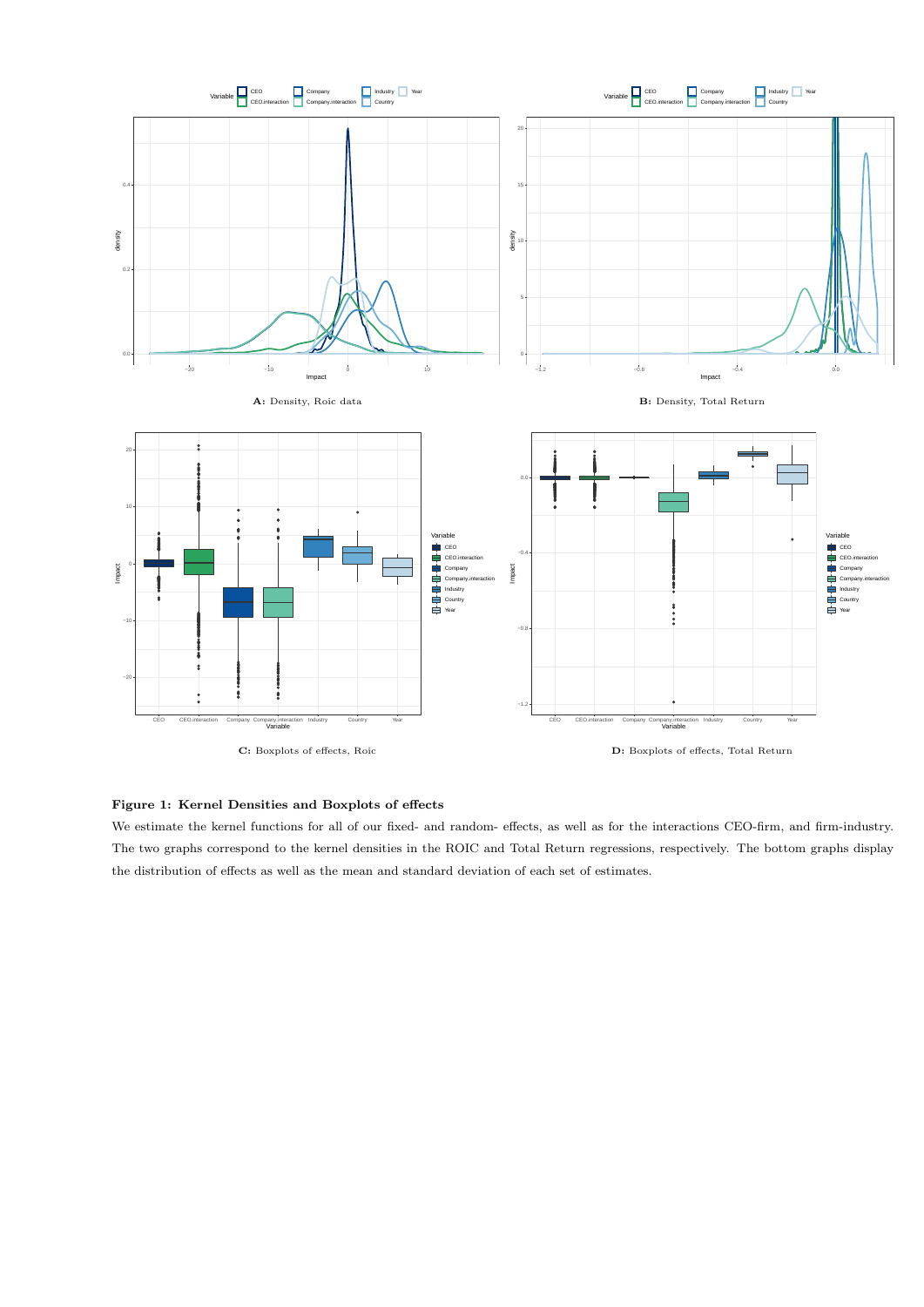# Appendices

|  | Global              |           | Country Industry | Firm                     | Overall Firm |                             | CEO Overall CEO |
|--|---------------------|-----------|------------------|--------------------------|--------------|-----------------------------|-----------------|
|  | Mean $1.8015$ ***   | $-0.6303$ |                  | $3.1423$ *** -6.9280 *** |              | $-6.9929$ *** 0.0443        | 0.1663          |
|  | Median $1.9076$ *** | $-0.7151$ |                  | $4.2387$ *** -6.7579 *** |              | $-6.8212$ *** 0.0338        | 0.1252          |
|  |                     |           |                  | Panel A: ROIC            |              |                             |                 |
|  |                     |           |                  |                          |              |                             |                 |
|  |                     |           |                  |                          |              |                             |                 |
|  | Global              | Country   | Industry         | Firm                     | Overall Firm | <b>CEO</b>                  | Overall CEO     |
|  |                     |           |                  |                          |              |                             |                 |
|  | Mean $0.1233$ ***   | 0.0075    |                  | $0.0108 - 0.0000$ ***    |              | $-0.1401$ *** $-0.0020$ *** | $-0.0020$ ***   |
|  | Median $0.1243$ *** | $0.0250*$ |                  | $0.0092 - 0.0000$ ***    |              | $-0.1265$ *** $-0.0016$     | $-0.0016$       |

Panel B: Total Return

#### Table A1: Significance tests based on boostrap confidence intervals

Coefficients in Tables 5 and 6, and significance levels based on boostrap confidence intervals. The calculation of significance levels is described in Appendix A.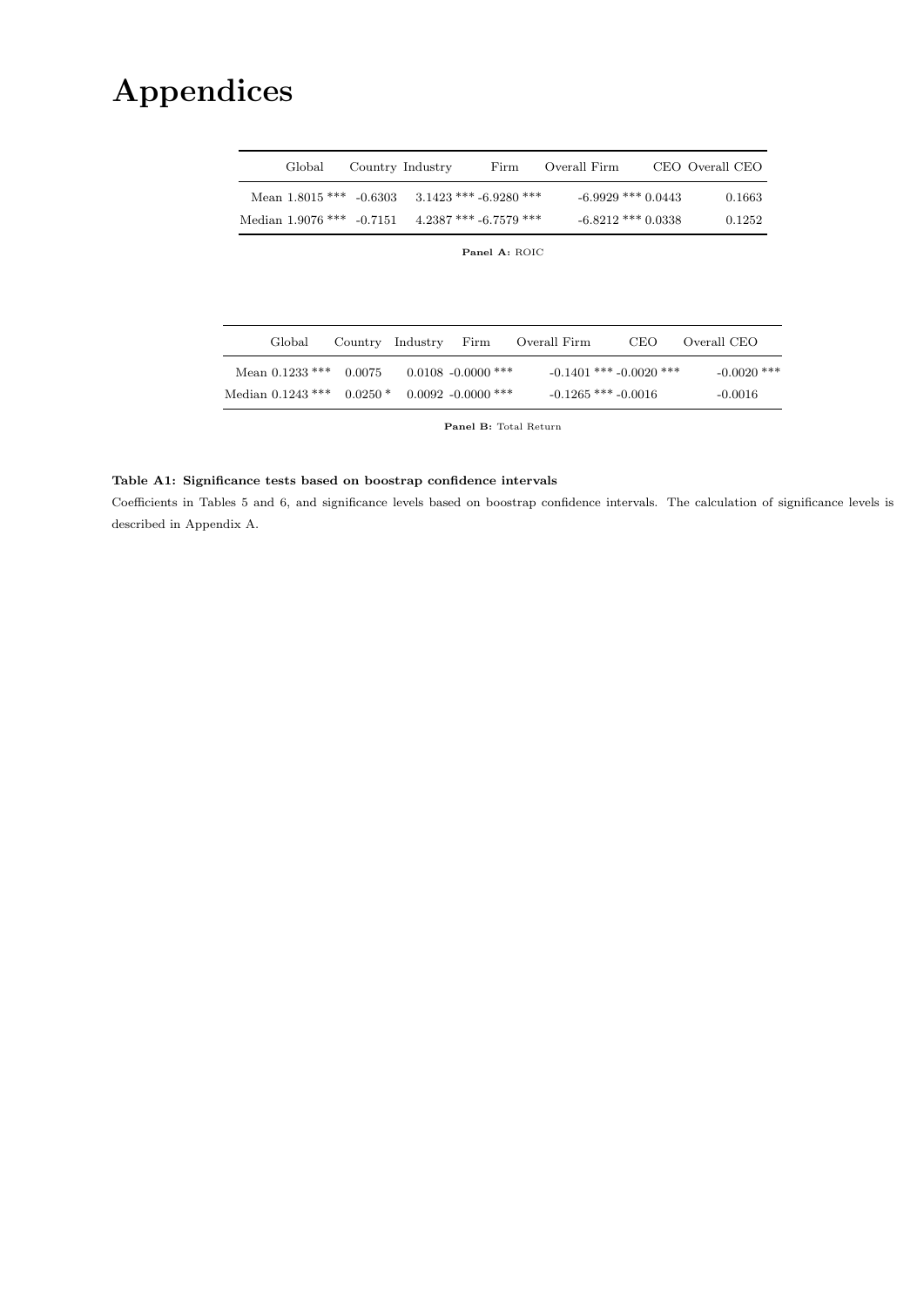|                           | Global Country Industry Firm CEO |                | Total          |    |                |              |
|---------------------------|----------------------------------|----------------|----------------|----|----------------|--------------|
|                           |                                  |                |                |    |                | Observations |
| All Observations          | 30                               | 12             | 17             | 62 | 100            | 1,600        |
| Developed                 | 30                               | 9              | 15             | 35 | 77             | 1,071        |
| Developing                | 30                               | 3              | 8              | 27 | 25             | 529          |
| Large                     | 30                               | 12             | 16             | 49 | 92             | 1,369        |
| Small & Medium            | 23                               | $\overline{4}$ | 7              | 13 | 12             | 231          |
| Large_Developed           | 30                               | 9              | 15             | 32 | 76             | 1,010        |
| Large_Developing          | 30                               | 3              | $\overline{7}$ | 17 | 18             | 359          |
| Small & Medium_Developed  | 23                               | 3              | $\overline{2}$ | 3  | $\overline{4}$ | 61           |
| Small & Medium_Developing | 21                               | $\mathbf{1}$   | 6              | 10 | 8              | 170          |
| Recent                    | 10                               | 12             | 17             | 57 | 98             | 842          |
| Preceding                 | 20                               | 5              | 8              | 12 | 12             | 177          |

Panel A: Roic

|                           | Global Country Industry Firm CEO |                |                |     |     |              |  |  |  |  |
|---------------------------|----------------------------------|----------------|----------------|-----|-----|--------------|--|--|--|--|
|                           |                                  |                |                |     |     | Observations |  |  |  |  |
| All Observations          | 29                               | 15             | 17             | 129 | 354 | 4,419        |  |  |  |  |
| Developed                 | 29                               | 12             | 15             | 88  | 321 | 3,442        |  |  |  |  |
| Developing                | 29                               | 3              | 12             | 41  | 36  | 977          |  |  |  |  |
| Large                     | 29                               | 15             | 16             | 94  | 282 | 3,463        |  |  |  |  |
| Small & Medium            | 29                               | 8              | 9              | 27  | 49  | 661          |  |  |  |  |
| Large_Developed           | 29                               | 12             | 15             | 70  | 259 | 2,860        |  |  |  |  |
| Large_Developing          | 29                               | 3              | 9              | 24  | 26  | 603          |  |  |  |  |
| Small & Medium_Developed  | 29                               | $\overline{7}$ | $\overline{4}$ | 11  | 35  | 300          |  |  |  |  |
| Small & Medium_Developing | 29                               | 1              | 8              | 16  | 14  | 361          |  |  |  |  |
| Recent                    | 10                               | 15             | 17             | 117 | 352 | 2,582        |  |  |  |  |
| Preceding                 | 19                               | 8              | 13             | 51  | 76  | 858          |  |  |  |  |
|                           |                                  |                |                |     |     |              |  |  |  |  |

Panel B: Total Return

#### Table A2: Number of Observations where the CEO changes companies

Number of observations with data available for Return On Invested Capital (ROIC, Panel A) and Total Shareholder Return (TSR, Panel B), considering only the companies whose CEO changes firms during the sample period. ROIC is computed as described in Table 1. TSR is computed as stock returns inclusive of dividends. Both variables are winsorised at the 10 percent. The sample includes all CEO-firm pairs identified in Orbis and Datastream as described in Table 1. Developed/Developing countries are classified following the United Nations standard. To classify firms by size, we collect, for each firm in the sample, the number of employers between 1990 and 2019. Firms with fewer than 250 employees on average are classified as small and medium, and large otherwise. Preceding and Recent refers to observations before and after 2010, respectively.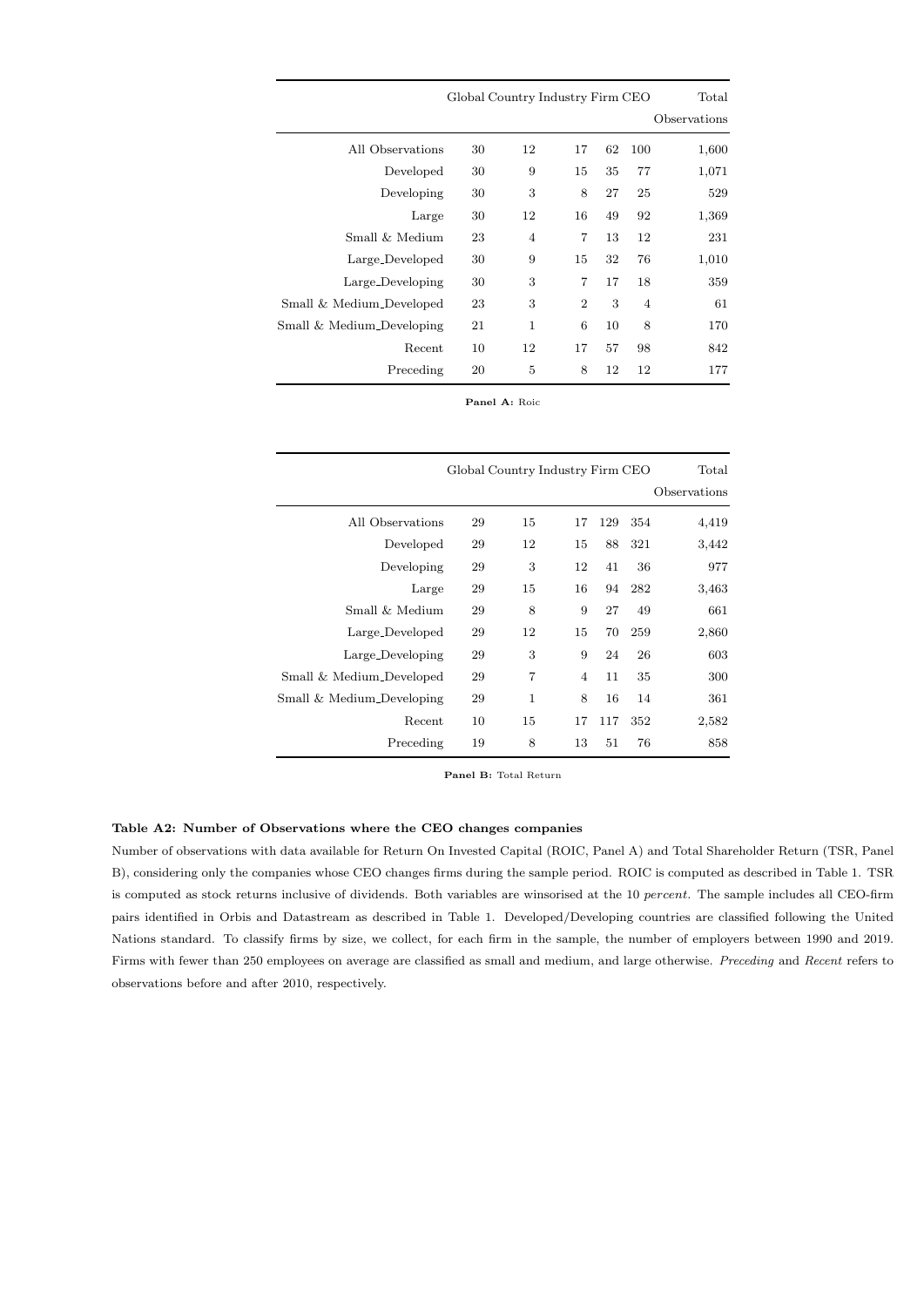|                                      |        | <b>Fixed Effects</b> |          |      |                         | Random Effects |                    |                            |                               |
|--------------------------------------|--------|----------------------|----------|------|-------------------------|----------------|--------------------|----------------------------|-------------------------------|
|                                      |        |                      |          |      | Firm within<br>Industry |                | CEO within<br>Firm |                            |                               |
|                                      | Global | Country              | Industry | Firm | Firm:<br>Industry       | CEO            | CEO:<br>Firm       | Marginal<br>$\mathbb{R}^2$ | Conditional<br>$\mathbb{R}^2$ |
| All Observations                     | 0.05   | 0.06                 | 0.08     | 0.16 | 0.06                    | 0.04           | 0.09               | 0.20                       | 0.55                          |
| Developed                            | 0.06   | 0.05                 | 0.13     | 0.12 | 0.16                    | 0.09           | 0.05               | 0.24                       | 0.65                          |
| Developing                           | 0.07   | 0.09                 | 0.06     | 0.05 | 0.07                    | 0.00           | 0.08               | 0.22                       | 0.43                          |
| Large                                | 0.07   | 0.08                 | 0.11     | 0.19 | 0.00                    | 0.08           | 0.07               | 0.25                       | 0.60                          |
| Small & Medium                       | 0.11   | 0.03                 | 0.11     | 0.00 | 0.00                    | 0.00           | 0.02               | 0.25                       | 0.26                          |
| Large_Developed                      | 0.06   | 0.05                 | 0.12     | 0.15 | 0.13                    | 0.08           | 0.08               | 0.23                       | 0.67                          |
| Large_Developing                     | 0.11   | 0.13                 | 0.10     | 0.01 | 0.15                    | 0.00           | 0.05               | 0.33                       | 0.54                          |
| Small & Medium <sub>-Developed</sub> | 0.11   | 0.05                 | 0.02     | 0.26 | 0.26                    | 0.00           | 0.00               | 0.18                       | 0.70                          |
| Recent                               | 0.02   | 0.11                 | 0.09     | 0.29 | 0.09                    | 0.01           | 0.02               | 0.22                       | 0.63                          |
| Preceding                            | 0.04   | $-0.00$              | 0.49     | 0.00 | 0.00                    | 0.13           | 0.00               | 0.53                       | 0.66                          |

#### Table A3: The impact of factors on ROIC, only firms with CEO changes.

We estimate, for each observation of company  $i$  in year  $t$ , with CEO  $s$ , a regressions of the following type:

 $y_{it} = \alpha + Y_t + C_j + I_g + \widetilde{\omega}_i + \widetilde{\eta}_s + I_g : \widetilde{\omega}_i + \widetilde{\omega}_i : \widetilde{\eta}_s + \varepsilon_{it}$ 

where  $\alpha$  is the intercept, j denotes the firm's country of nationality, g is the firm's industry group and the symbol : denotes interaction. The terms  $Y_t$ ,  $C_j$  and  $I_g$  are respectively year-, country-, and industry-fixed effects. The terms,  $\tilde{\omega}_i$  and  $\tilde{\eta}_s$  are firm-, and CEO-random effects. We also estimate two additional interactions modelled as random effects. The first interaction (between industries and firms,  $I_g : \tilde{\omega}_i$  takes to capture the within-industry variability in firm performance. The second interaction  $(\tilde{\omega}_i : \tilde{\eta}_s)$  measures the matching between firms and CEOs. The endogenous variables  $y_{it}$  are  $ROIC_{it+1}$  (Panel A) and TSR (Panel B) and are computed as described in Table 6. The Marginal R-squared is the one corresponding to the fixed effects only, and the Conditional R-squared is the one corresponding to both fixed and random effects. All variables are expressed in US dollars. The sample includes all CEO-firm pairs identified in Orbis and Datastream as described in Table 1.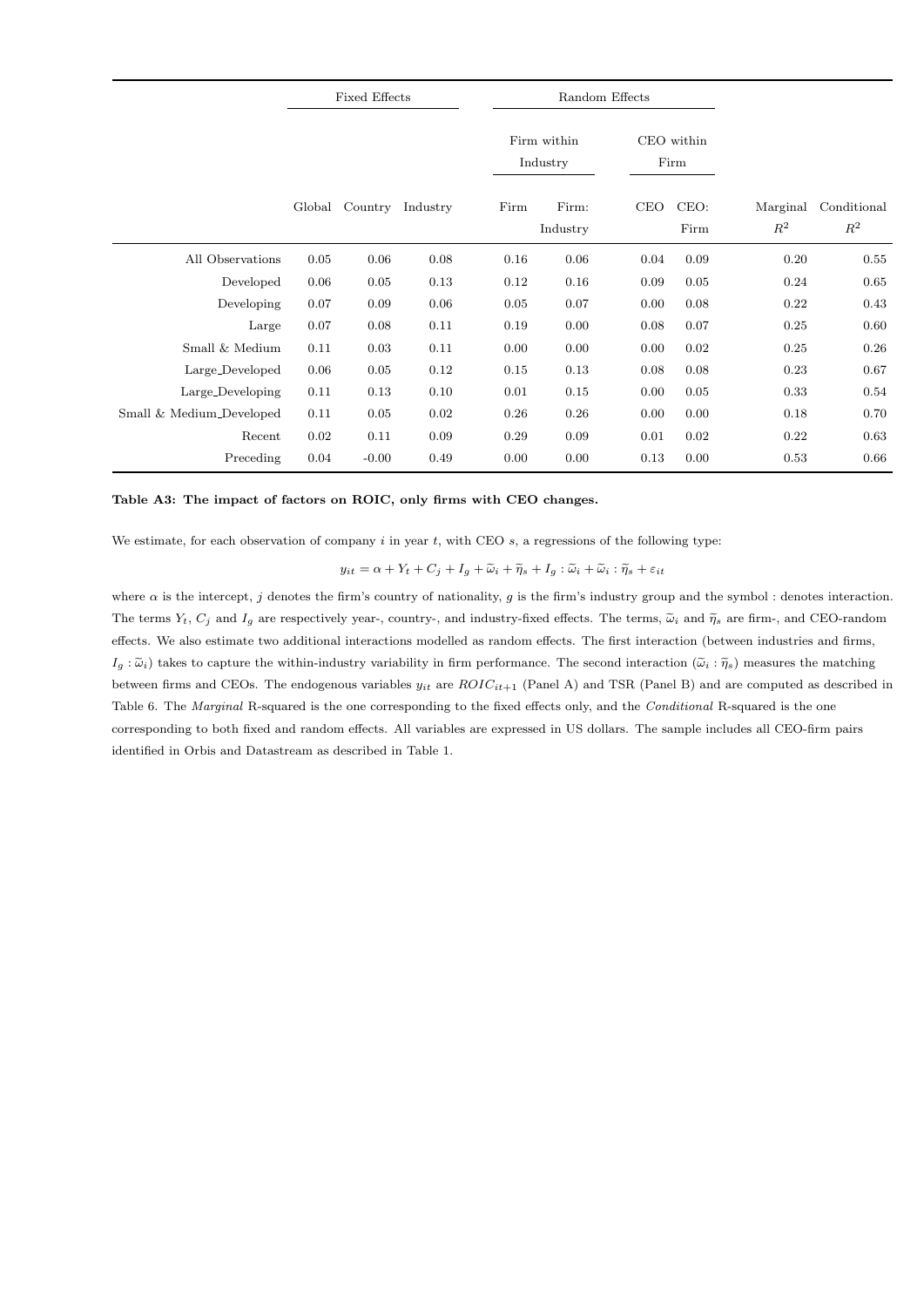|                                      | <b>Fixed Effects</b> |         |          |      | Random Effects          |            |                    |                   |                      |
|--------------------------------------|----------------------|---------|----------|------|-------------------------|------------|--------------------|-------------------|----------------------|
|                                      |                      |         |          |      | Firm within<br>Industry |            | CEO within<br>Firm |                   |                      |
|                                      | Global               | Country | Industry | Firm | Firm:<br>Industry       | <b>CEO</b> | CEO:<br>Firm       | Marginal<br>$R^2$ | Conditional<br>$R^2$ |
| All Observations                     | 0.14                 | 0.02    | 0.01     | 0.02 | 0.15                    | 0.04       | 0.04               | 0.17              | 0.42                 |
| Developed                            | 0.12                 | 0.03    | 0.02     | 0.11 | 0.18                    | 0.08       | 0.04               | 0.16              | 0.57                 |
| Developing                           | 0.36                 | 0.00    | 0.01     | 0.00 | 0.00                    | 0.00       | 0.00               | 0.38              | 0.39                 |
| Large                                | 0.15                 | 0.02    | 0.02     | 0.11 | 0.07                    | 0.03       | 0.08               | 0.19              | 0.48                 |
| Small & Medium                       | 0.16                 | 0.05    | 0.03     | 0.03 | 0.05                    | 0.00       | 0.06               | 0.25              | 0.40                 |
| Large_Developed                      | 0.14                 | 0.02    | 0.02     | 0.27 | 0.01                    | 0.03       | 0.11               | 0.18              | 0.60                 |
| Large_Developing                     | 0.41                 | 0.00    | 0.01     | 0.01 | 0.01                    | 0.00       | 0.00               | 0.42              | 0.43                 |
| Small & Medium <sub>-Developed</sub> | 0.08                 | 0.05    | 0.04     | 0.04 | 0.30                    | 0.00       | 0.07               | 0.17              | 0.58                 |
| Recent                               | 0.06                 | 0.04    | 0.01     | 0.15 | 0.17                    | 0.01       | 0.04               | 0.12              | 0.50                 |
| Preceding                            | 0.30                 | 0.02    | 0.02     | 0.00 | 0.02                    | 0.00       | 0.00               | 0.34              | 0.36                 |

#### Table A4: The impact of factors on TSR, only firms with CEO changes.

We estimate, for each observation of company  $i$  in year  $t$ , with CEO  $s$ , a regressions of the following type:

 $y_{it} = \alpha + Y_t + C_j + I_g + \widetilde{\omega}_i + \widetilde{\eta}_s + I_g : \widetilde{\omega}_i + \widetilde{\omega}_i : \widetilde{\eta}_s + \varepsilon_{it}$ 

where  $\alpha$  is the intercept, j denotes the firm's country of nationality, g is the firm's industry group and the symbol : denotes interaction. The terms  $Y_t$ ,  $C_j$  and  $I_q$  are respectively year-, country-, and industry-fixed effects. The terms,  $\tilde{\omega}_i$  and  $\tilde{\eta}_s$  are firm-, and CEO-random effects. We also estimate two additional interactions modelled as random effects. The first interaction (between industries and firms,  $I_g : \tilde{\omega}_i$  takes to capture the within-industry variability in firm performance. The second interaction  $(\tilde{\omega}_i : \tilde{\eta}_s)$  measures the matching between firms and CEOs. The endogenous variables  $y_{it}$  are  $ROIC_{it+1}$  (Panel A) and TSR (Panel B) and are computed as described in Table 6. The Marginal R-squared is the one corresponding to the fixed effects only, and the Conditional R-squared is the one corresponding to both fixed and random effects. All variables are expressed in US dollars. The sample includes all CEO-firm pairs identified in Orbis and Datastream as described in Table 1.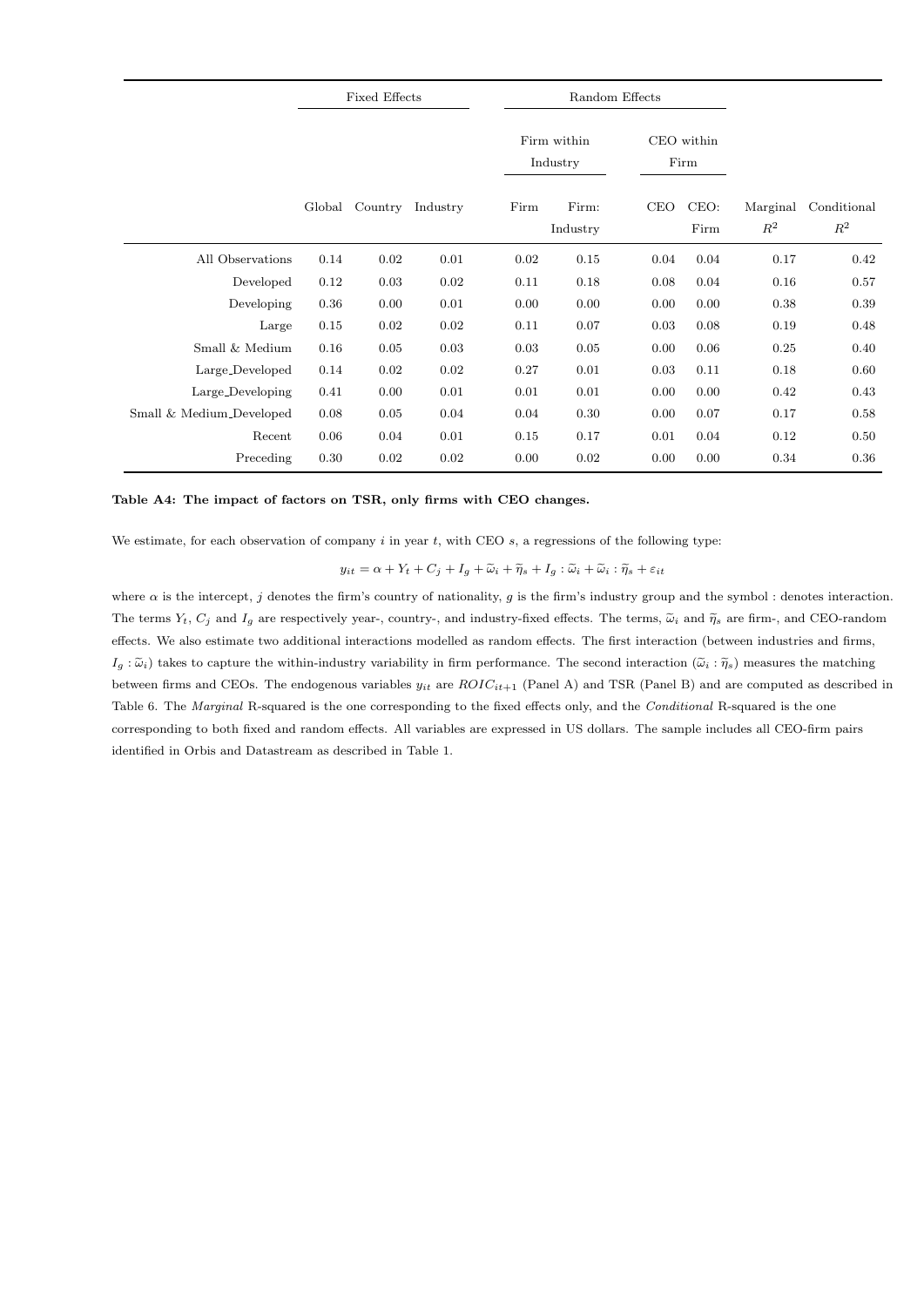|                           | Global | Country | Industry | Firm | <b>CEO</b> | Total        |
|---------------------------|--------|---------|----------|------|------------|--------------|
|                           |        |         |          |      |            | Observations |
| All Observations          | 30     | 21      | 17       | 821  | 1,554      | 19,444       |
| Developed                 | 30     | 15      | 17       | 701  | 1,407      | 17,164       |
| Developing                | 30     | 6       | 17       | 120  | 149        | 2,280        |
| Large                     | 30     | 21      | 17       | 614  | 1,293      | 15,804       |
| Small & Medium            | 30     | 20      | 16       | 180  | 219        | 3,255        |
| Large_Developed           | 30     | 15      | 17       | 526  | 1,178      | 14,055       |
| Large_Developing          | 30     | 6       | 15       | 88   | 117        | 1,749        |
| Small & Medium_Developed  | 30     | 14      | 15       | 153  | 192        | 2,791        |
| Small & Medium_Developing | 27     | 6       | 11       | 27   | 27         | 464          |
| Recent                    | 10     | 21      | 17       | 726  | 1,459      | 10,062       |
| Preceding                 | 20     | 18      | 17       | 197  | 236        | 2,492        |

Panel A: ROIC

|                           | Global | Country | Industry | Firm  | <b>CEO</b> | Total        |
|---------------------------|--------|---------|----------|-------|------------|--------------|
|                           |        |         |          |       |            | Observations |
| All Observations          | 29     | 21      | 17       | 1,103 | 2,313      | 27,857       |
| Developed                 | 29     | 15      | 17       | 949   | 2,129      | 24,269       |
| Developing                | 29     | 6       | 17       | 154   | 187        | 3,588        |
| Large                     | 29     | 21      | 17       | 739   | 1,750      | 20,767       |
| Small & Medium            | 29     | 19      | 16       | 296   | 434        | 5,750        |
| Large_Developed           | 29     | 15      | 17       | 636   | 1,615      | 18,248       |
| Large_Developing          | 29     | 6       | 16       | 103   | 138        | 2,519        |
| Small & Medium_Developed  | 29     | 13      | 16       | 259   | 395        | 4,972        |
| Small & Medium_Developing | 29     | 6       | 13       | 37    | 39         | 778          |
| Recent                    | 10     | 21      | 17       | 969   | 2,184      | 14,858       |
| Preceding                 | 19     | 18      | 17       | 301   | 417        | 4,357        |

Panel B: Total Return

#### Table A5: Number of Observations (Sample without considering US observations)

Number of observations with data available for Return On Invested Capital (ROIC, Panel A) and Total Shareholder Return (TSR, Panel B). ROIC is computed as described in Table 1. TSR is computed as stock returns inclusive of dividends. Both variables are winsorised at the 1 percent level by country. The sample includes all CEO-firm pairs identified in Orbis and Datastream as described in Table 1. Developed/Developing countries are classified following the United Nations standard. To classify firms by size, we collect, for each firm in the sample, the number of employers between 1990 and 2019. Firms with fewer than 250 employees on average are classified as small and medium, and large otherwise. Preceding and Recent refers to observations before and after 2010, respectively.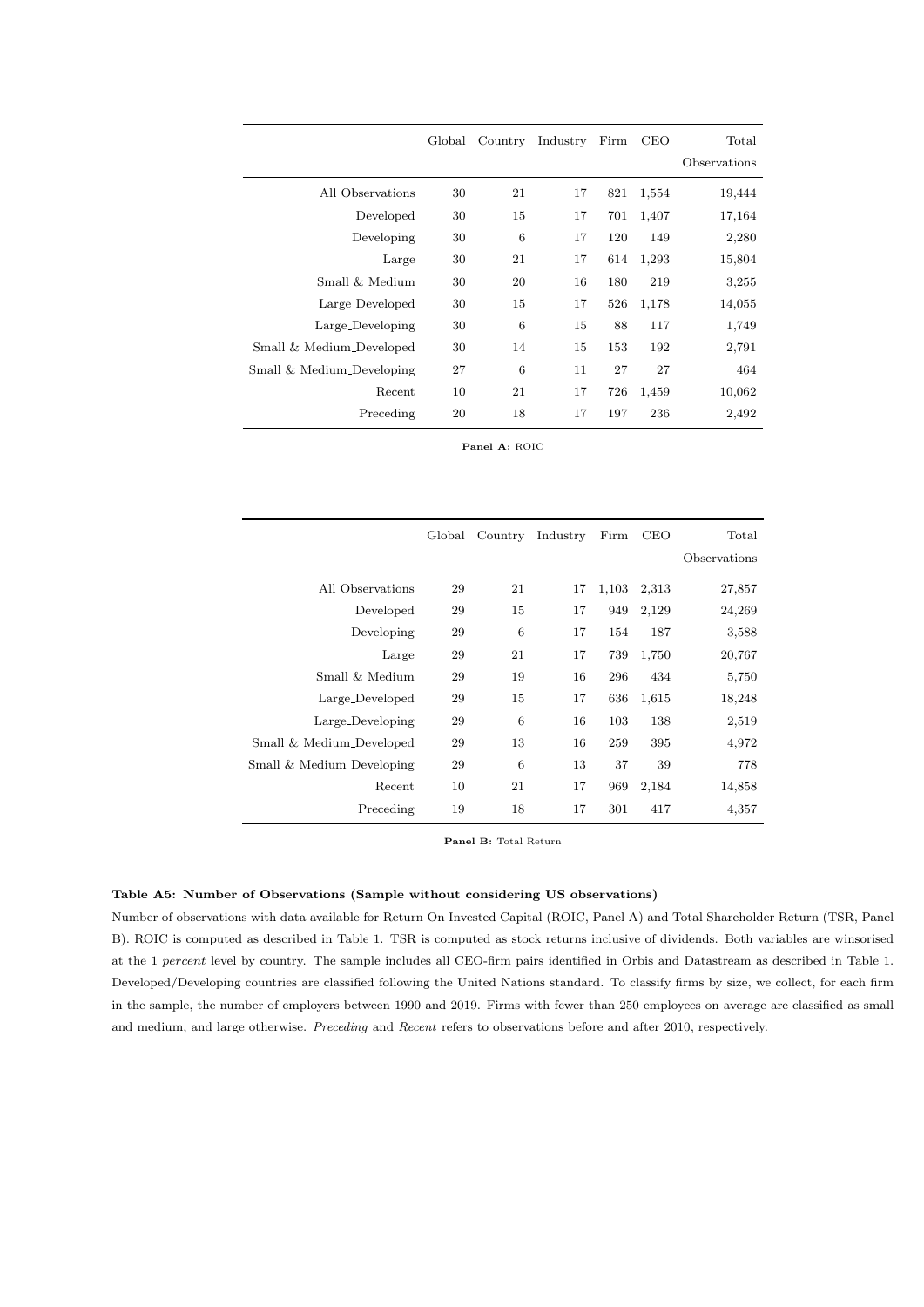|                           | <b>Fixed Effects</b> |         |          |                         | Random Effects    |                    |              |                            |                               |
|---------------------------|----------------------|---------|----------|-------------------------|-------------------|--------------------|--------------|----------------------------|-------------------------------|
|                           |                      |         |          | Firm within<br>Industry |                   | CEO within<br>Firm |              |                            |                               |
|                           | Global               | Country | Industry | Firm                    | Firm:<br>Industry | <b>CEO</b>         | CEO:<br>Firm | Marginal<br>$\mathbb{R}^2$ | Conditional<br>$\mathbb{R}^2$ |
| All Observations          | 0.03                 | 0.04    | 0.04     | 0.18                    | 0.09              | 0.03               | 0.09         | 0.11                       | 0.50                          |
| Developed                 | 0.03                 | 0.03    | 0.05     | 0.08                    | 0.20              | 0.04               | 0.08         | 0.10                       | $0.50\,$                      |
| Developing                | 0.03                 | 0.08    | 0.03     | 0.11                    | 0.09              | 0.00               | 0.16         | 0.15                       | 0.50                          |
| Large                     | 0.04                 | 0.04    | 0.02     | 0.16                    | 0.07              | 0.06               | 0.07         | 0.10                       | 0.46                          |
| Small $\&$ Medium         | 0.01                 | 0.03    | 0.08     | 0.08                    | 0.05              | 0.00               | 0.18         | 0.12                       | 0.44                          |
| Large_Developed           | 0.04                 | 0.02    | 0.03     | 0.04                    | 0.21              | 0.05               | 0.07         | 0.09                       | 0.46                          |
| Large_Developing          | 0.05                 | 0.12    | 0.04     | 0.06                    | 0.07              | 0.12               | 0.00         | 0.21                       | 0.46                          |
| Small & Medium_Developed  | 0.01                 | 0.02    | 0.10     | 0.07                    | 0.06              | 0.02               | 0.16         | 0.12                       | 0.43                          |
| Small & Medium_Developing | 0.02                 | $-0.01$ | 0.19     | 0.05                    | 0.02              | 0.00               | 0.25         | 0.20                       | $\rm 0.52$                    |
| Recent                    | 0.01                 | 0.05    | 0.05     | 0.23                    | 0.19              | 0.04               | 0.00         | 0.11                       | 0.58                          |
| Preceding                 | 0.02                 | 0.07    | 0.03     | 0.25                    | 0.05              | 0.15               | 0.00         | 0.12                       | 0.57                          |

#### Table A6: The impact of factors on ROIC, (Sample contains only non-US observations.)

We estimate, for each observation of company  $i$  in year  $t$ , with CEO  $s$ , a regressions of the following type:

$$
y_{it} = \alpha + Y_t + C_j + I_g + \widetilde{\omega}_i + \widetilde{\eta}_s + I_g : \widetilde{\omega}_i + \widetilde{\omega}_i : \widetilde{\eta}_s + \varepsilon_{it}
$$

where  $\alpha$  is the intercept, j denotes the firm's country of nationality, g is the firm's industry group and the symbol : denotes interaction. The terms  $Y_t$ ,  $C_j$  and  $I_g$  are respectively year-, country-, and industry-fixed effects. The terms,  $\tilde{\omega}_i$  and  $\tilde{\eta}_s$  are firm-, and CEO-random effects. We also estimate two additional interactions modelled as random effects. The first interaction (between industries and firms,  $I_g : \tilde{\omega}_i$  takes to capture the within-industry variability in firm performance. The second interaction  $(\tilde{\omega}_i : \tilde{\eta}_s)$  measures the matching between firms and CEOs. The endogenous variables  $y_{it}$  are  $ROIC_{it+1}$  (Panel a) and TSR (Panel b) and are computed as described in Table A5. The Marginal R-squared is the one corresponding to the fixed effects only, and the Conditional R-squared is the one corresponding to both fixed and random effects. All variables are expressed in US dollars. The sample includes all CEO-firm pairs identified in Orbis and Datastream as described in Table 1.